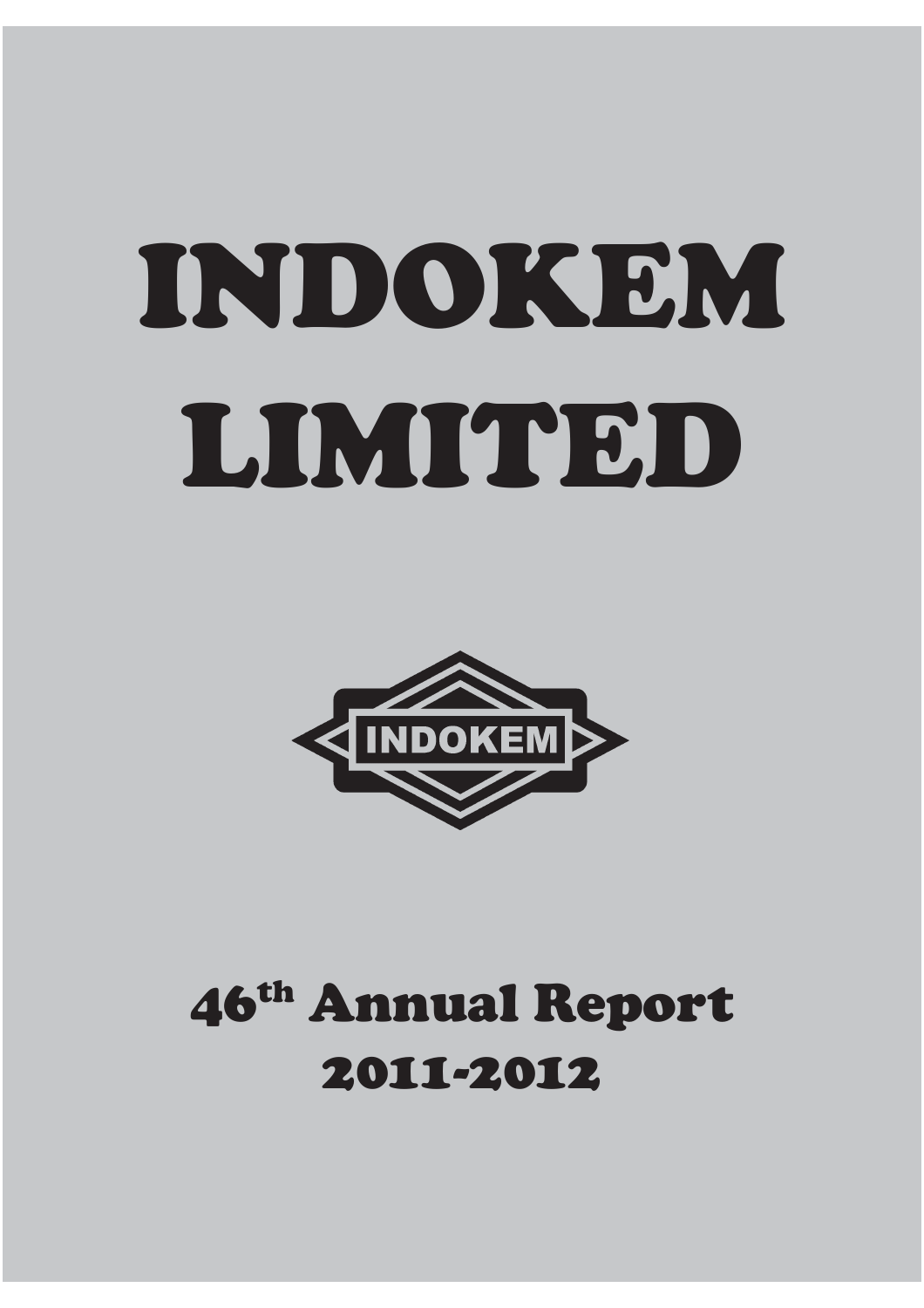## **INDOKEM LIMITED**

| CONTENTS                                |          |
|-----------------------------------------|----------|
|                                         | Page No. |
| <b>Notice</b>                           | 2        |
| Directors' Report                       | 4        |
| Management Discussion and Analysis      | 10       |
| <b>Corporate Governance Disclosures</b> | 11       |
| Auditors' Report                        | 19       |
| <b>Balance Sheet</b>                    | 22       |
| Profit & Loss Account                   | 23       |
| <b>Cash Flow Statement</b>              | 24       |
| Notes to Balance Sheet                  | 27-33    |
| Notes to Profit and Loss Account        | 34-37    |
| <b>Other Notes</b>                      | 38-40    |

## **46th ANNUAL GENERAL MEETING**

| <b>Date</b> | $\therefore$ 28 <sup>th</sup> December, 2012                                        |
|-------------|-------------------------------------------------------------------------------------|
| Time        | $\therefore$ 4.00 p.m.                                                              |
| Venue       | Khatau House, Plot No. 410/411,<br>Mogul Lane, Mahim (W),<br><b>Mumbai - 400016</b> |

#### **Members are requested to:**

- Direct all shares related queries to Sharex Dynamic (India) Pvt. Ltd.
- As a measure of economy copies of Annual Report will not be distributed at the AGM. Members are therefore requested to bring their copy to the meeting.
- Send their queries, if any, relating to the accounts of the Company, at least 10 days before the AGM, so that the necessary information can be made available at the meeting.
- Deposit their valid Proxy form at the Registered Office of the Company not less than forty-eight hours before the time for holding the AGM.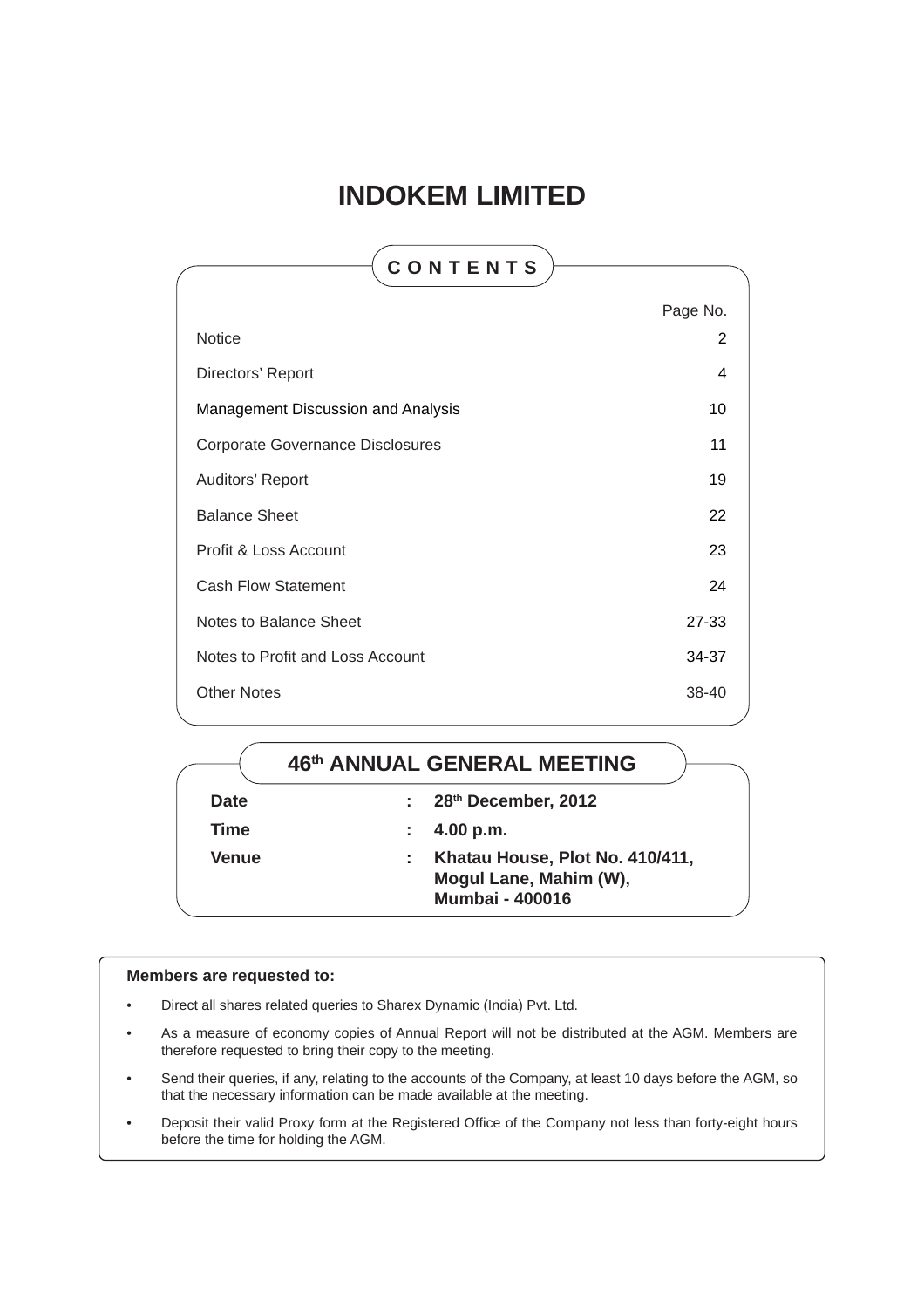#### **INDOKEM LIMITED** EIN ALL **DEOOE** 46<sup>th</sup> Annual Report 2011-2012 **FINAL PROOF**

### **BOARD OF DIRECTORS**

MR. MAHENDRA K. KHATAU - CHAIRMAN & MANAGING DIRECTOR

MS. LEELABAI K. KHATAU

MR. S. RAJAGOPALAN

MR. KAILASH PERSHAD

MR. B. G. SONTAKKE

MRS. ASHA M. KHATAU

### **COMPANY SECRETARY**

MR. ROHAN R. GAVAS

## **BANKERS**

UNION BANK OF INDIA BANK OF INDIA

### **AUDITOR**

M/S. SHETH DOCTOR & ASSOCIATES

### **REGISTERED OFFICE**

KHATAU HOUSE, PLOT NO. 410/411, MOGUL LANE, MAHIM, MUMBAI - 400016 TEL.NO.: 6123 6767 / 6123 6711 EMAIL: iklsecretarial@gmail.com secretarial@indokem.co.in WEBSITE: www.indokem.co.in

### **REGISTRAR & SHARE TRANSFER AGENT**

### **SHAREX DYNAMIC (INDIA) PVT. LTD.**

UNIT NO. 1, LUTHRA INDUSTRIAL PREMISES, ANDHERI-KURLA ROAD, SAFED POOL, ANDHERI (EAST), MUMBAI – 400072. TEL.NO.: 2851 5606 / 2851 5644. EMAIL: sharexindia@vsnl.com WEBSITE: www.sharexindia.com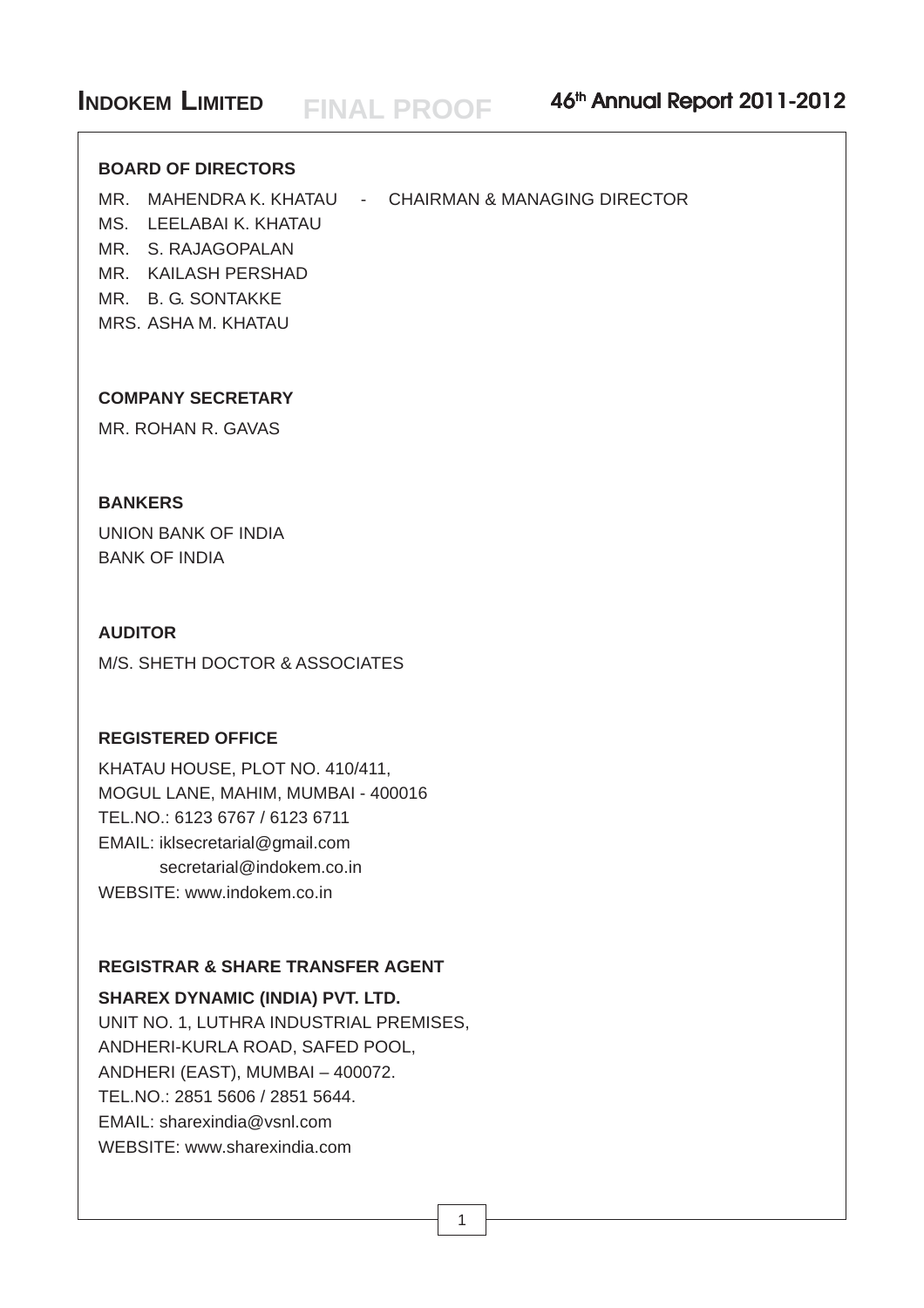**Registered Office:** "Khatau House", Plot No. 410/411, Mogul Lane, Mahim, Mumbai – 400016.

**FINAL PROOF**

#### **NOTICE**

NOTICE is hereby given that the Forty-Sixth Annual General Meeting of the members of Indokem Limited will be held on Friday, 28<sup>th</sup> December, 2012 at 4.00 P.M. at Khatau House, Plot No. 410 / 411, Mogul Lane, Mahim (West), Mumbai – 400016 to transact the following business:

#### **ORDINARY BUSINESS :**

- **1.** To receive, consider and adopt the Audited Balance Sheet of the Company as at 30<sup>th</sup> September, 2012 (18 Months), the Profit and Loss Account for the year ended on that date and the Reports of the Directors and Auditors thereon.
- **2.** To appoint a Director in place of Mrs. Asha M. Khatau who retires by rotation and being eligible, offers herself for re-appointment.
- **3.** To appoint a Director in place of Mr. B.G. Sontakke who retires by rotation and being eligible, offers himself for reappointment.
- **4.** To appoint Auditors to hold office from the conclusion of this Meeting until the conclusion of the next Annual General Meeting and to fix their remuneration.

Date: 09.11.2012

For **Indokem Limited** Place: Mumbai by Order of the Board

> **Rohan R. Gavas** (Company Secretary)

Registered Office: "KHATAU HOUSE", MOGUL LANE, MAHIM, MUMBAI – 400016

#### **NOTES:**

- (1) A MEMBER ENTITLED TO ATTEND AND VOTE AT THE MEETING IS ENTITLED TO APPOINT A PROXY TO ATTEND AND TO VOTE INSTEAD OF HIMSELF AND SUCH PROXY NEED NOT BE A MEMBER OF THE COMPANY.
- (2) Instrument of proxy in order to be effective must be deposited at the Company's Registered Office at "Khatau House", Mogul Lane, Mahim, Mumbai – 400016 not less than 48 hours before the commencement of the Annual General Meeting.
- (3) The Register of Members and Share Transfer Books of the Company will remain closed from  $20<sup>th</sup>$  December, 2012 to 28<sup>th</sup> December, 2012 (both days inclusive).
- (4) The Company has connectivity with both the Depositories i.e., Central Depository Services (India) Ltd. (CDSL) and National Securities Depository Limited (NSDL) and ISIN No. is INE716FO1012. Members are requested to dematerialize their shares for scrip-less trading.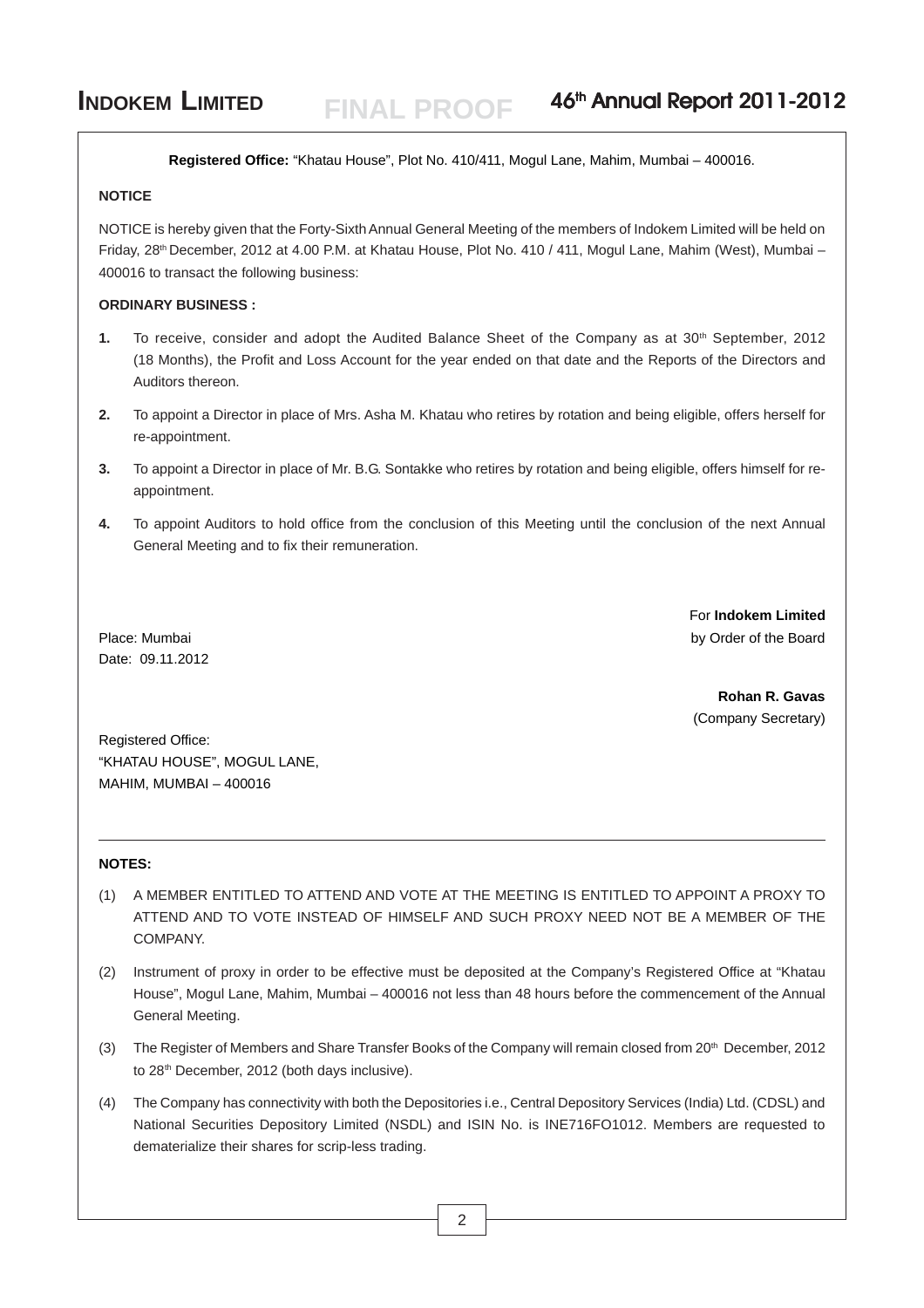(5) Members holding shares in physical form are requested to notify immediately any change of address, if any, to the Company's Registrar & Share Transfer Agent and in case their shares are held in dematerialized form this information should be passed on directly to their respective depository participants and not to the Company/STA, without any delay.

**FINAL PROOF**

(6) Members desirous of getting any information on the accounts or operations of the Company are requested to forward their queries to the Company at least seven working days prior to the meeting so that the required information can be made available at the meeting.

Date: 09.11.2012

For **Indokem Limited** Place: Mumbai by Order of the Board

> **Rohan R. Gavas** (Company Secretary)

Registered Office: "KHATAU HOUSE", MOGUL LANE, MAHIM, MUMBAI – 400016

Details of Directors seeking re-appointment in forthcoming Annual General Meeting

| Name of the Director                                                                                               | Mrs. Asha M. Khatau                                                                        | Mr. B.G. Sontakke                                                                                                                   |
|--------------------------------------------------------------------------------------------------------------------|--------------------------------------------------------------------------------------------|-------------------------------------------------------------------------------------------------------------------------------------|
| Age                                                                                                                | 55 Years                                                                                   | 68 Years                                                                                                                            |
| Expertise in specific functional area                                                                              | Over 20 Years in the fields of<br>General Management as a<br><b>Consultant and Advisor</b> | Over 30 Years Experience<br>in the areas of Human<br>Resource, Administration and<br>liaison with various government<br>authorities |
| Qualifications                                                                                                     | B.A.                                                                                       | <b>B.COM, LLB &amp; MLS</b>                                                                                                         |
| Other Directorship as on 30.09.2012                                                                                | • INDOKEM OVERSEAS LIMITED<br>• REFNOL RESINS AND<br><b>CHEMICALS LIMITED</b>              | • REFNOL RESINS AND<br><b>CHEMICALS LIMITED</b>                                                                                     |
| Chairman/Member of the Committee<br>of the Board of Public Companies on<br>which he is a Director as on 30.09.2012 | <b>NIL</b>                                                                                 | <b>NIL</b>                                                                                                                          |
| No. of Shares held in Indokem Limited                                                                              | 10900                                                                                      | 100                                                                                                                                 |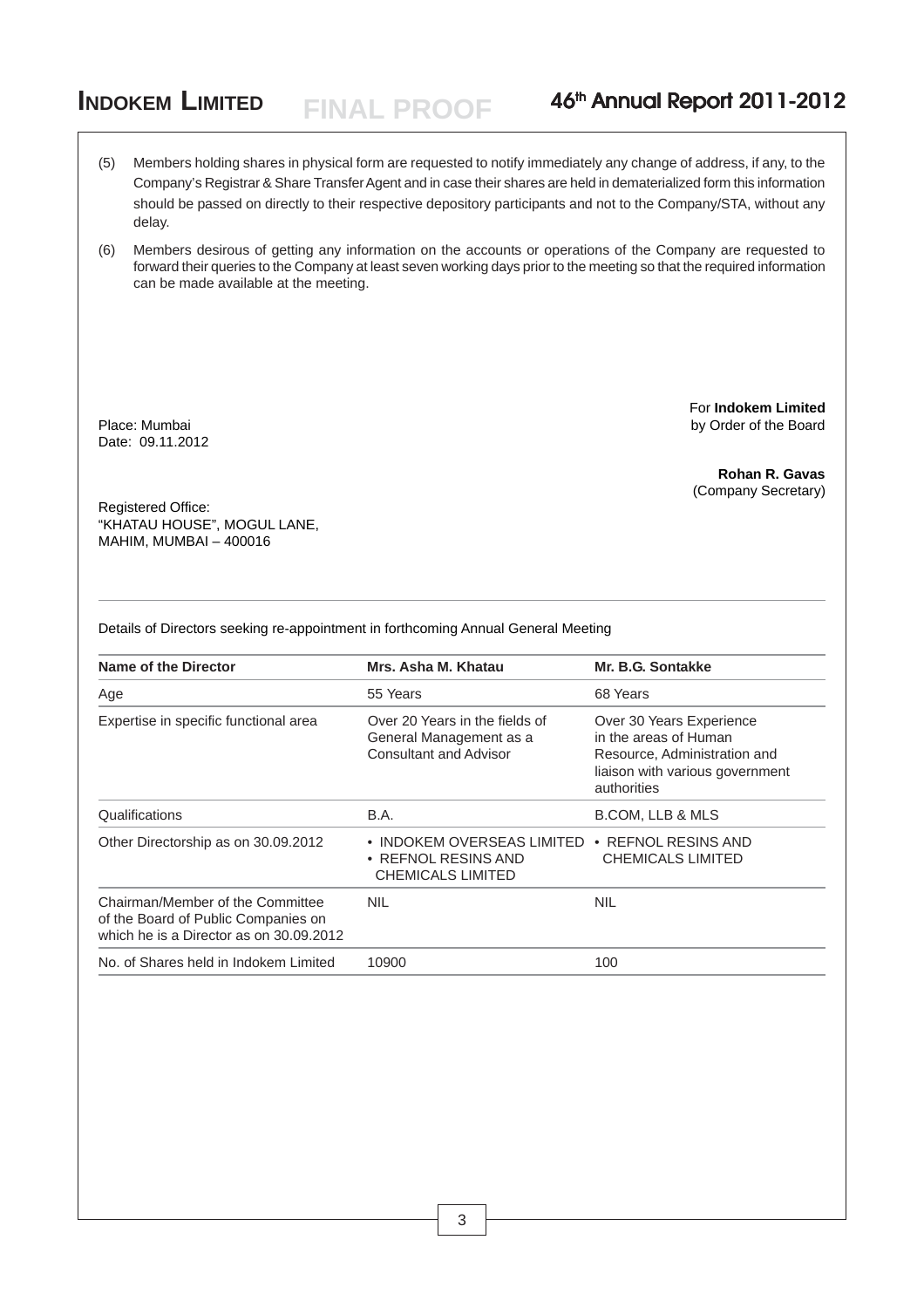**( in Lacs)**

#### **DIRECTORS' REPORT**

#### To,

#### The Members,

Your Directors have pleasure in presenting the Forty Sixth Annual Report of the Company together with its Audited Profit and Loss Account for the year ended 30<sup>th</sup> September, 2012 and the Balance Sheet as on the date which is for 18 months (01.04.2011 to 30.09.2012):

#### **FINANCIAL RESULTS For the year ended** For the year ended

| FINANVIAL REJULIJ                                                    | <b>FUI LIIE YEAL EIIUEU</b><br>30th September, 2012<br>$(18$ Months) | <b>FUI THE YEAL EINEU</b><br>31st March, 2011<br>(12 Months) |
|----------------------------------------------------------------------|----------------------------------------------------------------------|--------------------------------------------------------------|
| Income                                                               | 44,45.40                                                             | 28,19.65                                                     |
| Profit / (Loss) before Interest, Depreciation and Taxes              | (5, 19.14)                                                           | (2,70.78)                                                    |
| Less:<br>Interest                                                    | 2,74.57                                                              | 3,80.43                                                      |
| Depreciation                                                         | 1,53.75                                                              | 3,00.49                                                      |
| Profit / (Loss) before tax                                           | (9, 47.46)                                                           | (9,51.70)                                                    |
| Provision for Wealth Tax / FBT<br>Add :                              | <b>Nil</b>                                                           | Nil                                                          |
| Excess / Short provision for tax in respect of earlier year<br>Add : | 0.10                                                                 | 0.19                                                         |
| Profit / (Loss) After Tax                                            | (9, 47.36)                                                           | (9,51.51)                                                    |
| Less: Amount drawn from Capital Reserve                              |                                                                      |                                                              |
| Profit / (Loss) brought forward from last year                       | (20, 80.09)                                                          | (11, 28.58)                                                  |
| Surplus/Loss carried to Balance Sheet                                | (30, 27.45)                                                          | (20, 80.09)                                                  |
|                                                                      |                                                                      |                                                              |

#### **BUSINESS OPERATIONS, FUTURE PROSPECTS & CHANGE IN FINANCIAL YEAR :**

The business environment remained extremely challenging and the recessionary economic conditions leading to slowdown in demand and inflation pushed scale up of input costs left its adverse imprint on overall performance for 2012. In spite of difficult times, directors are pleased to inform that your Company, based on its intrinsic strength, quality, consistency in supply and implementation of latest technology has increased its turnover to  $\overline{5}4,313.41$  Lacs.

On the installation of SAP accounting system and the technical difficulties faced in this system it was not possible to complete the Accounts within the stipulated time, consequently Company extended its financial year by 6 months and accordingly balance sheet and profit and loss accounts are prepared for the period of 18 months i.e. from 1<sup>st</sup> April, 2011 to 30<sup>th</sup> September, 2012 and all the statutory compliances in this regard have been complied with. Further it is decided that the next financial year will be for 6 months commencing from 01.10.2012 to 31.03.2013.

Shareholders have given their approval through Postal Ballot conducted on 18.03.2011 for disposal of whole/part of undertaking situated at Plot No.2900, GIDC Ankleshwar and the Company is in process of considering some proposals for the same.

#### **EXPORTS :**

Considering the external environment and market strategy Company has succeeded in achieving its Export Sales of 817.89 Lacs for the Current Financial Year as compared to the previous year's sale of 118.60 Lacs.

#### **DIVIDEND :**

Due to absence of profits your Directors do not recommend any dividend for the year under consideration.

#### **SUBSIDIARY COMPANY :**

The Company has sold its total holdings of Equity in its Subsidiary, Kapsales Electricals Limited on 06.04.2011 and it is no more subsidiary of Indokem Limited as at the end of the Financial Year. Hence, the statement pursuant to section 212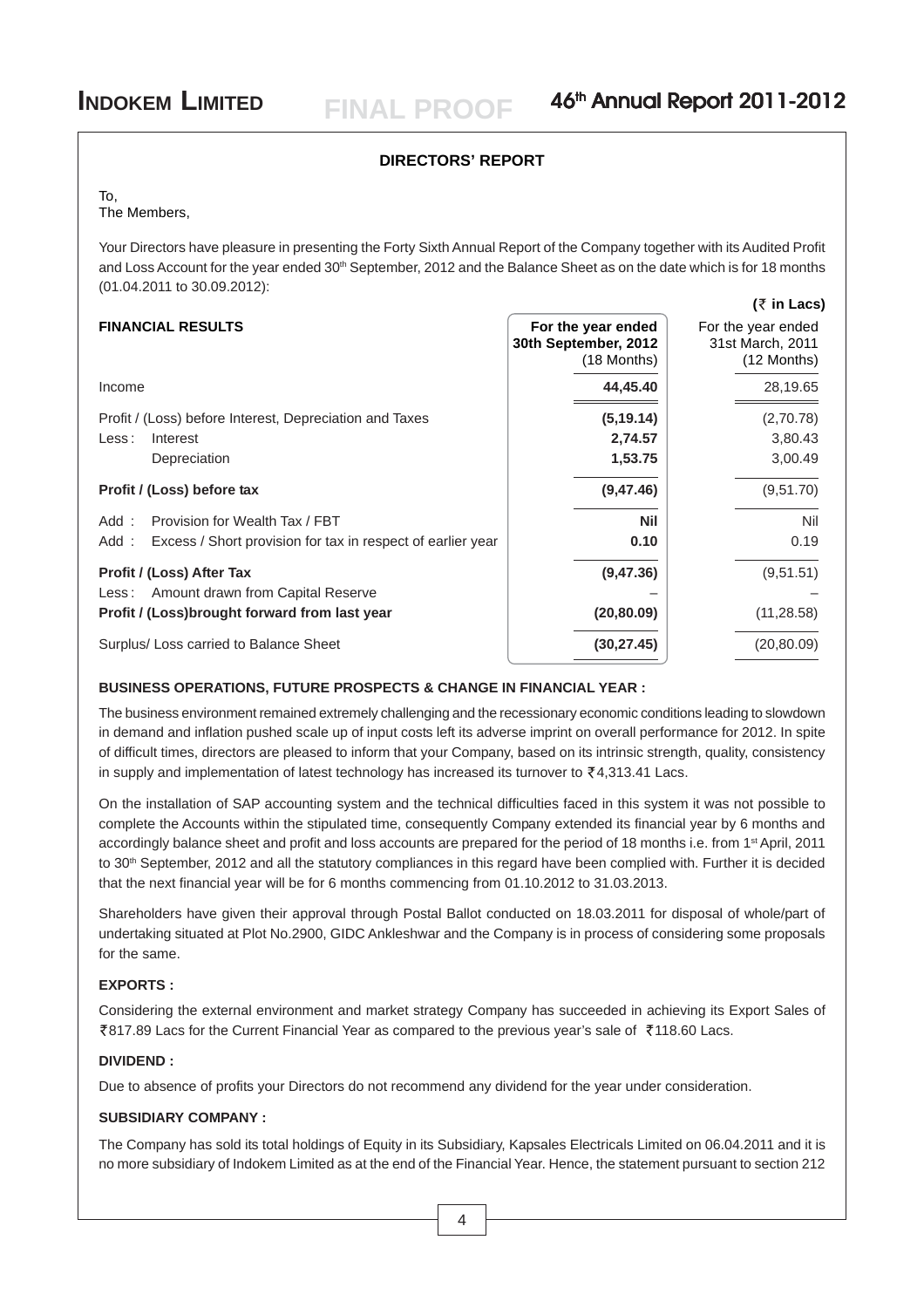of the Companies Act, 1956 relating to Subsidiary Companies is not given as well as the standalone balance sheet for the year ended  $30<sup>th</sup>$  September, 2012 is prepared accordingly.

#### **FIXED DEPOSITS :**

The Company has not accepted any fixed deposit during the year and no amount on account of principal or interests on Fixed Deposits was outstanding as on the date of Balance Sheet.

#### **BALANCE SHEET ABSTRACT & COMPANY'S GENERAL BUSINESS PROFILE :**

Information pursuant to Department of Company Affairs Notification relating to the Balance Sheet Abstract and Company's General Business Profile is given in the Annual Report for the information of the Shareholders.

#### **INSURANCE :**

All properties and insurable interest of the Company including buildings, plant and machineries, stores and spares have been adequately insured.

#### **DIRECTORS :**

In accordance with the provisions of the Companies Act, 1956 and the Company's Articles of Association, Mr. B.G. Sontakke and Mrs. Asha M. Khatau, Directors retire by rotation and are eligible for re-appointment. The Board recommends their reappointment.

Brief resume of the Directors proposed to be reappointed, nature of their expertise in specific functional areas and names of public limited companies in which they hold directorships and memberships/chairmanships of Board Committees, as stipulated under Clause 49 of the Listing Agreement with the Stock Exchanges in India, are provided in the Notice forming part of the Annual Report.

#### **AUDITORS :**

M/s. Sheth Doctor & Associates, Chartered Accountants, Auditors of the Company, hold office until conclusion of the ensuing Annual General Meeting and are eligible for re-appointment. The Company has received letter from them to the effect that their appointment, if made, would be within the prescribed limits under section 224(IB) of the Companies Act, 1956. The Audit Committee of the Board has recommended the re-appointment of M/s. Sheth Doctor & Associates, Chartered Accountants as Auditors of the Company.

#### **AUDITORS OBSERVATIONS :**

Explanation for Auditors Qualification on Inventory Records of Ankleshwar Plant is given in Note No.26 (Additional Information to the Financial Statements) Para No. 5(B) which is self explanatory.

#### **COST AUDITOR :**

Pursuant to Section 233B of the Companies Act, 1956, M/s. Deodhar & Associates, Cost Accountant, Mumbai, is appointed as Cost Auditor for the financial year 1<sup>st</sup> October, 2012 to 31<sup>st</sup> March, 2013, for our organic and inorganic chemicals products.

#### **CORPORATE GOVERNANCE & MANAGEMENT'S DISCUSSIONS AND ANALYSIS :**

Corporate Governance as required by Listing Agreement with the Stock Exchanges, the report on Management Discussions and Analysis, Corporate Governance as well as the Auditors Certificate regarding compliance of conditions of Corporate Governance, from part of the Annual Report.

Further, a separate Management Discussion & Analysis Report is also enclosed with this report.

#### **CONSERVATION OF ENERGY, TECHNOLOGY ABSORPTION AND FOREIGN EXCHANGE EARNINGS AND OUTGO :**

Since our factory at Ankleshwar is closed from 16<sup>th</sup> July, 2009, there are no manufacturing/ production activities hence there is no consumption of energy and technology absorption. However, pursuant to the provisions of Section 217(1)(e)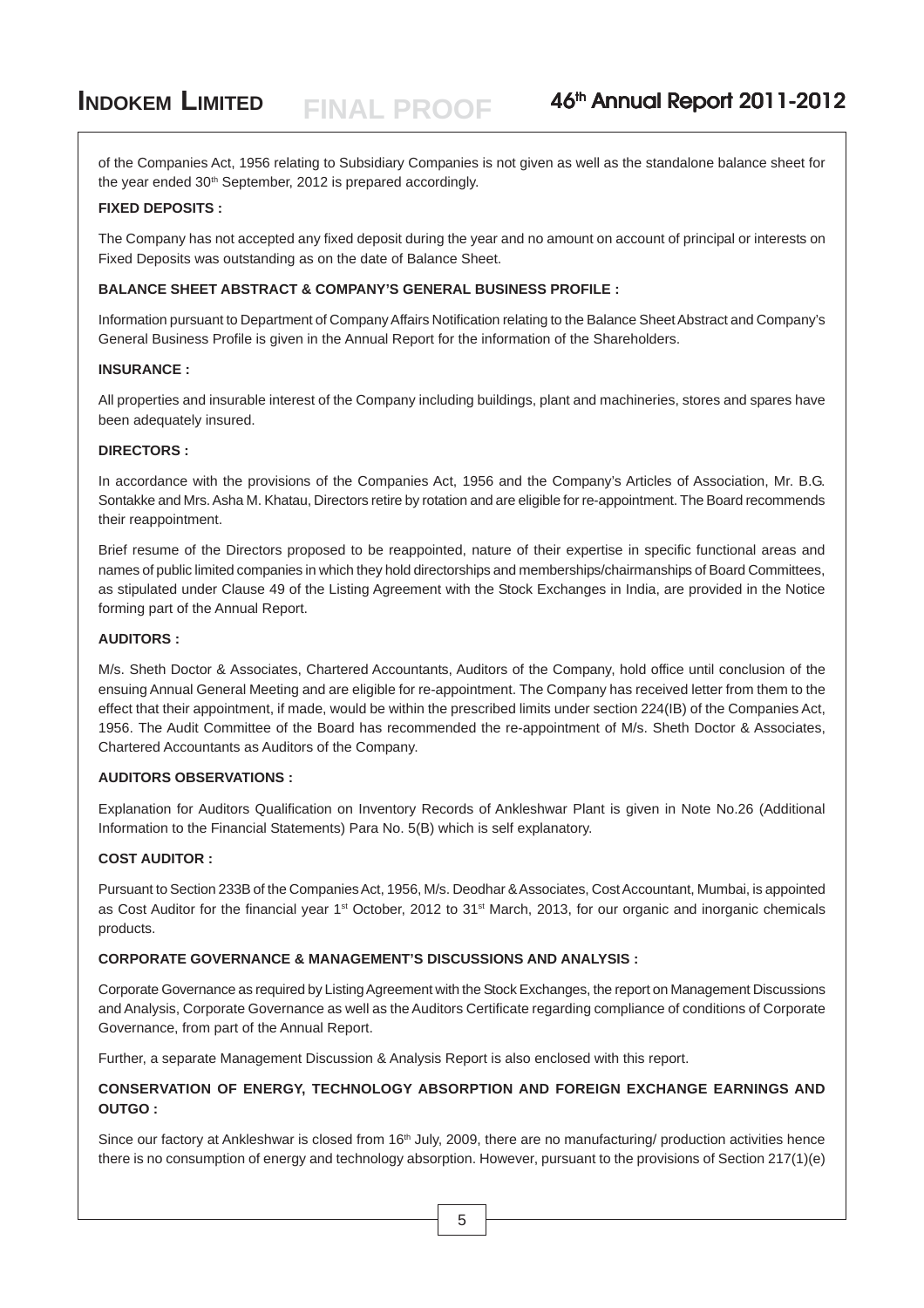of the Companies Act, 1956 read with the Companies (Disclosure of Particulars in the Report of the Board of Directors) Rules, 1988, prescribed particulars as applicable is annexed hereto as Annexure 'A' and forms part of this Report. Particular with regard Foreign Exchange are as follows:

#### **FOREIGN EXCHANGE EARNINGS AND OUTGO :**

The details of expenditure and earning in foreign currencies during the period under review are as under:

**FINAL PROOF**

|                                                                                                                                                                       |                                                | ₹ '000                 |
|-----------------------------------------------------------------------------------------------------------------------------------------------------------------------|------------------------------------------------|------------------------|
|                                                                                                                                                                       | 30.09.2012                                     | 31.03.2011             |
|                                                                                                                                                                       | (18 Months)                                    | (12 Months)            |
|                                                                                                                                                                       | (01.04.11 to 30.09.12)                         | (01.04.10 to 31.03.11) |
|                                                                                                                                                                       | 2,98,10                                        | 1,33,00                |
|                                                                                                                                                                       | 1,766                                          | 6,09                   |
|                                                                                                                                                                       | 51                                             | 95                     |
|                                                                                                                                                                       | 66                                             |                        |
| Total:                                                                                                                                                                | 3,16,93                                        | 1,40,04                |
|                                                                                                                                                                       |                                                |                        |
| Total:                                                                                                                                                                | 7,20,49                                        | 1,21,72                |
| Value of Imports on C.I.F. basis Raw Material<br>Foreign bank charges<br>Consultancy charges<br><b>EARNINGS IN FOREIGN EXCHANGE</b><br><b>F.O.B. VALUE OF EXPORTS</b> | <b>EXPENDITURE IN FOREIGN EXCHANGE CAPITAL</b> |                        |

#### **PARTICULARS OF EMPLOYEES :**

None of the employees of the Company fall under the provision of Section 217 (2A) of the Companies Act, 1956, read with the Companies (Particulars of Employees) Rules, 1975, during the year under report.

#### **DIRECTORS' RESPONSIBILITY STATEMENT :**

As required under Section 217 (2AA) of the Companies Act, 1956, your Directors state that:

- 1) In the preparation of the annual accounts, the applicable accounting standards have been followed alongwith proper explanation relating to material departures in the Financial Statements.
- 2) The Directors selected such accounting policies and applied them consistently and made judgments and estimates that are reasonable and prudent so as to give a true and fair view of the state of affairs of the Company for the Financial Year ended 30<sup>th</sup> September, 2012; and of the profit or loss of the Company for that period.
- 3) Proper and sufficient care has been taken for the maintenance of adequate accounting records in accordance with the provisions of the Companies Act, 1956 for safeguarding the assets of the Company and for preventing and detecting fraud and other irregularities.
- 4) The annual accounts have been prepared on a going concern basis.

#### **INDUSTRIAL RELATIONS :**

The industrial relations remained cordial during the year under review.

#### **ACKNOWLEDGEMENT :**

Your Directors records their appreciation of the co-operation and assistance extended by Financial Institution, Banks and Government Authorities as well as Valued Customers from time to time. They also record their appreciation of the devoted services rendered by the Executives, Staff Members and Workers of the Company.

The Directors also wish to place on record their gratitude to the Members for their continued support and confidence.

For and on behalf of the Board

Mumbai **Mahendra K. Khatau** Date: 09.11.2012 Chairman & Managing Director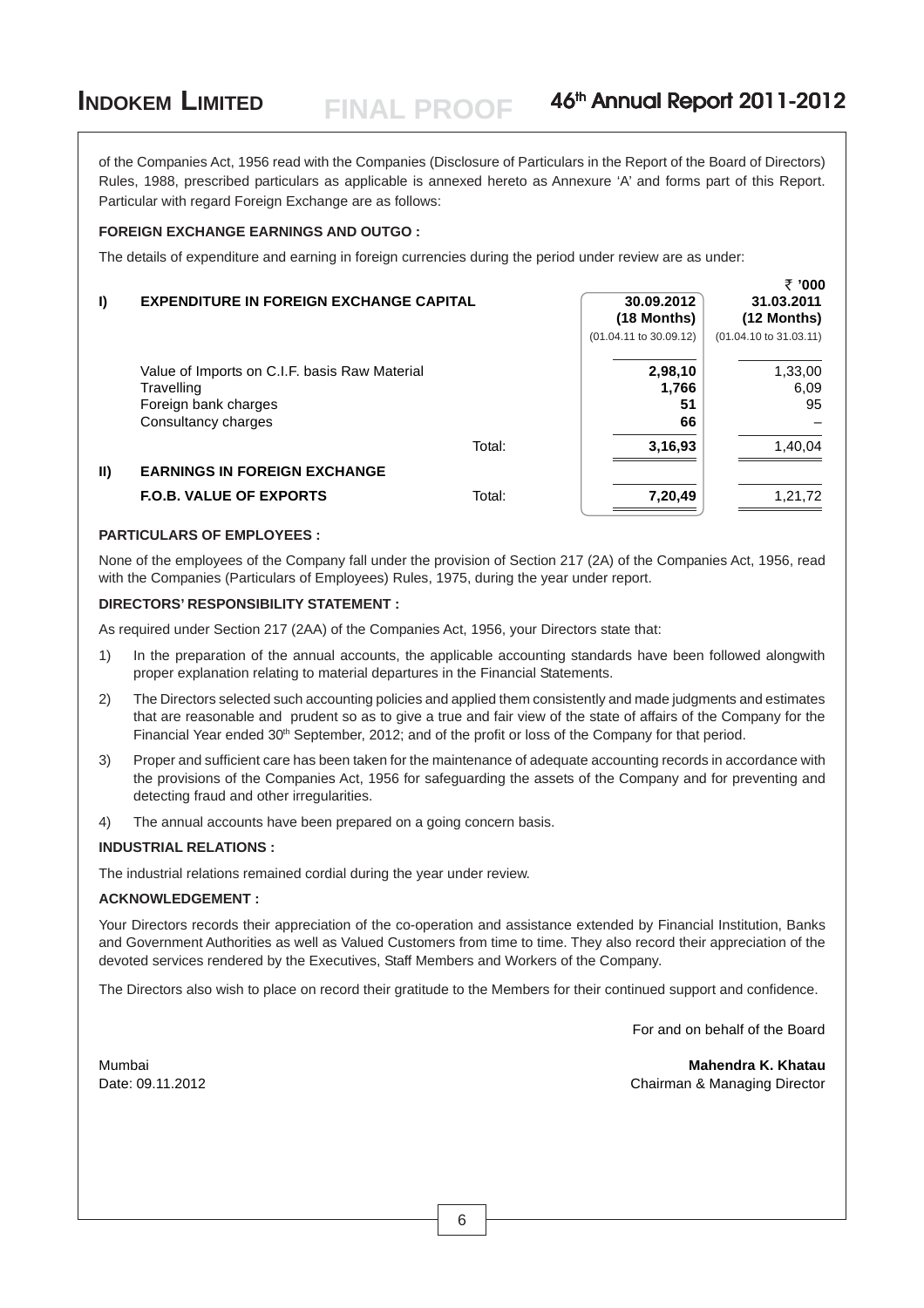#### ANNEXURE 'A'

**FINAL PROOF**

Statement pursuant to Section 217(1)(e) of the Companies Act, 1956 read with Companies (Disclosure of Particulars in the Report of the Board of Directors) Rules, 1988.

Since the Factory at Ankleshwar is closed from 16th July, 2009 and considering present financial and economic issues the company is presently concentrating on Trading Activities including minor job work activities and hence there are no major productions / consumptions activities of the company. However efforts have been made to resolve the same.

#### **A. Conservation of Energy**

#### **a. Energy Conservation measures taken :**

- I) Electrical Energy:
	- i) Regular preventive/predictive maintenance of electrical system is carried out to ensure minimal losses.
	- ii) Regular upgradation in electrical system is done so as to minimize electrical consumption.
- II) Furnace Oil/LDO Consumption:

Considering the above issue there are no major consumption of Furnace Oil / Light Diesel Oil. However as and when the production will be increased measures to reduce the consumptions of energy will be taken care of.

**b. Additional investments and proposals, if any, being implemented for reduction of consumption of energy :**

Presently company concentrating on Trading Activities which has resulted in reduction in consumption of energy. However, as and when production will be increased modern equipments will be used to reduce the consumption of the same.

#### **c. Impact of the measures at (a) and (b) for reduction of energy consumption and consequent impact on the cost of production :**

Due to negligible consumption there is no special impact

**d. Total energy consumption and energy consumption per unit of production.**

As per Form 'A' of the Annexure.

#### **B. Technology Absorption:**

Since the factory where manufacturing activities used to take place is shut down from 16th July, 2009 there is no such technology absorption by the Company.

#### C. Foreign Exchange Earnings and Outgo : (₹ 000)

|    |                                                         | <b>Current Year</b><br>2011-2012<br>$(18$ Months) | <b>Previous Year</b><br>2010-2011<br>$(12$ Months) |
|----|---------------------------------------------------------|---------------------------------------------------|----------------------------------------------------|
|    | Foreign exchange earned<br>Export of goods on FOB basis | 72049                                             | 12172                                              |
| 2. | Outgo of foreign exchange<br>CIF value of Imports       | 29810                                             | 13300                                              |
| 3. | <b>Expenditure in foreign currencies</b>                | 1883                                              | 704                                                |

For and on behalf of the Board

Mumbai **Mahendra K. Khatau** 9th November, 2012 Chairman & Managing Director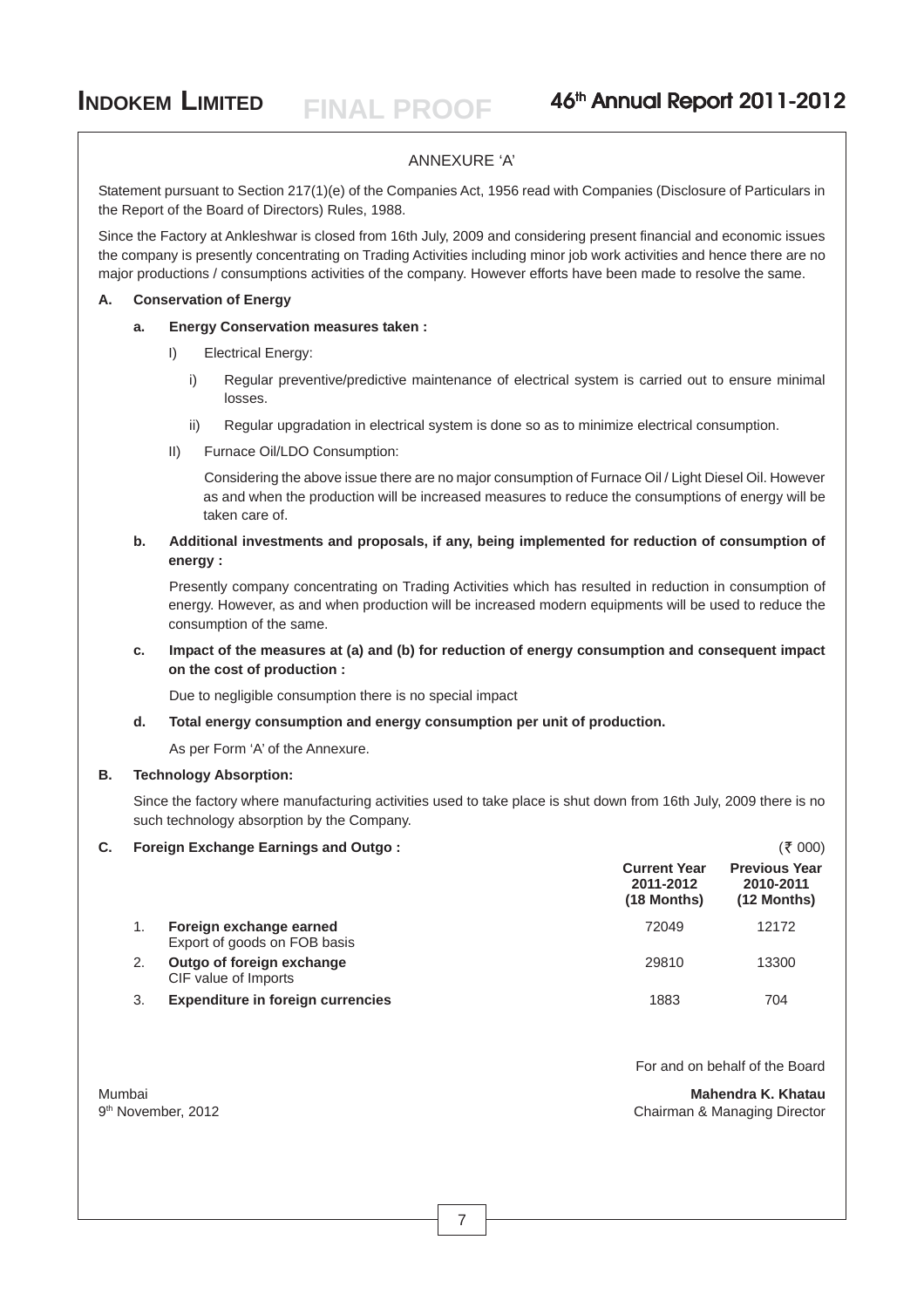#### **FORM A**

Statement showing particulars as per section 217(1)(e) of the Companies Act, 1956 read with the (Disclosure of Particulars in the Report of Board of Directors) Rule, 1988.

**Form for disclosure of particulars with respect to conservation of energy.**

|    |                                           |                    |             |                                                                                                                                |           | For the<br>year ended<br>30.09.2012<br>(18 Months) | For the<br>year ended<br>31.03.2011<br>(12 Months) |
|----|-------------------------------------------|--------------------|-------------|--------------------------------------------------------------------------------------------------------------------------------|-----------|----------------------------------------------------|----------------------------------------------------|
| А. |                                           |                    |             | <b>Power and Fuel Consumption:</b>                                                                                             |           |                                                    |                                                    |
|    | 1.                                        |                    | Electricity |                                                                                                                                |           |                                                    |                                                    |
|    |                                           | (a)                |             | Purchased Units (000 unit)                                                                                                     |           | 37                                                 |                                                    |
|    |                                           |                    |             | Total amount ( $\bar{z}$ 000)                                                                                                  |           | 315                                                |                                                    |
|    |                                           |                    |             | Cost per unit $(\xi /$ Unit)                                                                                                   |           | 8.51                                               |                                                    |
|    |                                           | (b)                |             | Own Generation                                                                                                                 |           |                                                    |                                                    |
|    |                                           |                    | (i)         | <b>Through Diesel</b><br>Generator Set:<br>Units generated/Lakhs<br>Units per Ltr. of Diesel Oil<br>Cost - $\bar{\tau}$ / Unit |           | N.A.                                               |                                                    |
|    |                                           |                    | (ii)        | Through Steam Turbine/Generator                                                                                                |           | N.A.                                               |                                                    |
|    | 2.                                        |                    |             | Coal (specify quality and where used)                                                                                          |           | N.A.                                               |                                                    |
|    | 3.                                        |                    |             | Furnace Oil Quantity - M.T.                                                                                                    |           | N.A.                                               |                                                    |
|    | Total amount $ \overline{\zeta}$ in Lakhs |                    |             |                                                                                                                                |           |                                                    |                                                    |
|    |                                           |                    |             | Average rate $-$ ₹ / M.T.                                                                                                      |           |                                                    |                                                    |
|    | 4.                                        |                    |             | Others/internal generation Gas - (000 NM <sup>3</sup> )                                                                        |           | N.A.                                               |                                                    |
|    |                                           |                    |             | Total amount $-$ (₹ 000)                                                                                                       |           |                                                    |                                                    |
|    |                                           |                    |             | Average rate $-$ ( $\overline{\xi}$ /NM <sup>3</sup> )                                                                         |           |                                                    |                                                    |
| В. |                                           |                    |             | <b>Production / Consumption of:</b>                                                                                            |           |                                                    |                                                    |
|    |                                           | <b>Products</b>    |             |                                                                                                                                |           | For the<br>vear ended<br>30.09.2012<br>(18 Months) | For the<br>year ended<br>31.03.2011<br>(12 Months) |
|    | <b>Dyes</b>                               |                    |             |                                                                                                                                | МT        | 466                                                |                                                    |
|    |                                           | <b>Electricity</b> |             |                                                                                                                                | МT        |                                                    |                                                    |
|    | Gas                                       |                    |             |                                                                                                                                | <b>MT</b> |                                                    |                                                    |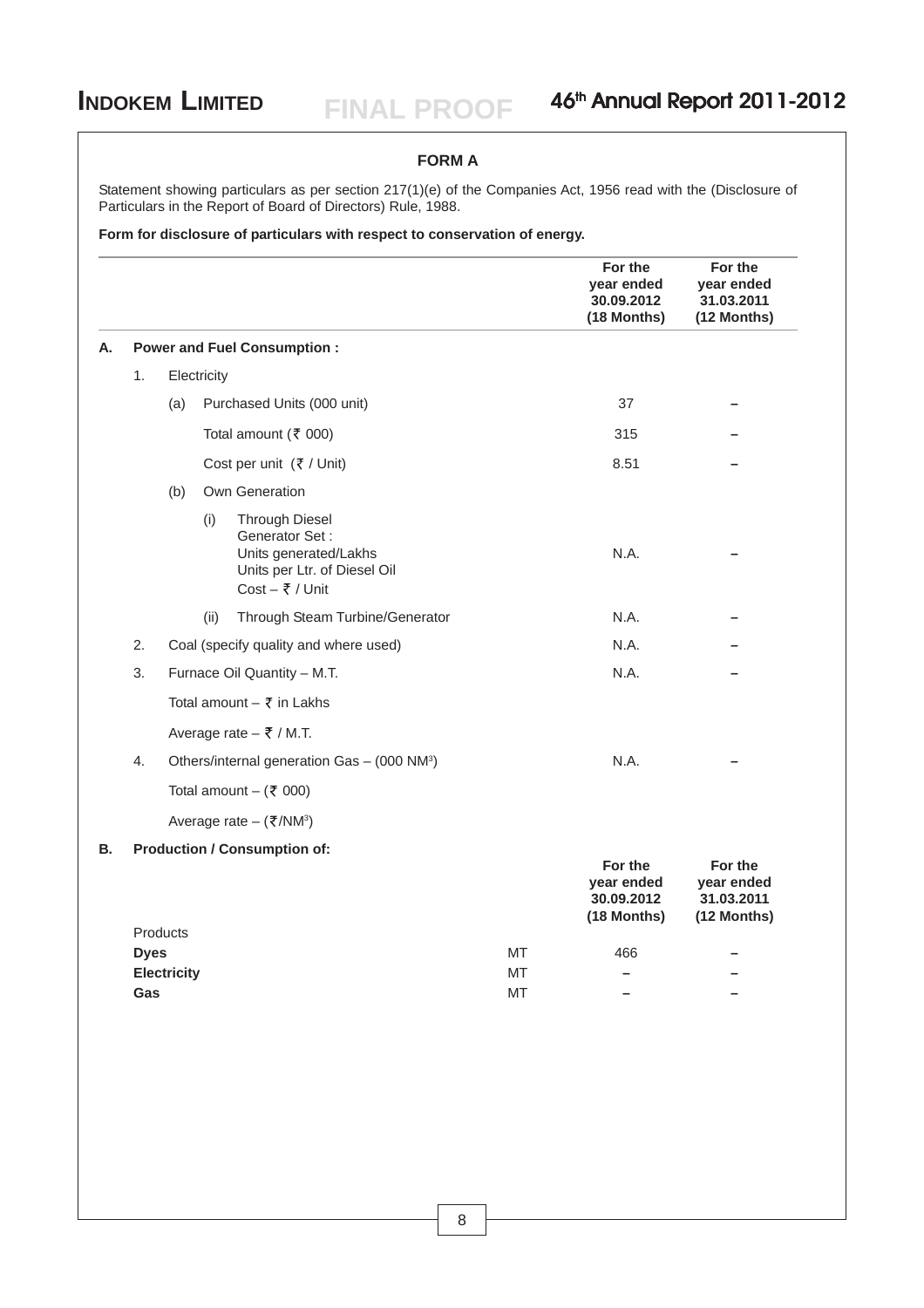**FINAL PROOF**

## **INDOKEM LIMITED** FINAL PROOF 46<sup>th</sup> Annual Report 2011-2012

#### **FORM B**

#### **Form for disclosure of particulars with respect to absorption**

Factory at Ankleshwar is closed since 16<sup>th</sup> July, 2009, resulting the halt of production activities, there are no Research & Development Activities and Expenditure.

| 1. |                                                     | Specific areas in which the<br>Research & Development carried out<br>by the Company | Due to the above reason there are no<br>Research & Development Activities carried out by<br>the Company |
|----|-----------------------------------------------------|-------------------------------------------------------------------------------------|---------------------------------------------------------------------------------------------------------|
| 2. |                                                     | Benefits derived as a result of the above R & D                                     | Not Applicable.                                                                                         |
| 3. |                                                     | Future plan of action                                                               | Policies have been framed out to resolve the<br>manufacturing issues.                                   |
| 4. |                                                     | Expenditure on R & D                                                                |                                                                                                         |
|    | a)                                                  | Capital                                                                             | Nil                                                                                                     |
|    | b)                                                  | Recurring                                                                           | Nil                                                                                                     |
|    | c)                                                  | Total                                                                               | Nil                                                                                                     |
|    | d)                                                  | Total R & D expenditure as a<br>percentage of total turnover                        | Nil                                                                                                     |
| 5. | Technology absorption, adoptation<br>and innovation |                                                                                     | Due to the above reason there is no technology<br>absorption by the Company.                            |

For and on behalf of the Board

Mumbai **Mahendra K. Khatau** 9th November, 2012 Chairman & Managing Director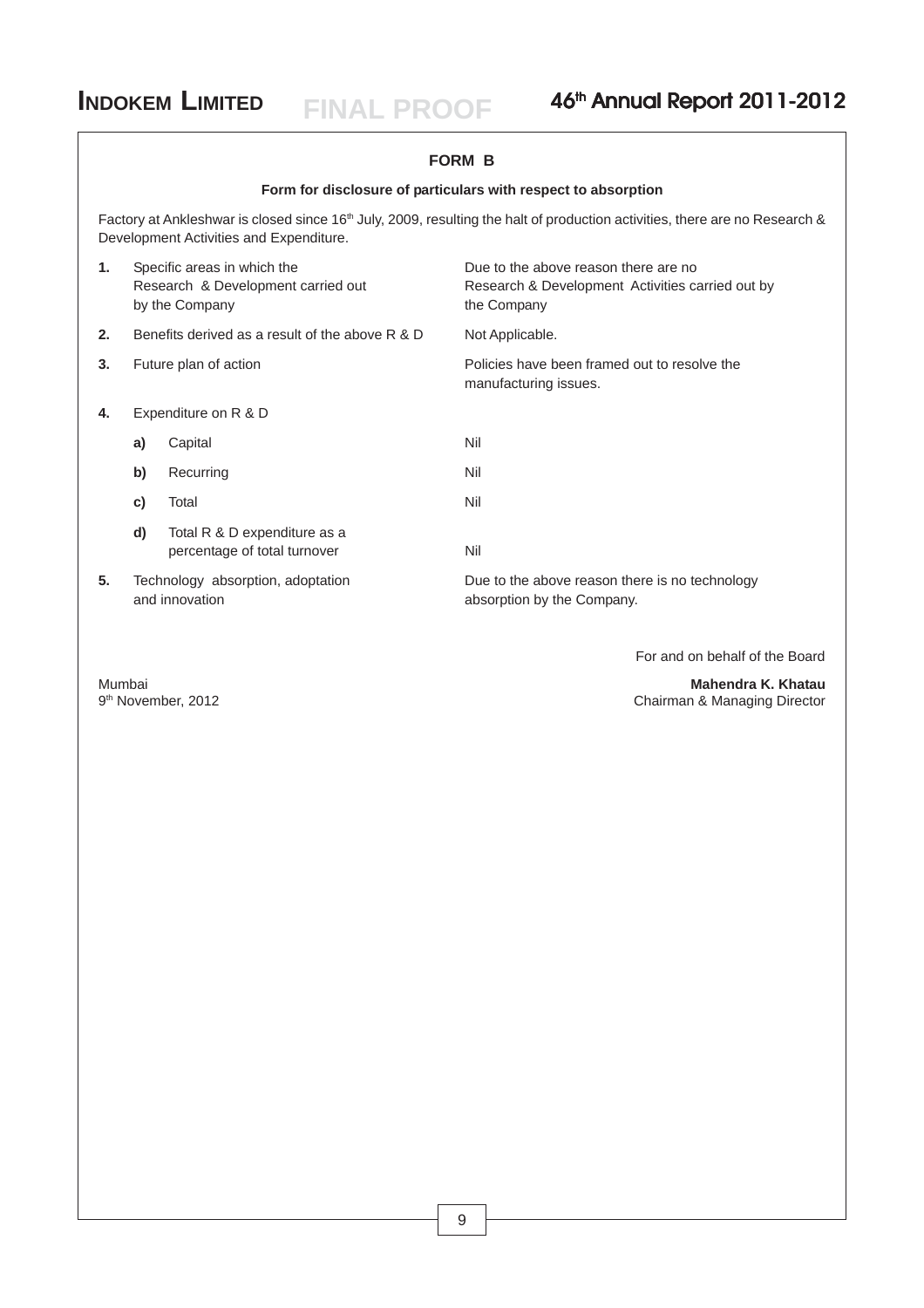#### **MANAGEMENT DISCUSSION AND ANALYSIS**

The year under report experienced turmoil in most of the global economies, however, Indian economy was not adversely affected by this crisis although some signs of a downturn are visible in the current year. The International Monetary Fund has projected India to be the second-fastest-growing major economy after China.

#### **PERFORMANCE:**

Despite maintaining its turnover, the company recorded a loss in the year that has been due to various factors such as rising cost of material, slackness in the market, depreciation of the rupee resulting in higher costs of imports, escalating fuel and interest costs, inflation and slow growth in the economy had a negative impact on the performance of the company. Despite of all these challenges, recession and exemplary high costs in the business, your Company has withstood the pressure and reported comparatively better business.

#### **GREEN INITIATIVE:**

As a part of the Green Initiative in Corporate Governance, the Ministry of Corporate Affairs (MCA), Government of India, through its various Circulars has allowed Companies to send notices/documents, annual reports, financial statements etc. i.e. (Corporate Communication) to its shareholders through electronic form at the registered e-mail addresses of the shareholders. The Company thus, proposes to send all communication to its shareholders in the electronic mode in lieu of the physical mode allowing paperless compliances by Companies through electronic mode. Therefore, members who are holding Company's share(s) in demat and have registered their email address in the records of the Depositories will receive all communication through electronic mode. The Annual Report of the Company and all major corporate communications would also be uploaded on the Company's website: www.indokem.co.in for information and perusal.

#### **INTERNAL CONTROL SYSTEM:**

The Company has appropriate internal control systems for business processes with regard to its operations, financial reporting and compliance with applicable laws and regulations. The Audit Committee of the Board of Directors approves the internal audit plan and internal audits are conducted at regular intervals across various locations and, accordingly, audit observations and follow-up actions are discussed with the Management of the Company as well as the Audit Committee.

#### **HUMAN RESOURCE MANAGEMENT**

Your Company has valued both experience and fresh talent, and takes pride in the commitment, competence and dedication shown by its employees in all areas of business. Your Company has structured induction process at all locations and management development programs to upgrade skill of managers. Objective appraisal systems are in place for senior management staff. Your company is conscious of the importance of environmentally clean and safe operations. Your Company's policy requires the conduct of all operations in such a manner so as to ensure safety of all concerned. Industrial relations remained cordial during the year.

#### **TRAINING FOR ACHIEVEMENT:**

Training and development is part and parcel of every company in order to harvest the potential value of employees. Indokem is no different for the same. Upgradation of technical skills training is periodically given to employees as per identified requirements while employees are encouraged to participate in personality development, soft skills enhancement programmes etc.

#### **RISK MANAGEMENT:**

Indokem strives to be a sustainable and performance-driven company. This is achieved by doing business, which by nature involves taking risks and managing those risks. Structured risk assessments are integrated in change projects, business planning, performance monitoring processes, common processes and system implementations and acquisitions and business integration activities. The Risk Management and Control Systems are considered to be in balance with Indokem's risk profile and appetite, although such systems can never provide absolute assurance. Indokem's Risk Management and Control Systems are subject to continuous review and adaptations in order to remain in balance with its growing business size and changes in its risk profile.

#### **SAFE HARBOUR CLAUSE:**

Statements in the Management Discussion and Analysis describing the Company's objectives and expectations may be "forward looking statement" within the meaning of applicable securities laws and regulations. These statements are based on certain assumptions and reasonable expectation of future events. Actual results could however differ materially from those expressed or implied. Important factors that could make a difference to the Company's operations include, among others, economic conditions affecting demand/ supply, price conditions in the domestic and overseas market in which the Company operates, changes in the Government regulations and tax structure, economic developments within India and the countries with which the Company has business contacts and other factors such as litigation and industrial relations.

#### **CONCLUSION:**

At Indokem, we believe that a Company cannot assess its success on short term profits, although financial performance is the main factor to overall success. For the entire system to generate success, we need to piece together the performance of every individual employee just as much as we need for every product.

For and on behalf of the Board

Mumbai **Mahendra K. Khatau** Chairman & Managing Director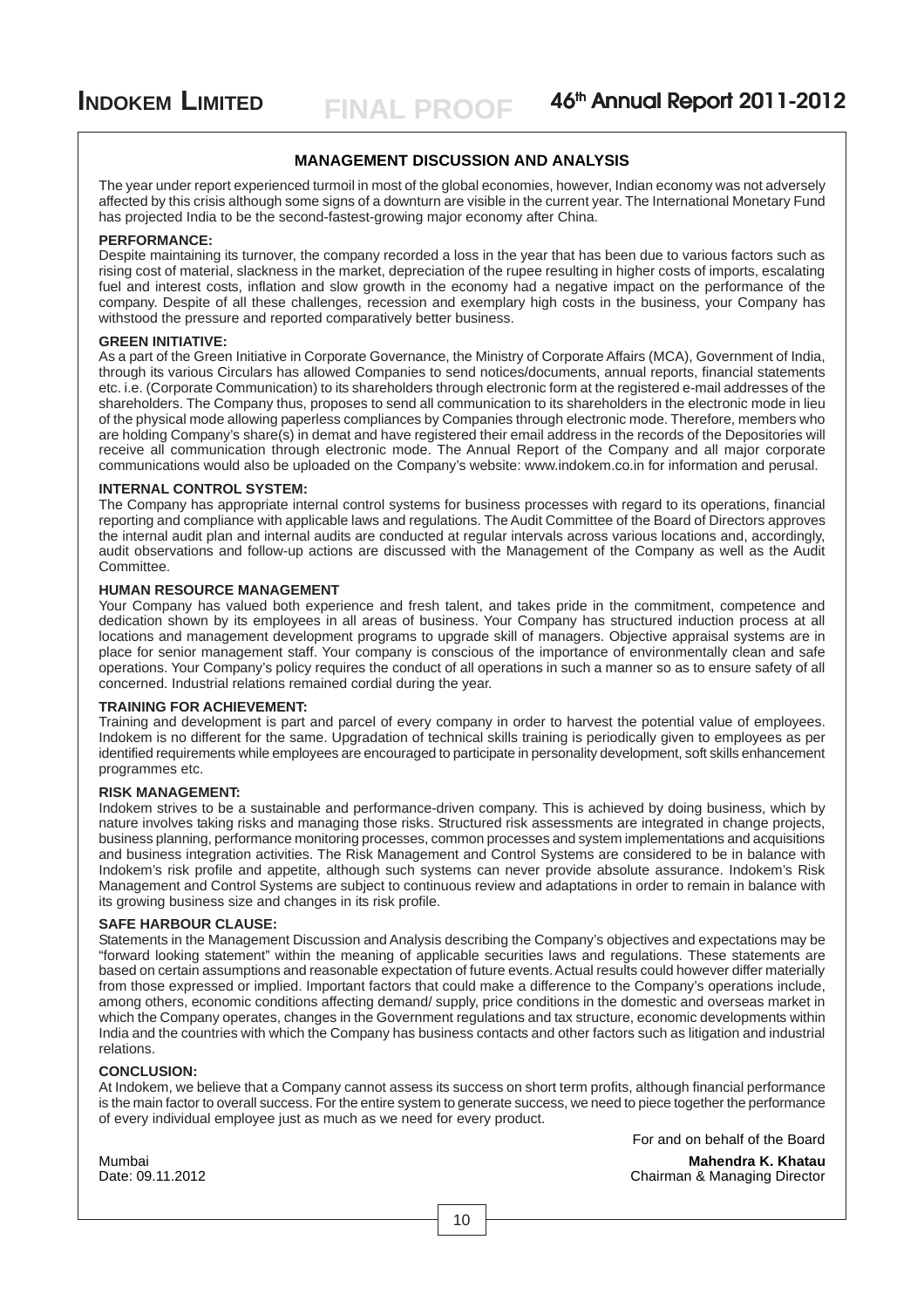#### **REPORT ON CORPORATE GOVERNANCE**

The Board of Directors of the Company continues to lay great emphasis on the broad principles of Corporate Governance. Our pursuit towards achieving good governance is an ongoing process. Compliance with the requirements under Clause 49 of the Stock Exchange Listing Agreement is concerned, the Company is in full compliance.

#### **1. Company's Philosophy on Corporate Governance:**

Indokem is committed to doing its business in an efficient, responsible, honest and ethical manner. We aim to create value through innovation, growth and high earning power. We have geared up our internal control functions and risk management to meet the progressive governance standards. Our focus on innovation is the key to maintaining or gaining a leading position in every market in which we operate and the core values of the Company's governance process include independence, integrity, accountability, transparency, responsibility and fairness.

Good governance responsibilities encompasses the activities of the Board of Directors, who execute their corporate governance responsibilities by ensuring that the Company's strategic and operational undertakings are in the best interests of all stakeholders of the Company, especially shareholders, employees and our customers. This guidance from the Board of Directors warrants that the organisation grows in a balanced fashion with long-term benefits to all.

By working sustainably and accepting our role as a socially and ethically responsible corporate citizen and by committing to our values we create benefits for the communities in which we live and Indokem is committed to continually evolving and adopting appropriate corporate governance best practices.

In terms of Clause 49 of the Listing Agreement executed with the Stock Exchange, the details of Compliance are as follows :

#### **2. Composition of Board**

#### **a) Composition and Category of Directors**

The present strength of the Board is six directors of which Chairman and Managing Director (CMD) is an Executive Member of the Board. Out of five Non-Executive Directors, three are Independent Directors and two Directors are Non Independent Director.

Except the Managing Director, all other Directors are eligible to retire by rotation as per the provisions of the Companies Act, 1956. The Composition of the Board and other relevant details relating to the Directors are depicted in the table given below:

| Name of the Director | Category of<br><b>Directorship</b> | Attendance<br>particulars |            | No. of other directorships and committee<br>(memberships other than Indokem Limited) |   |            |
|----------------------|------------------------------------|---------------------------|------------|--------------------------------------------------------------------------------------|---|------------|
|                      |                                    | <b>Board</b>              | Last       | Other                                                                                |   | Committee@ |
|                      |                                    | <b>Meeting</b>            | <b>AGM</b> | Directorships#                                                                       | M | C          |
| Mr. M.K. Khatau      | <b>CMD</b>                         | 9                         | Yes        | 9                                                                                    |   |            |
| Ms. Leela Khatau     | NE.                                | 4                         | <b>No</b>  | 9                                                                                    |   |            |
| Mr. Kailash Pershad  | NE/ID                              | 8                         | Yes        |                                                                                      |   |            |
| Mr. S. Rajagopalan   | NE/ID                              | 6                         | No.        |                                                                                      |   |            |
| Mr. B.G. Sontakke    | NE/ID                              | 9                         | <b>No</b>  |                                                                                      |   |            |
| Mrs. Asha M. Khatau  | <b>NE</b>                          | 6                         | Yes        | 5                                                                                    |   |            |

 $M =$  Membership;  $C =$  Chairmanship; NE/ID = Non-Executive/Independent; NE/NID = Non-Executive/ Non-Independent; CMD = Chairman & Managing Director

# Directorships in Private Limited Companies included;

@ comprises of Audit and Investors' Grievance Committee of Public Limited Companies

#### **b) Meeting and Attendance**

Nine Board Meetings were held during the financial year ended 30<sup>th</sup> September, 2012, viz. on 5<sup>th</sup> May, 2011, 29th July, 2011, 1<sup>st</sup> November, 2011, 10<sup>th</sup> February, 2012, 5<sup>th</sup> March, 2012, 10<sup>th</sup> April, 2012, 7<sup>th</sup> May, 2012, 28<sup>th</sup> June, 2012, 6th August, 2012.

#### **c) Board Agenda**

The Board meetings are scheduled well in time and Board members are given a notice of at least seven days before the meeting date. The Board members are provided with well structured and comprehensive agenda papers. All major agenda items are backed by in-depth background information and analysis, wherever possible, to enable the Board to take appropriate and informed decisions.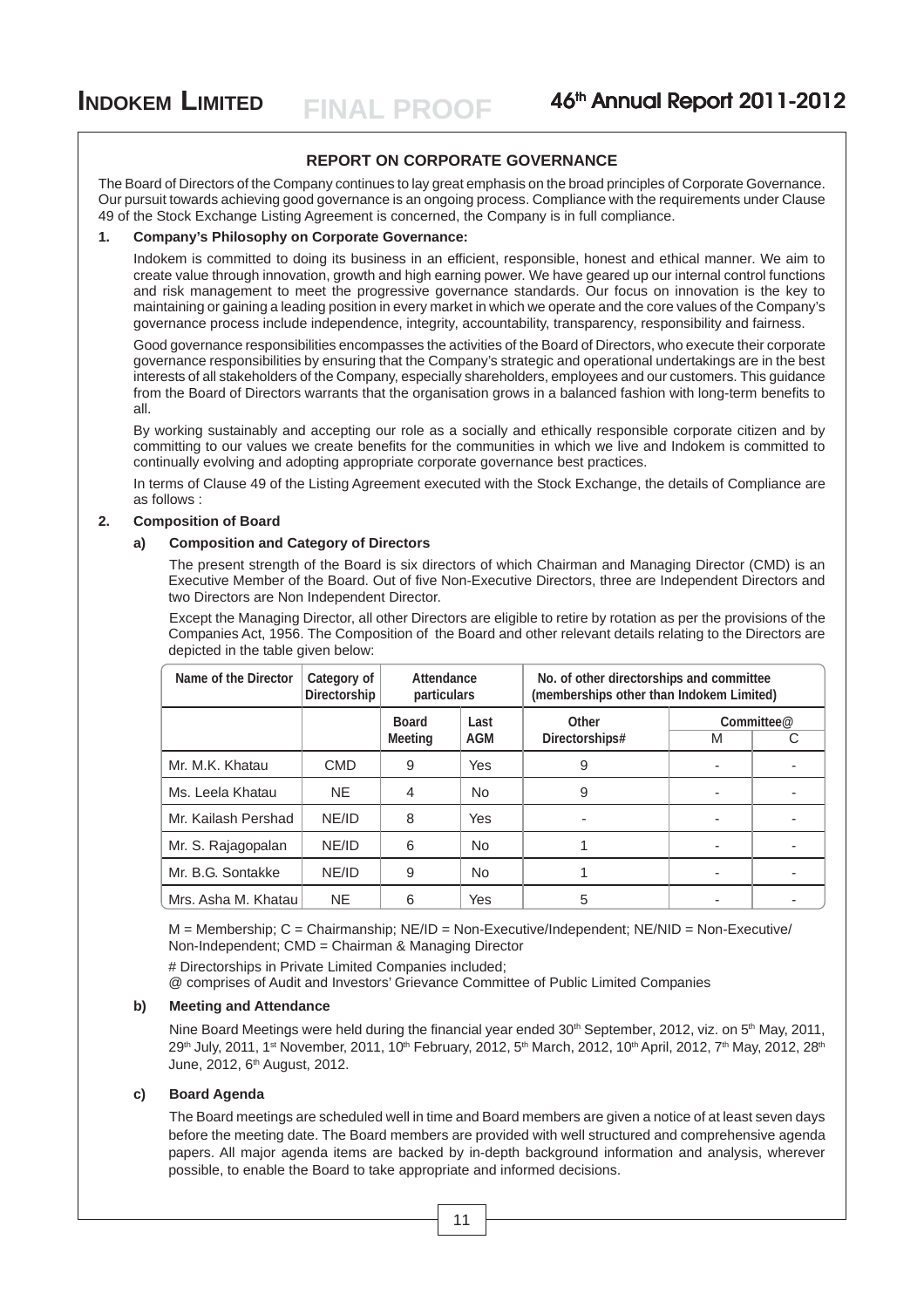#### **3. Audit Committee**

#### **a) Terms of Reference**

Terms of Reference of Audit Committee include amongst other things mainly:

- **•** Overseeing financial reporting process;
- **•** Recommending the appointment of Statutory and Internal Auditors;
- **•** Reviewing with management the quarterly, half yearly and annual financial statements;
- **•** Reviewing the adequacy of internal control systems and periodic audit reports;
- **•** Discussing with the Statutory Auditors about the nature and scope of audit;
- **•** Reviewing the financial statements and investments made by the unlisted subsidiary company.

#### **b) Composition of Audit Committee**

The Audit Committee presently comprises of Mr. Kailash Pershad, Chairman, besides, Mr. M. K. Khatau, Mr. S. Rajagopalan and Mr. B.G. Sontakke. Two-thirds of the members of audit committee are independent directors. All of them have financial and accounting knowledge. Mr. Rohan Gavas, Company Secretary is the Secretary of the Committee. Chief Financial Officer, Statutory Auditors attend meetings by invitation.

#### **c) Attendance**

Six meetings were held during the financial year ended 30<sup>th</sup> September, 2012, viz. on 5<sup>th</sup> May, 2011, 29<sup>th</sup> July, 2011, 1<sup>st</sup> November, 2011, 10<sup>th</sup> February, 2012, 7<sup>th</sup> May, 2012, 6<sup>th</sup> August, 2012. Composition of the Audit Committee and attendance of each Director at these meetings are as follows:

| Name of the Director | <b>Designation</b> | <b>No. of Meetings Attended</b> |
|----------------------|--------------------|---------------------------------|
| Mr. Kailash Pershad  | Chairman           |                                 |
| Mr. S. Rajagopalan   | Member             |                                 |
| Mr. M. K. Khatau     | Member             | 6                               |
| Mr. B. G. Sontakke   | Member             |                                 |

#### **4. Remuneration Committee**

**a)** The Company does not have a Remuneration Committee. The remuneration payable to the Managing Director is approved by the Board of Directors and then by the Shareholders at the General Meeting and such other Authorities as may be necessary.

| b)<br><b>Remuneration of Directors</b> | ₹ In lacs |
|----------------------------------------|-----------|
| Managing Director:                     | 21.72     |
| Non Executive Directors (Sitting Fees) | 0.94      |
| Total                                  | 22.66     |
|                                        |           |

Managing Director has a service contract of five years, with a notice period of three months by either party.

#### **c) Remuneration of Non-Executive Directors**

| Name of Director    | Sitting Fees Paid $(\bar{z})$ |                                |  |
|---------------------|-------------------------------|--------------------------------|--|
|                     | <b>Board Meeting</b>          | <b>Audit Committee Meeting</b> |  |
| Ms. Leela Khatau    | 8,000                         |                                |  |
| Mr. Kailash Pershad | 16,000                        | 12.000                         |  |
| Mr. S. Rajagopalan  | 12,000                        | 8,000                          |  |
| Mr. B.G. Sontakke   | 18,000                        | 8,000                          |  |
| Mrs. Asha M. Khatau | 12,000                        |                                |  |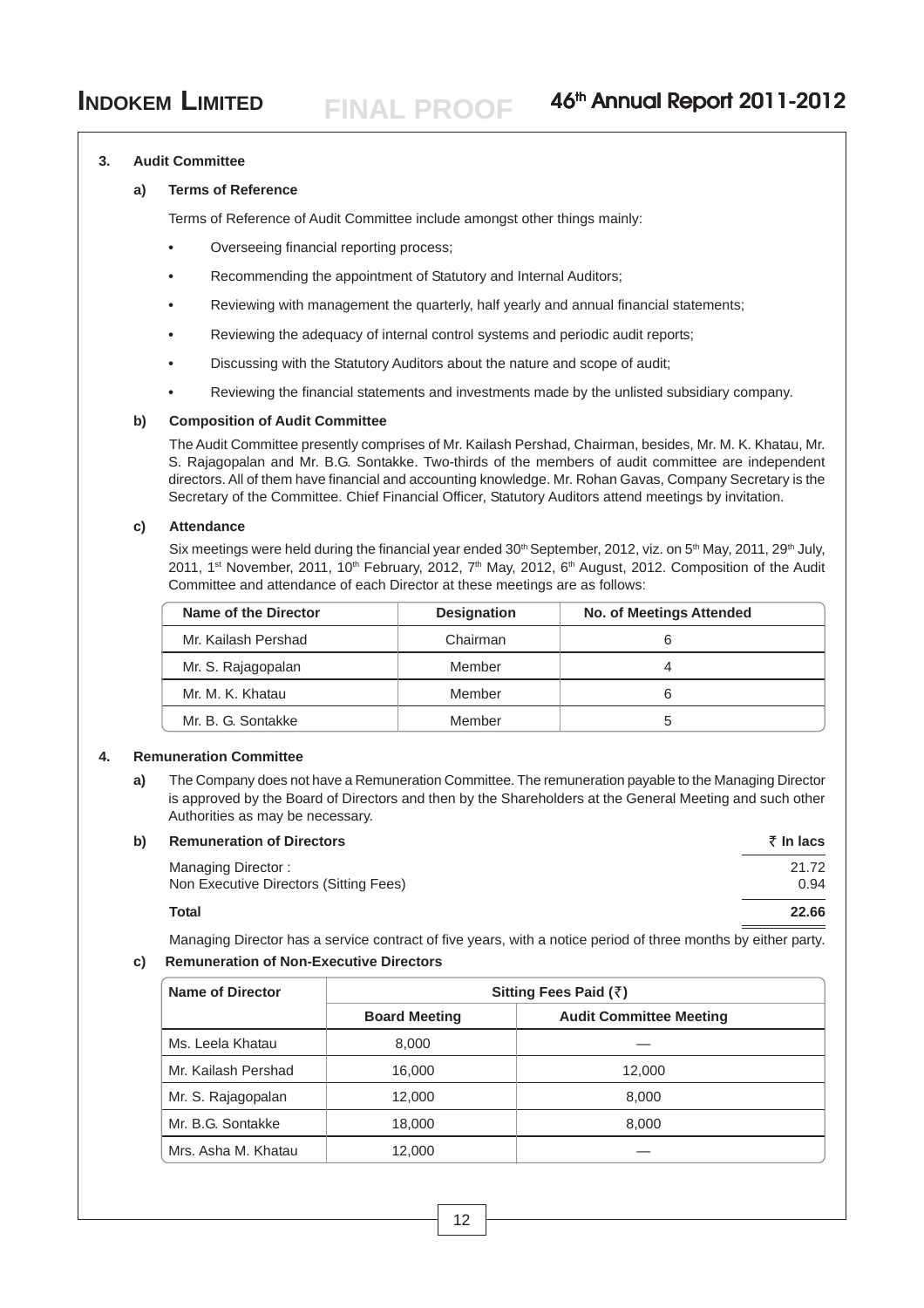#### **5. Shareholders' Committee:**

#### **a) Share Transfer Committee**

The Committee is comprised of an Executive Director and a Non-Executive Independent Director. Mr. M.K. Khatau is the Chairman, Ms. Leela K. Khatau and Mr. B.G. Sontakke are the other member of the Committee. The Committee looks into the issues relating to Shareholders, including transfer, transmission and transposition of shares, issue of duplicate share certificates and other related matters. The Committee meets to approve the share transfers and transmissions from time to time.

#### **b) Shareholders' Grievance Committee**

The Committee presently consists of three Non-Executive Independent Directors and an Executive Director. This Committee specifically looks into the redressal of shareholders' and investors' complaints with a primary objective to improve investor relations. The Committee met six times during the financial year 2011-2012 viz. on 5<sup>th</sup> May, 2011, 29<sup>th</sup> July, 2011, 1<sup>st</sup> November, 2011, 10<sup>th</sup> February, 2012, 7<sup>th</sup> May, 2012, 6<sup>th</sup> August, 2012. Composition of the committee and attendance of each Director at these meetings are as follows:

| Name of the Director | <b>Designation</b> | <b>No. of Meetings Attended</b> |
|----------------------|--------------------|---------------------------------|
| Mr. B. G. Sontakke   | Chairman           |                                 |
| Ms. Leela Khatau     | Member             |                                 |
| Mr. M.K.Khatau       | Member             |                                 |

#### **c) Compliance officer**

Mr. Rohan R. Gavas, Company Secretary is the Compliance Officer pursuant to clause 47 (a) of the Listing Agreement with Stock Exchange.

#### **d) Details of complaints/correspondences received and resolved during the year**

| Number of correspondences received from Share holders |     |
|-------------------------------------------------------|-----|
| Number of correspondences redressed                   |     |
| Number of complaints/correspondences not resolved     | Nil |

#### **6. General Body Meeting Held During The Last Three Years**

| <b>AGM</b>           | <b>Date</b>                | <b>Venue</b>                             | <b>Special Resolution Passed</b>                                                                                                                                                                                                                                                                                                                                                                                        |
|----------------------|----------------------------|------------------------------------------|-------------------------------------------------------------------------------------------------------------------------------------------------------------------------------------------------------------------------------------------------------------------------------------------------------------------------------------------------------------------------------------------------------------------------|
| 43rd AGM             | 30.09.2009                 | Khatau House, Mahim,                     | There was no special resolution passed during the                                                                                                                                                                                                                                                                                                                                                                       |
|                      | at 4.00 p.m.               | Mumbai - 400016.                         | year                                                                                                                                                                                                                                                                                                                                                                                                                    |
| 44 <sup>th</sup> AGM | 30.09.2010<br>at 4.00 p.m. | Khatau House, Mahim,<br>Mumbai - 400016. | • Appointment of Mr. Mahendra Kishore Khatau as<br>Chairman and Managing Director of the Company.<br>• Appointment of Mrs. Asha M. Khatau &<br>Mr. B.G. Sontakke as Directors of the Company.<br>• Amendment of Articles of Association for the<br>minimum number of Directors to 4 instead of 6.<br>• Appointment of Mr. Manish M. Khatau as<br>Vice President-Corporate Strategies U/s 314 of<br>Companies Act, 1956. |
| 45 <sup>th</sup> AGM | 29.09.2011                 | Khatau House, Mahim,                     | There was no special resolution passed during the                                                                                                                                                                                                                                                                                                                                                                       |
|                      | at 4.00 p.m.               | Mumbai - 400016.                         | year                                                                                                                                                                                                                                                                                                                                                                                                                    |

#### **7. Resolution passed through Postal Ballot:**

No Resolutions were passed through Postal Ballot for the Years 2009-2010 & 2011-2012.

#### **During the year 2010-2011:**

 Members consent was accorded through Postal Ballot, pursuant to section 293(1)(a) of the Companies Act, 1956 for Disposal of Undertaking situated at Plot No. 2900, GIDC, Ankleshwar, Gujarat.

M/s. P. P. Aphale & Associates, Company Secretary acted as Scrutinizer for the aforesaid Postal Ballot Process.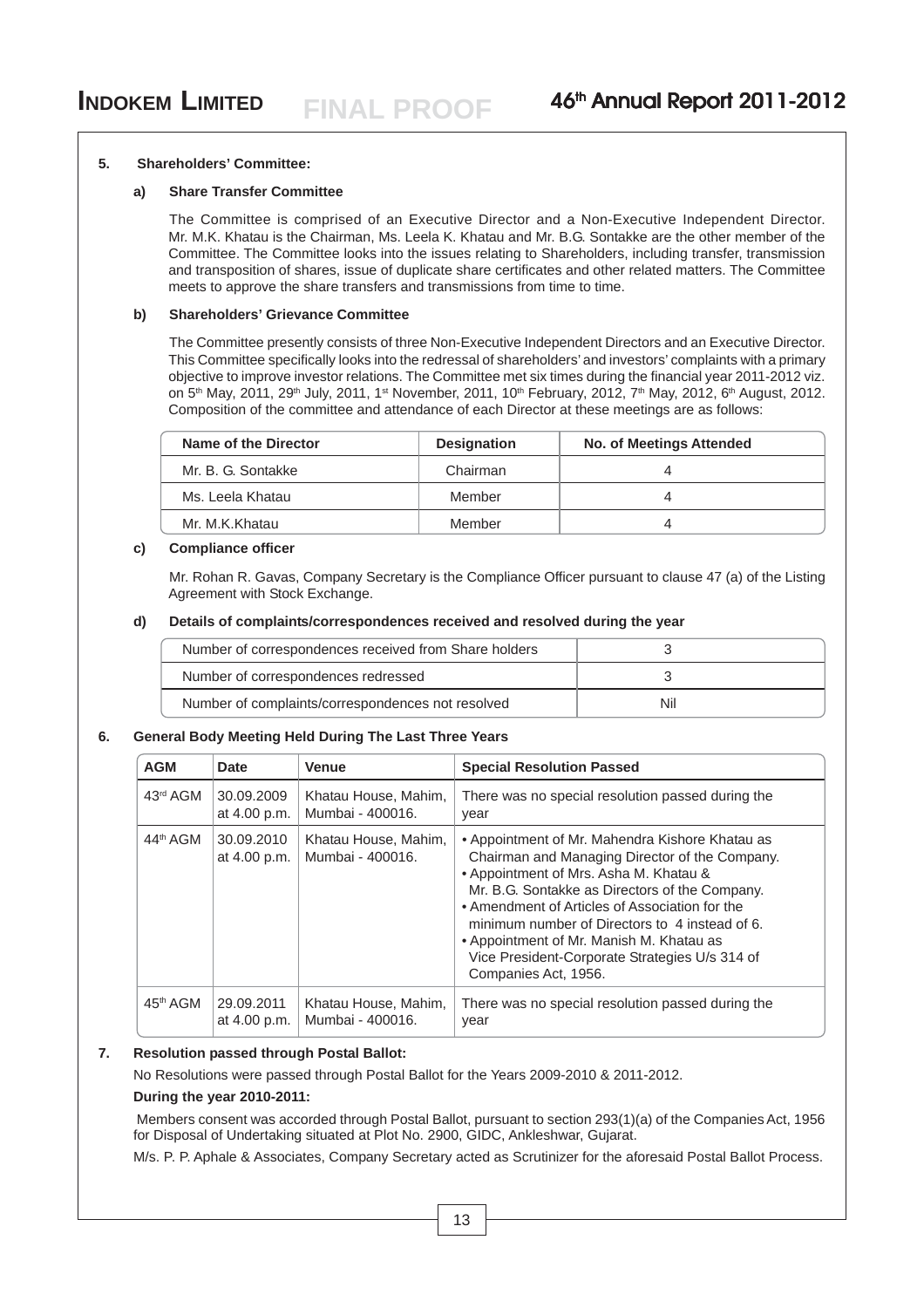#### **8. Code of Conduct**

The Board has laid down a Code of Conduct for all Board Members and Senior Management of the Company. All Board Members and Senior Management Personnel have affirmed compliance with the Code on annual basis the declaration to this effect is signed by the Managing Director of the Company, forms part of this Annual Report.

#### **9. Key Information:**

Key information such as annual operating plans, budgets, quarterly working results, minutes of audit committee and other committees are made available to the Directors.

The Board is informed of all affairs including materials, financial and commercial decisions from time to time.

#### **10. CEO Certification**

The Chairman and Managing Director has given a certificate to the Board as contemplated in Clause 49 of the Listing Agreement.

#### **11. Disclosures**

- **a)** The Company has not entered into any pecuniary transactions with its promoters or directors except as disclosed in the Accounts*.*
- **b)** The Company has followed the Guidelines of Accounting Standards laid down by the Central Government and The Institute of Chartered Accountants of India (ICAI) in preparation of its financial statements.
- **c)** During the last three years, there were no penalties or strictures imposed on the Company either by the Stock Exchanges or by SEBI or any statutory authority for non-compliance on any matter related to capital markets.
- **d)** The Company has laid down procedures to inform Board members about the risk assessment and minimization procedures. The Board periodically discusses the significant business risks identified by the management and the mitigation process being taken up.
- **e)** During the year under review, the Company has not raised any funds from public issue, rights issue or preferential issue.

#### **12. Risk Management :**

The process of identification and evaluation of various risks inherent in the business environment and the operations of the Company and initiation of appropriate measures for prevention and/or mitigation of the same are dealt with by the concerned operational heads under the overall supervision of the Managing Directors of the Company. The Audit Committee periodically reviews the adequacy and efficacy of the overall risk management system.

#### **13. Web Site :**

The Company Web Site : www.indokem.co.in

Queries relating to Investors Grievances may be addressed to e-mail : secretarial@indokem.co.in / iklsecretarial@gmail.com

#### **14. Compliance**

The Board reviews periodically compliance reports of all laws applicable to the Company, prepared by the Company as well as steps taken by the Company to rectify instances of non compliances, if any.

#### **15. Means of Communication**

- **a)** The quarterly results are published in 2 News papers circulated at Mumbai:
	- **i)** Business Standard (English), and
	- **ii)** Tarun Bharat (Marathi).
- **b)** The financial results, shareholding pattern, Annual Reports and other investors related information are posted on the Company's website of the viz. www.indokem.co.in.
- **c)** The report on Corporate Governance forms part of the Annual Report of the Company and the Certificate from a Practicing Chartered Accountant confirming compliance is enclosed herewith.
- **d)** A report on Management Discussion & Analysis is also a part of the Company's Annual Report.

#### **16. General Shareholder Information**

| a) | <b>Annual General Meeting</b> |                                            |
|----|-------------------------------|--------------------------------------------|
|    | Date                          | $\div$ 28 <sup>th</sup> December, 2012     |
|    | Time                          | $\pm 4.00$ p.m.                            |
|    | Venue                         | : Khatau House, Mogul Lane, Mahim, Mumbai. |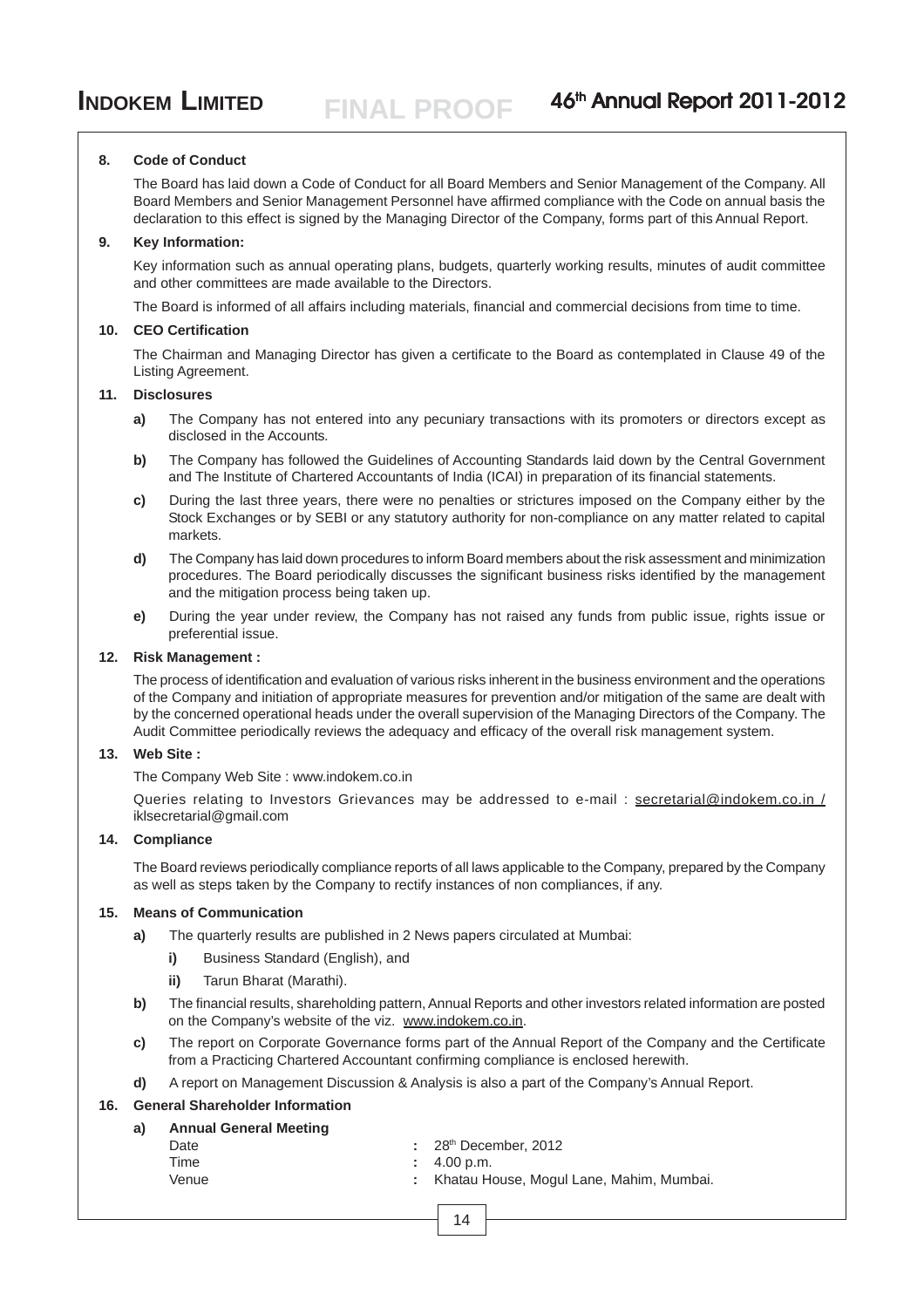#### **b) Financial Calendar**

Results for the Quarter Ending on Tentative date of declaration 31st December, 2012 **:** First week of February, 2013 31st March, 2013 (Audited) **:** Last week of May, 2013 A.G.M. for the Year ended **:** September, 2013 31.03.2013 (6 Months)

**c) Period of Book Closure** :  $20^{th}$  December, 2012 to 28<sup>th</sup> December, 2012 (Both days inclusive)

#### **d) Listing on Stock Exchanges**

Bombay Stock Exchange Limited, P. J. Towers, Dalal Street, Mumbai – 400001.

#### **e) Stock Code**

Bombay Stock Exchange Limited **:** 504092

#### **f) Market Information**

Market price data- monthly high/ low of Company's Equity shares & Sensex during the last financial year.

| <b>Month</b>      | <b>Indokem Limited</b> |                 | <b>BSE Sensex</b> |           |  |
|-------------------|------------------------|-----------------|-------------------|-----------|--|
|                   | High $(\bar{z})$       | Low $(\bar{z})$ | <b>High</b>       | Low       |  |
| April, 2011       | 5.23                   | 3.59            | 19,811.14         | 18,976.19 |  |
| May, 2011         | 4.50                   | 3.44            | 19,253.87         | 17,786.13 |  |
| June, 2011        | 4.50                   | 3.81            | 18,873.39         | 17,314.38 |  |
| <b>July, 2011</b> | 4.05                   | 3.33            | 19,131.70         | 18,131.86 |  |
| August, 2011      | 4.06                   | 2.90            | 18,440.07         | 15,765.53 |  |
| September, 2011   | 4.65                   | 3.00            | 17,211.80         | 15,801.01 |  |
| October, 2011 *   |                        |                 | 17,908.13         | 15,745.43 |  |
| November, 2011    | 4.42                   | 3.88            | 17,702.26         | 15,478.69 |  |
| December, 2011    | 4.20                   | 4.20            | 17,003.71         | 15,135.86 |  |
| January, 2012     | 6.04                   | 3.99            | 17,258.97         | 15,358.02 |  |
| February, 2012    | 6.21                   | 4.95            | 18,523.78         | 17,061.55 |  |
| March, 2012       | 6.65                   | 5.33            | 18,040.69         | 16,920.61 |  |
| April, 2012       | 6.27                   | 4.50            | 17,664.10         | 17,010.16 |  |
| May, 2012         | 4.28                   | 3.10            | 17,432.33         | 15,809.71 |  |
| June, 2012        | 3.10                   | 2.24            | 17,448.48         | 15,748.98 |  |
| <b>July, 2012</b> | 2.65                   | 2.08            | 17,631.19         | 16,598.48 |  |
| August, 2012      | 2.10                   | 1.99            | 17,972.54         | 17,026.97 |  |
| September, 2012   | 2.54                   | 2.00            | 18,869.94         | 17,250.80 |  |

**\* Not available with Bombay Stock Exchange.**

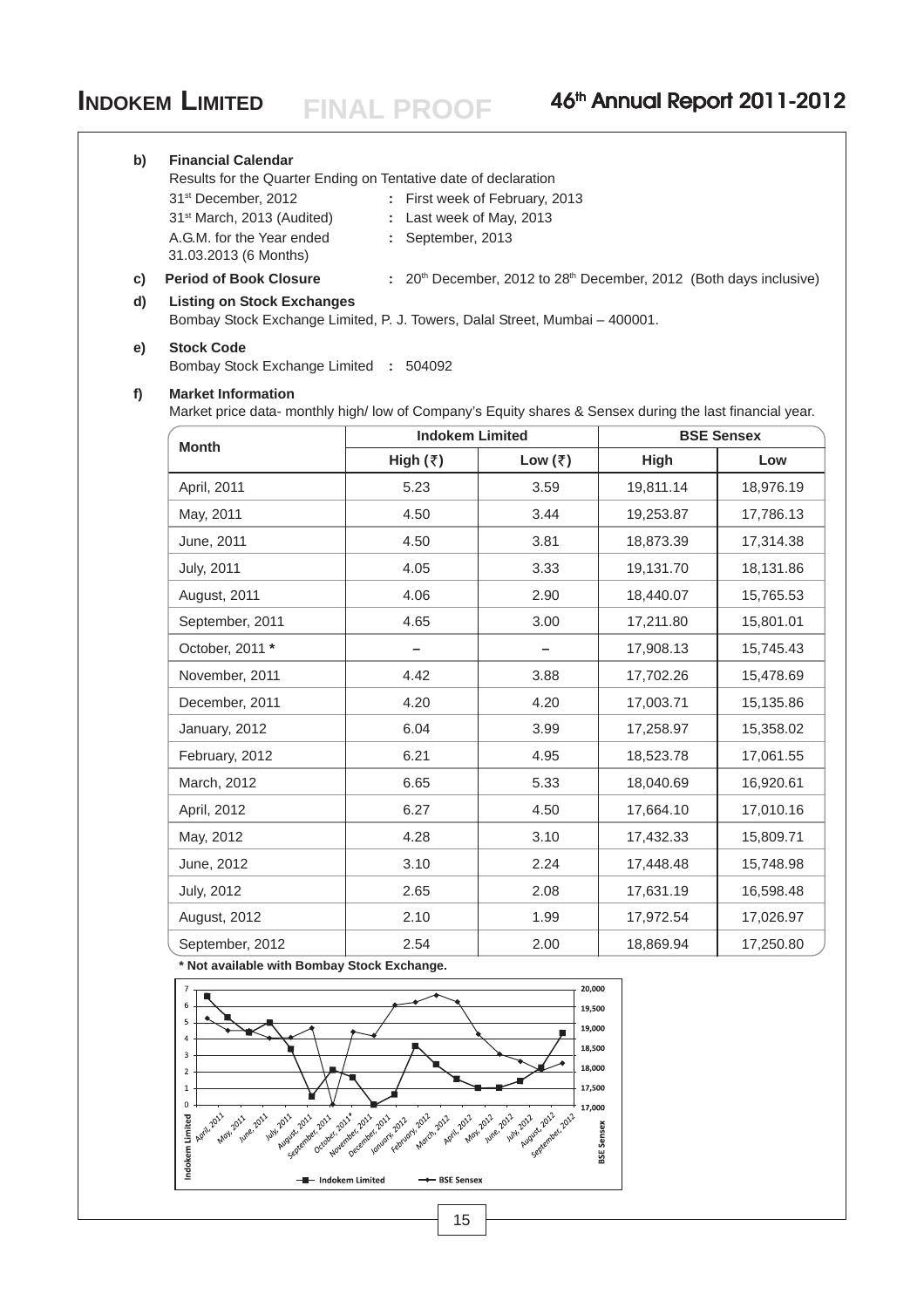| (d | <b>Registrar and Transfer Agent:</b> | M/s. Sharex Dynamic (India) Pvt. Ltd.<br>Unit No.1, Luthra Industrial Premises,<br>Andheri-Kurla Road, Safed Pool,<br>Andheri (East), Mumbai - 400072.<br>TEL.NO.: 2851 5606 / 2851 5644 |
|----|--------------------------------------|------------------------------------------------------------------------------------------------------------------------------------------------------------------------------------------|
|    |                                      |                                                                                                                                                                                          |
|    |                                      | EMAIL: sharexindia@vsnl.com                                                                                                                                                              |
|    |                                      | WEBSITE: www.sharexindia.com                                                                                                                                                             |

#### **h) Share Transfer System**

Securities lodged for transfer at the Registrar's office are normally processed within 15 days from the date of lodgment, if the documents are proper in all respect. All requests for dematerialization of securities are processed and the confirmation is given to the depositories within 15 days. Any queries in respect of share transfer and transmission are dealt with by the share transfer committee and the shareholder's grievances committee.

#### **i) Shareholding Pattern as on 30.09.2012**

| Sr. No | Category                                          | No. of Shares held | % of Shareholding |
|--------|---------------------------------------------------|--------------------|-------------------|
| 1.     | <b>Promoters</b>                                  | 17346839           | 70.812            |
| 2.     | Banks / Financial Institutions and Insurance Cos. | 58775              | 0.240             |
| 3.     | <b>Private Corporate Bodies</b>                   | 317072             | 1.294             |
| 4.     | Indian Public /HUF/Clearing Members               | 6766135            | 27.620            |
| 5.     | NRIs / OCBs / Foreign nationals                   | 8367               | 0.034             |
|        | Total                                             | 24497188           | 100               |

#### **j) Distribution of Shareholding as on 30.9.2012**

| No. of Equity<br><b>Shares Held</b> | No. of<br><b>Shareholders</b> | Percentage of<br><b>Shareholders</b> | No. of<br><b>Shares</b> | Percentage of<br><b>Shares</b> |
|-------------------------------------|-------------------------------|--------------------------------------|-------------------------|--------------------------------|
| Up to $-5000$                       | 25182                         | 94.43                                | 3161622                 | 12.91                          |
| $5001 - 10000$                      | 891                           | 3.34                                 | 703175                  | 2.87                           |
| $10001 - 20000$                     | 312                           | 1.17                                 | 469478                  | 1.92                           |
| $20001 - 30000$                     | 95                            | 0.36                                 | 240103                  | 0.98                           |
| $30001 - 40000$                     | 31                            | 0.12                                 | 111233                  | 0.45                           |
| $40001 - 50000$                     | 28                            | 0.11                                 | 135157                  | 0.55                           |
| 50001 - 100000                      | 64                            | 0.24                                 | 454130                  | 1.85                           |
| 100001 and above                    | 60                            | 0.23                                 | 19222290                | 78.47                          |
| Total                               | 26663                         | 100.00                               | 24497188                | 100.00                         |

The total shareholding held in the electronic form as on 30/09/2012 is 85.81% with NSDL & CDSL

\* **Depositories :** Central Depository Services (India) Ltd. (CDSL) National Securities Depository Ltd. (NSDL)

**\* ISIN** : INE716FO1012

#### **k) Outstanding GDRs / ADRs**

No such GDRs/ADRs/Warrants or any convertible instruments were issued and outstanding.

#### **l) Address for Correspondence**

**Registered Office :** "Khatau House", Plot No. 410/411, Mogul Lane, Mahim, Mumbai – 400016.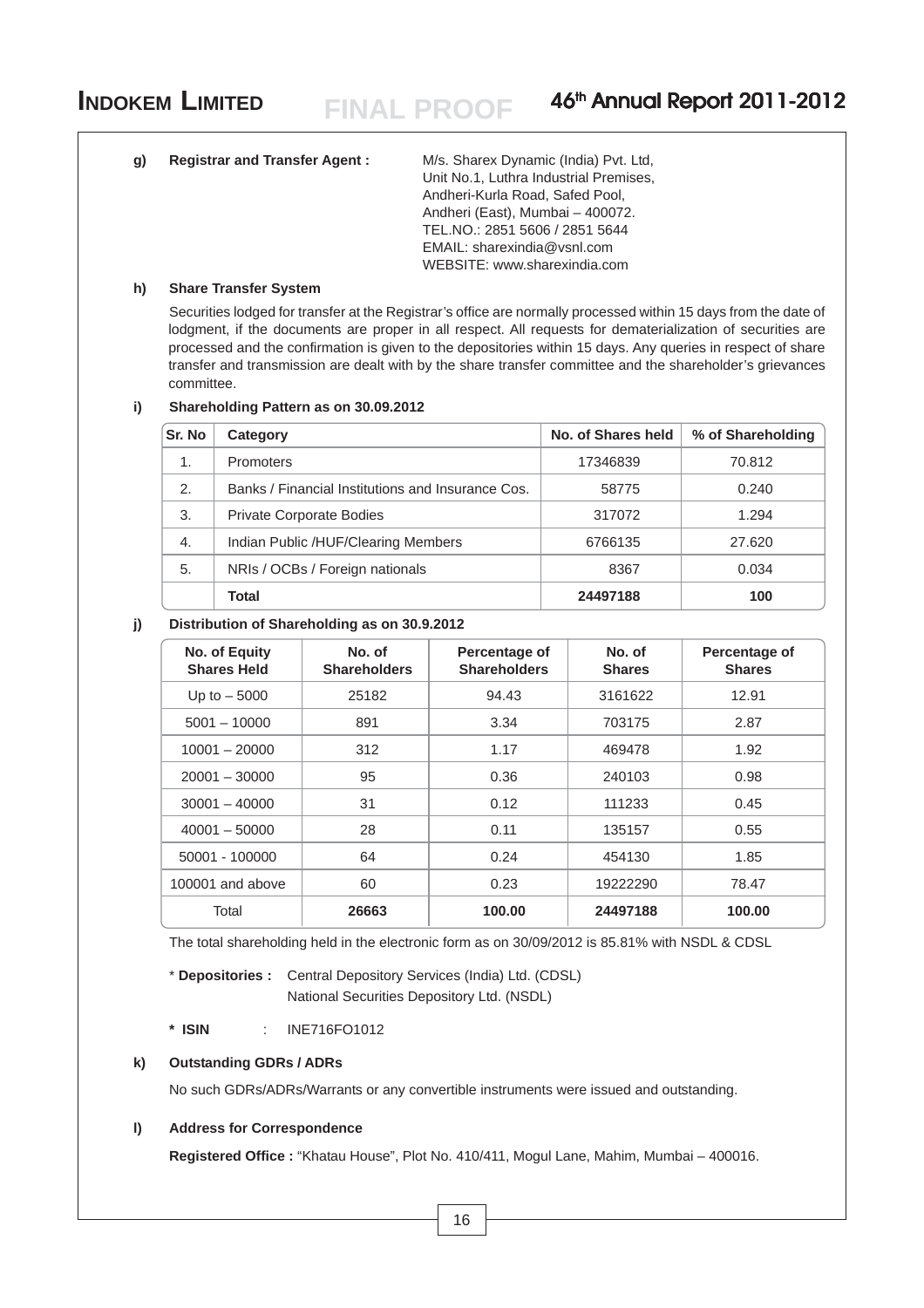#### **17. Status of Compliance with Non-Mandatory Requirements**

Your Company continuously strives towards improving its Corporate governance practices. Whilst your Company is fully compliant with the mandatory requirements of the Clause 49 of the listing Agreement, the adoption of non mandatory requirements under Clause 49 of the listing agreement are reviewed by the Board from time to time. The status of non mandatory requirement is as follows:

#### **18. Office space for Non-Executive Chairman**

The Company has an Executive Chairman and therefore the issue of providing office to Non-Executive Chairman does not arise. The Company has no specific tenure specified for Independent Directors. The tenure of certain Independent Directors exceeds the period of 9 years.

#### **19. Shareholder' rights to receive financial results**

The financial results of the Company for every quarter are published in the newspapers and are also put on the Company's website www.indokem.co.in.

#### **20. Audit Qualifications**

Explanation regarding auditor's qualification has been dealt in Directors Report which forms part of this Annual Report. Further the Company continues to adopt best practices to ensure the regime of unqualified financial statements.

#### **21. Training of Board Members**

During the Audit and Board Meetings, the Chairman and Company Secretary give extensive briefings to the Board members on the business of the Company and on various financial, legal & compliance issues.

#### **22. Whistle Blower Policy**

The Whistle Blower Policy aims to encourage all employees to inform the Company regarding any kind of misuse of Company property, mismanagement or wrongful conduct prevailing in the Company and no personnel has been denied access thereto. The disclosure would be sent to the Chairman of the Audit Committee / the 'Ombudsman' who would investigate and recommend to the management of the Company to take such disciplinary or corrective action as may be deemed fit.

For and on behalf of the Board

Mumbai **Mahendra K. Khatau** 9th November, 2012 Chairman & Managing Director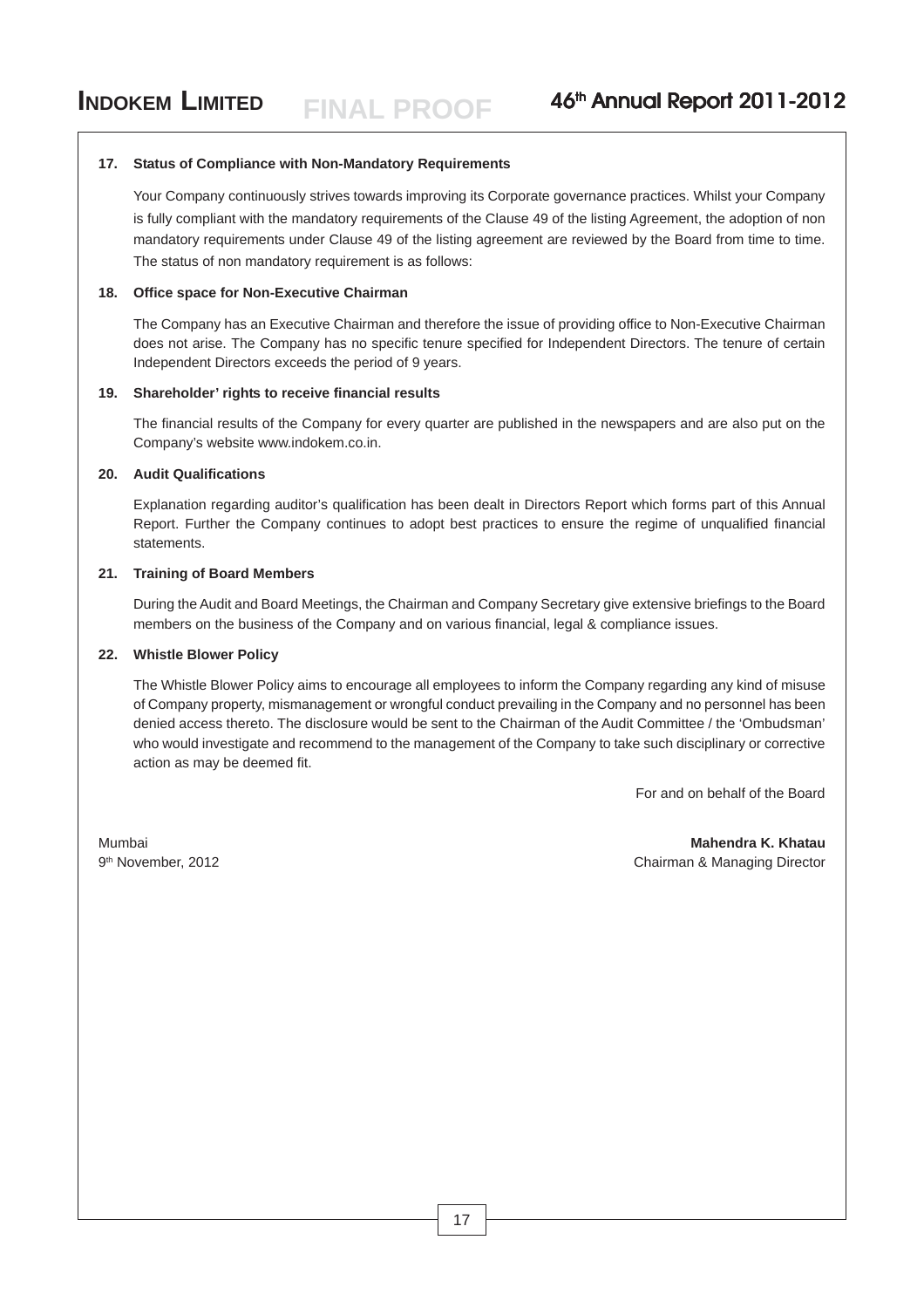## **FINAL PROOF**



#### **DECLARATION ON CODE OF CONDUCT**

To

#### The Members of Indokem Limited

This is to confirm that Board has laid down a code of conduct for all Board members and senior management of the Company. It is further confirmed that all directors and senior management personnel of the Company have affirmed compliance with the code of conduct of the Company as at 30<sup>th</sup> September, 2012, as envisaged in clause 49 in the Listing Agreement with stock exchanges.

Mumbai **Mahendra K. Khatau** 9th November, 2012 **Chairman & Managing Director** Chairman & Managing Director

#### **CERTIFICATE ON CORPORATE GOVERNANCE**

To

#### The Members of Indokem Limited,

We have examined the compliance of conditions of Corporate Governance by **Indokem Limited**, for the year ended 30<sup>th</sup> September, 2012, as stipulated in Clause 49 of the Listing Agreement of the said Company with Stock Exchanges.

The compliance of conditions of Corporate Governance is the responsibility of the management. Our examination has been limited to a review of the procedures and implementation thereof, adopted by the Company for ensuring compliance with the conditions of the Corporate Governance as stipulated in the said Clause. It is neither an audit nor an expression of opinion on the financial statements of the Company.

In our opinion and to the best of our information and according to the explanations given to us and the representations made by the Directors and the Management, we certify that the Company has generally complied with the conditions of Corporate Governance as stipulated in Clause 49 of the above-mentioned Listing Agreement.

We further state that such compliance is neither an assurance as to the future viability of the Company nor of the efficiency or effectiveness with which the management has conducted the affairs of the Company.

#### For **Sheth Doctor & Associates**. Chartered Accountants

(Firm Registration No. 124822W)

#### **Paresh S. Doctor** Membership No. 36056 Mumbai 9<sup>th</sup> November, 2012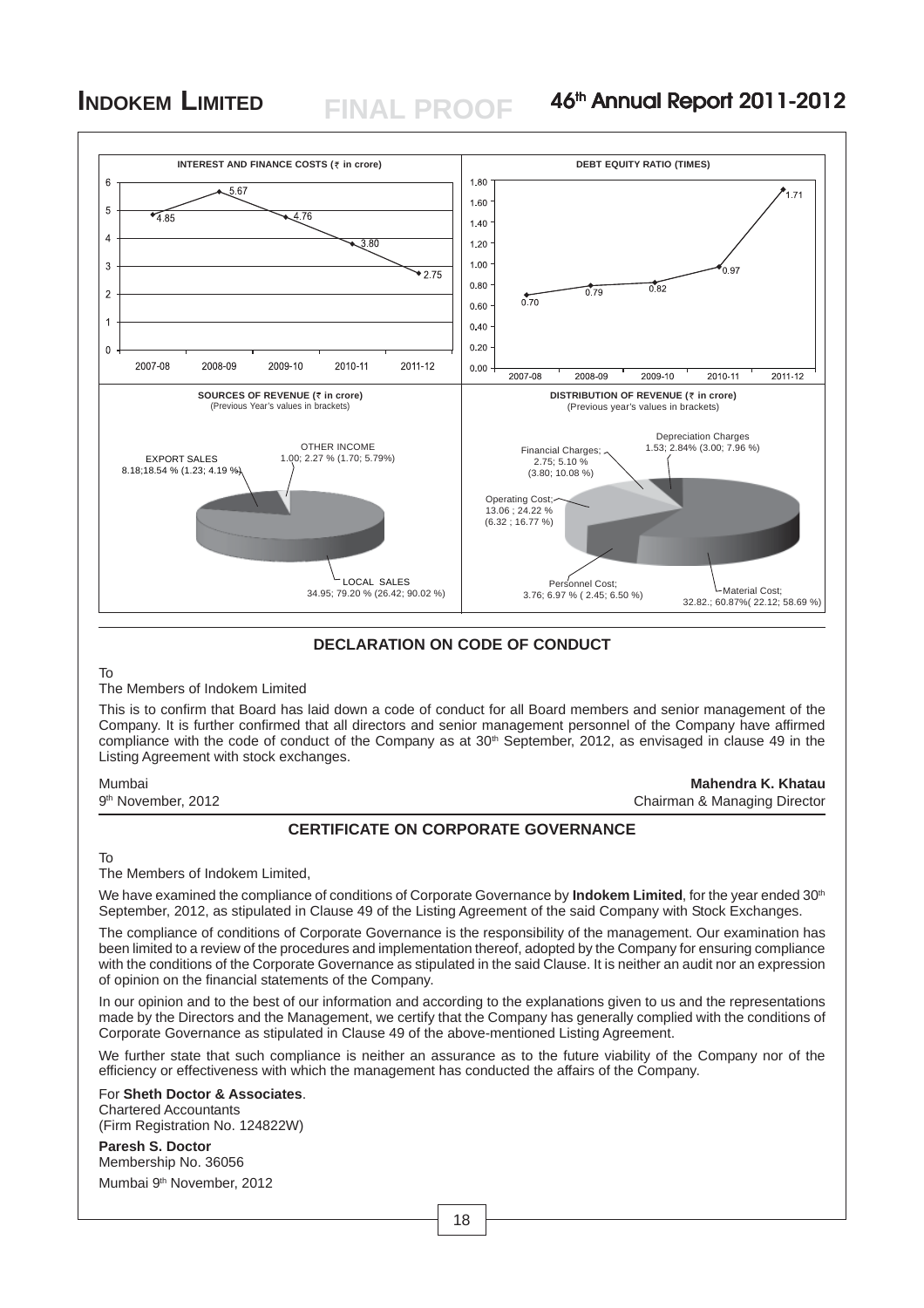#### **AUDITORS' REPORT**

The Members of

#### INDOKEM LIMITED

We have audited the attached Balance Sheet of INDOKEM LIMITED as at 30<sup>th</sup> September, 2012, the Profit and Loss Account and also the Cash Flow Statement of the Company for the period ended on that date annexed thereto. These financial statements are the responsibility of the Company's Management. Our responsibility is to express an opinion on these financial statements based on our audit.

We conducted our audit in accordance with auditing standards generally accepted in India. Those Standards require that we plan and perform the audit to obtain reasonable assurance about whether the financial statements are free of material misstatement. An audit includes examining, on a test basis, evidence supporting the amounts and disclosures in the financial statements. An audit also includes assessing the accounting principles used and significant estimates made by management, as well as evaluating the overall financial statement presentation. We believe that our audit provides a reasonable basis for our opinion.

As required by the Companies (Auditor's Report) Order, 2003, issued by the Government of India in terms of sub-section 227(4A) of the Companies Act, 1956, we enclose in the Annexure a statement on the matters specified in paragraphs 4 and 5 of the said Order.

Further to our comments in the Annexure referred to in paragraph above, we report that:

- a) We have obtained all the information and explanations, which to the best of our knowledge and belief were necessary for the purpose of our audit *except for Inventory Records of Ankleshwar Plant as mentioned in Sl No.5(b) of Note No. 26;*
- b) In our opinion, the Company has kept proper books of accounts as required by law so far as appears from our examination of those books;
- c) The Balance Sheet, Profit and Loss Account and Cash Flow Statement dealt with by this report are in agreement with the books of accounts:
- d) In our opinion, the Balance Sheet, the Profit & Loss Account and Cash Flow Statement dealt with by this report comply with the Accounting Standards referred to in Section 211 (3C) of the Companies Act, 1956;
- e) On the basis of the written representation received from the directors of the Company as at the date of the Report and taken on record by the Board of Directors we report that no director is disqualified from being appointed as a director of the company under clause (g) of sub-section (1) of Section 274 of the of the Companies Act, 1956;
- f) *Value of the Inventory at Ankleshwar Plant amounting to Rs. 457.28 lacs being accepted as certified by the management only as referred in Sl No.5(b) of Note No. 26;*
- g) *Subject to above,* the said accounts, in our opinion and to the best of our information and according to the explanations given the said accounts read together with the significant accounting policies and notes thereon give the information required by the Companies Act, 1956, in the manner so required, and present a true and fair view, in conformity with the accounting principles generally accepted in India:
	- i) In the case of the Balance Sheet, of the state of affairs as at  $30<sup>th</sup>$  September 2012,
	- ii) In the case of the profit and loss account, of the loss for the period ended on that date; and
	- iii) In the case of the Cash Flow Statement, of the cash flows for the period ended on that date.

For **Sheth Doctor & Associates**. Chartered Accountants (Firm Registration No. 124822W)

> **Paresh S. Doctor** Membership No. 36056

Mumbai 9<sup>th</sup> November, 2012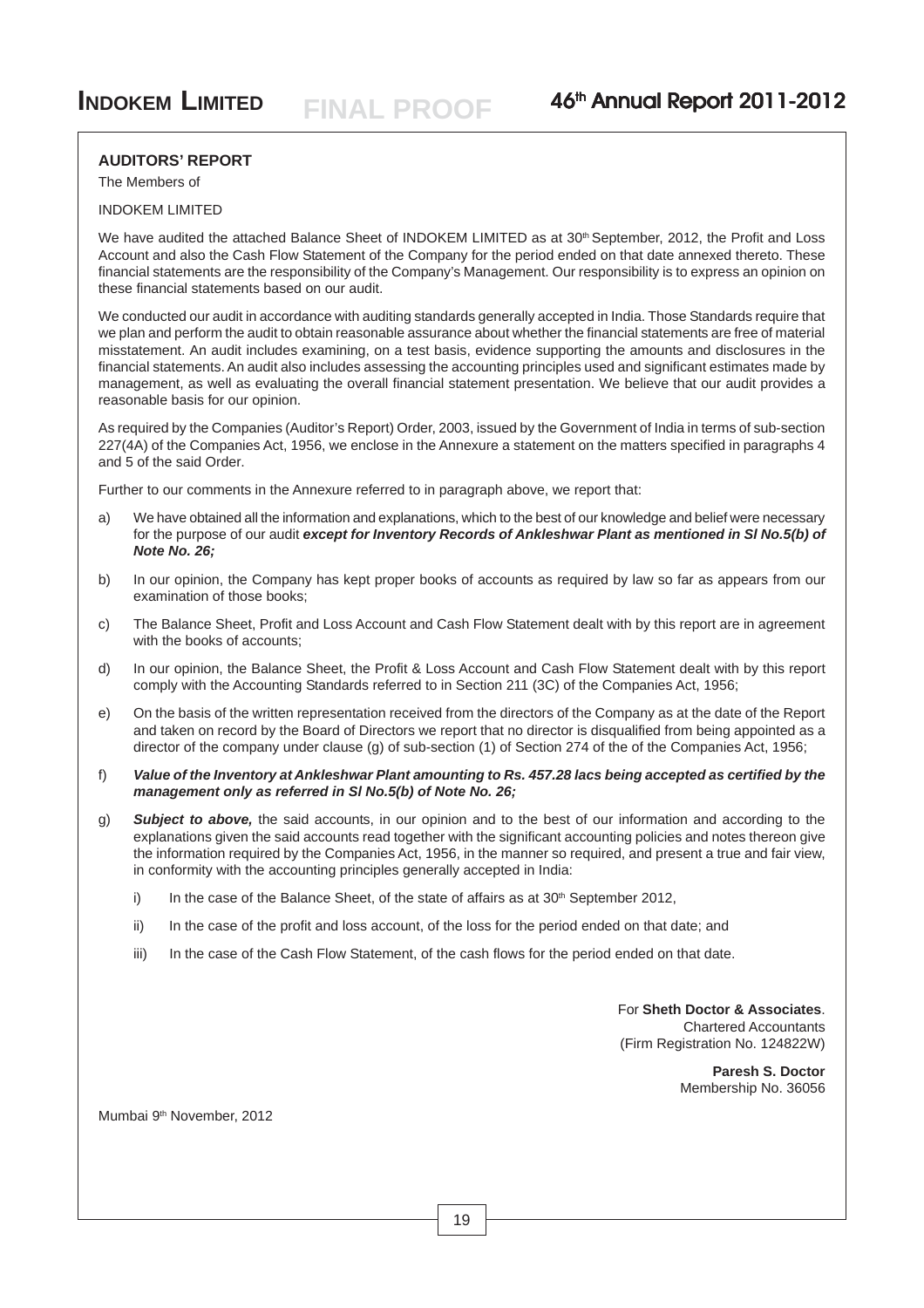#### **ANNEXURE TO THE AUDITORS' REPORT**

*(REFERRED TO IN THE REPORT OF EVEN DATE OF THE AUDITORS TO THE MEMBERS OF* **INDOKEM LIMITED** *ON THE ACCOUNTS FOR THE PERIOD ENDED 30th SEPTEMBER, 2012)*

- 1. The Company has maintained fixed assets register during the period. The Company has programme for physical verification of its fixed assets which in our opinion is reasonable having regard to the size of the Company and the nature of its fixed assets. The Company has disposed off factory building and plant at Ankleshwar during the period.
- 2. Inventories:

#### **Except for Inventories at Ankleshwar Plant as separately referred in Sl No.5(b) of Note No. 26:**

- a) Inventories have been physically verified at the year end by the management. In our opinion, the frequency of verification is reasonable.
- b) In our opinion, the procedures of physical verification of inventories by the management are reasonable and adequate in relation to the size of the Company and the nature of its business.
- c) The Company is maintaining proper records of inventory. The discrepancies noticed on verification between the physical stocks and book records were not material.
- 3. a) The Company had taken loan from three (three) Directors amounting to  $\bar{\zeta}$  768.53 Lacs ( $\bar{\zeta}$  688.83 Lacs) covered in the register maintained under section 301 of the Companies Act, 1956. The Company has granted loans to five Companies covered in the register maintained u/s. 301 of the Companies Act, 1956 amounting to  $\bar{\tau}$  159 lacs ( $\bar{\tau}$  127.02 lacs), Maximum amount outstanding during the period  $\bar{\tau}$  159 lacs (127.02) lacs.
	- b) In our opinion, the rate of interest and other terms and conditions on which loans have been taken from directors listed in the register maintained under section 301 of the Companies Act, 1956 are not, prima facie, prejudicial to the interest of the Company. The Company has not charged interest on the Loans given to Companies.
	- c) There are no stipulations, attached to the loan for its repayment.
- 4. In our opinion and according to the information and explanations given to us, there are adequate internal control procedures commensurate with the size of the Company and the nature of its business with regard to purchase of stores, raw materials including components, packing materials, plant and machinery, equipment and other assets and with regards to sale of goods. During the course of our audit we have not observed any continuing failure to correct major weakness in the internal control procedures.
- 5. a) All the transaction with parties covered under section 301 of the Companies Act, 1956 have been properly entered in the register maintained under Section 301 of the Act.
	- b) In our opinion and according to the information and explanation given to us, the transaction made in pursuance of contracts or arrangements entered in the register maintained under section 301 of the Act, and exceeding the value of five lakh rupees in respect of any party during the year have been made at prices which are not comparable in the absence of similar transactions with other parties.
- 6. The Company has not accepted any deposits from public during the period.
- 7. The Company has no internal audit system during the period.
- 8. The Company, according to the information and explanations given to us, is maintaining accounts and records prescribed by the Central Government under section 209 (1)(d) of the Companies Act, 1956. We have not examined the contents of these accounts and records.
	- a) Regarding depositing of undisputed statutory dues including Provident Fund, Employees State Insurance, Income Tax, Sales Tax, and Professional Tax with appropriate authorities, there were delays. arrears outstanding in respect of all such statutory dues as at the last day of the financial year concerned for a period of more than six months from the date they became payable amounts to  $\bar{\zeta}$  111.66 lacs ( $\bar{\zeta}$  165.95 lacs).
	- b) As at Sept 30, 2012 according to the records of the Company and the information and explanations given to us, the following are the particulars of disputed dues (provided / considered contingent liability as appropriate)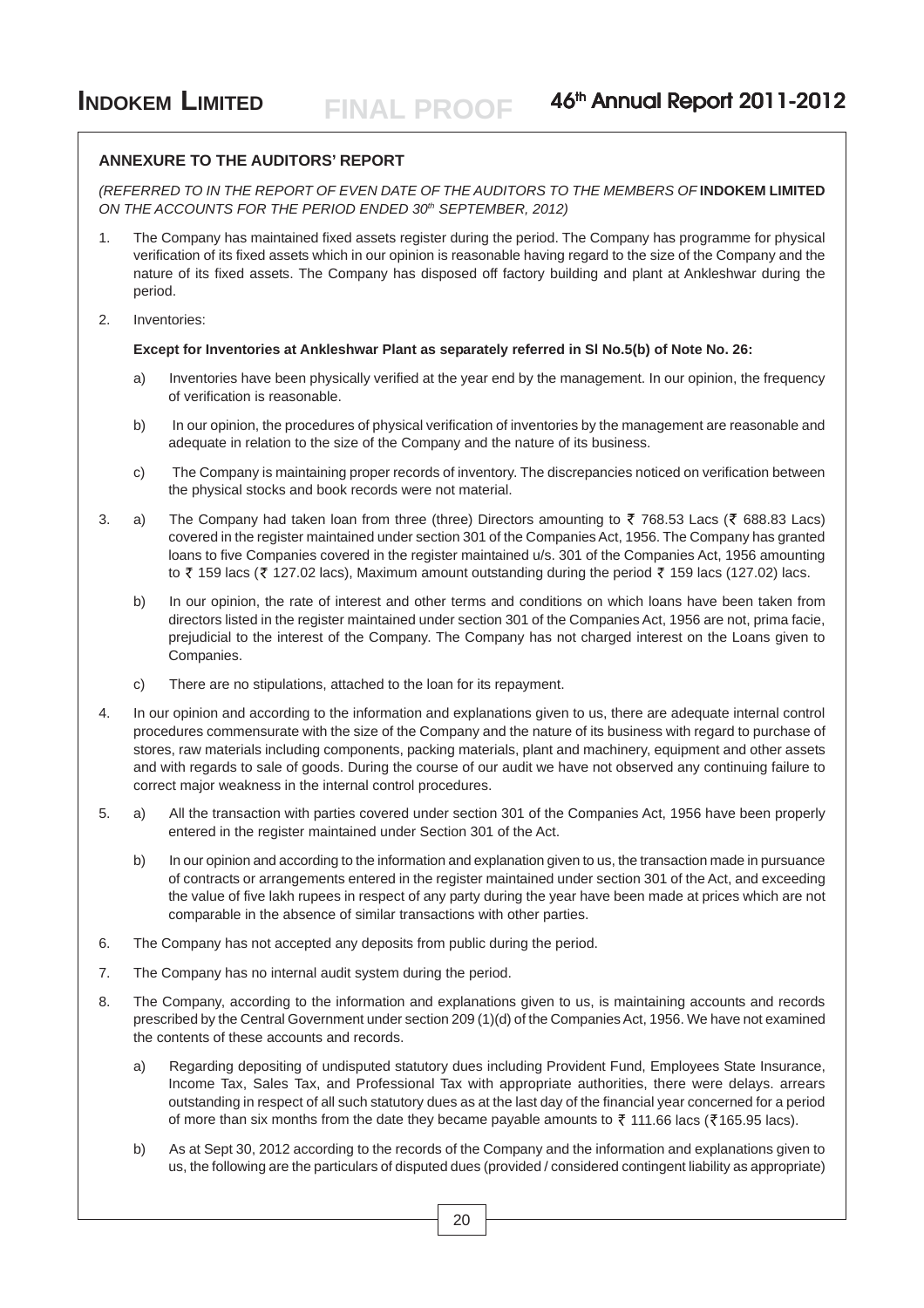on account of sales tax, income tax, customs duty, wealth tax, excise duty and cess matters that have not been deposited.

| Name of the Statute | <b>Nature of Dues</b> | <b>Amount involved</b><br>$(3\overline{5})$ in Lacs) | Forum where the dispute<br>is pending |
|---------------------|-----------------------|------------------------------------------------------|---------------------------------------|
| Sales Tax Act       | Sales Tax             | 30.49                                                | Commissioner (Appeals)                |
| Income Tax Act      | Income Tax            | 21.89                                                | Commissioner (Appeals)                |
| Service Tax Act     | Service Tax           | 2.78                                                 | Commissioner (Appeals)                |

10. The Company has incurred cash loss in the current period as also in the immediately preceding financial year and the accumulated losses are more than 50% of its net worth as at  $30<sup>th</sup>$  Sept 2012.

11. Based on the examination of books of accounts and related records and according to the information and explanations provided to us, the Company has defaulted in repayment of dues to Bank and Financial institutions. Out of total repayments made during the year, a sum of  $\bar{\tau}$  20 lacs (99.92) lacs is found delayed on various dates as compared to its schedule of repayments agreed upon in pursuance to loan agreements (excluding delays which has been regularized by further arrangements). Out of total dues, a sum of ₹1410.00 lacs (740.65) lacs is found overdue and in default.

12. The Company has not granted any loans and advances on the basis of security by way of pledge of shares, debentures and other securities.

13. In our opinion, considering the nature of activities carried on by the Company during the period, the provisions of any special statute applicable to chit fund / nidhi / mutual benefit fund / societies are not applicable to the Company.

- 14. In our opinion and according to the information and explanations given to us, the Company is not dealer or trader in securities.
- 15. The Company has given guarantees (including counter guarantees) amounting to  $\bar{\tau}$  1030 lacs ( $\bar{\tau}$  1030 lacs) for loans taken by others from banks and financial institution (as referred in Sl.No.1(e) of Note No. 26) and terms and conditions are not prima facie prejudicial to the interest of the Company.
- 16. In our opinion and according to the information and explanations given to us, no Term Loan has been raised during the period.
- 17. According to the information and explanations given to us and on an overall examination of the Balance Sheet of the Company, we report that no funds raised on short-term basis have been used for long-term investment. No long-term funds have been used to finance short-term assets.
- 18. The Company has not made any preferential allotment of shares during the period to parties and Companies covered in the register maintained under Section 301 of the Act.
- 19. The Company has not raised any funds by the way of debenture during the period.
- 20. The Company has not raised any money by way of public issue during the period.
- 21. During the course of our examination of the books of account carried out in accordance with the generally accepted auditing practices in India, and according to the information and explanations given to us, we have neither come across any instance of fraud on or by the Company, noticed or reported during the period, nor have we been informed of such case by the management.

For **Sheth Doctor & Associates** Chartered Accountants (Firm Registration No. 124822W)

Mumbai **Paresh S. Doctor** Dated: 9th November, 2012 Membership No. 36056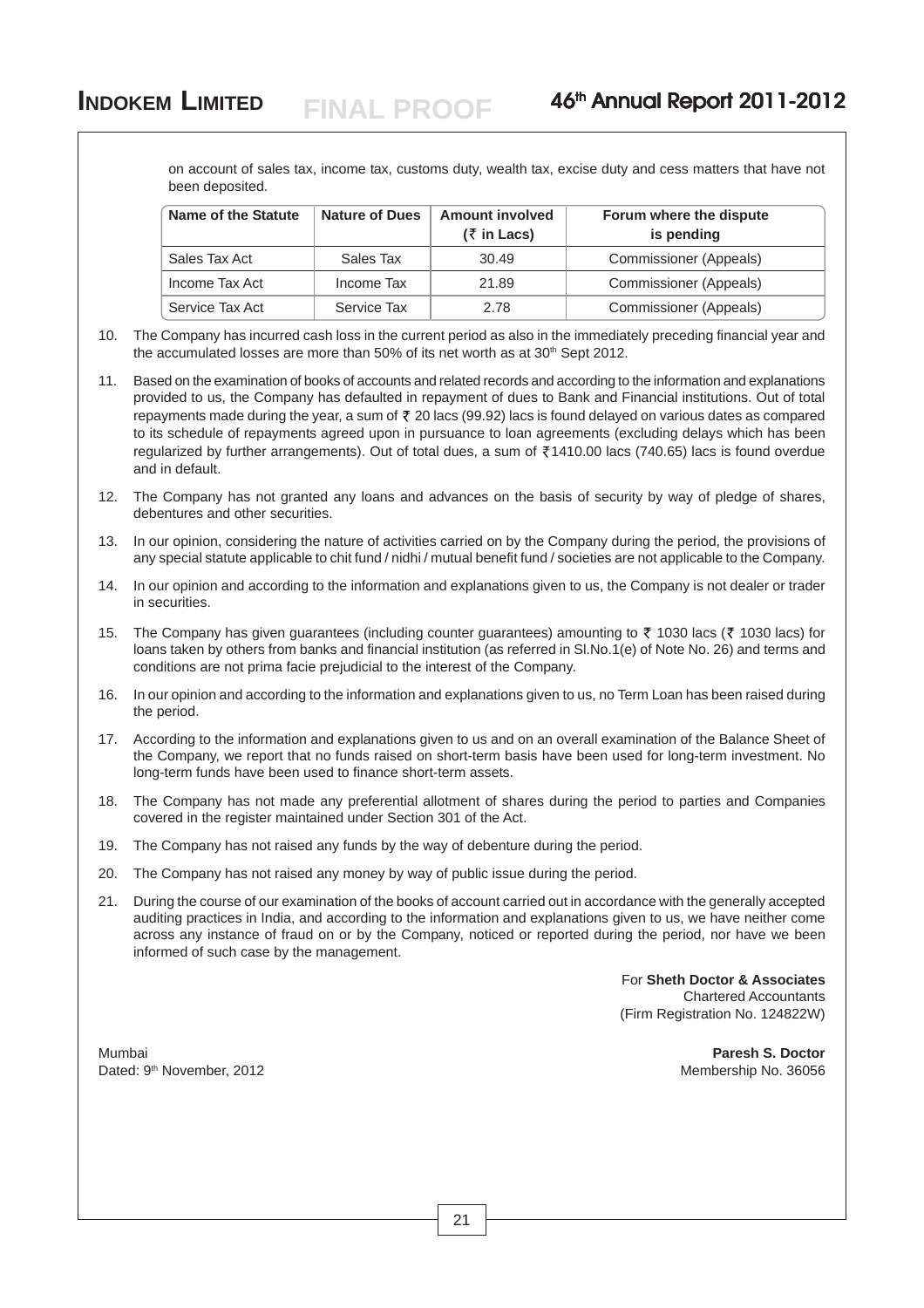|   |   |                                                                                          |              |                                             | (₹ in '000)        |
|---|---|------------------------------------------------------------------------------------------|--------------|---------------------------------------------|--------------------|
|   |   |                                                                                          | Note No.     | As at                                       | As at              |
| A |   | <b>EQUITY AND LIABILITIES</b>                                                            |              | 30th September, 2012                        | 31st March, 2011   |
|   | 1 | <b>Shareholders' funds</b>                                                               |              |                                             |                    |
|   |   | (a) Share capital                                                                        | $\sqrt{2}$   | 24,49,72                                    | 24,49,72           |
|   |   | (b) Reserves and surplus                                                                 | 3            | (12, 16, 22)                                | (2,68,86)          |
|   | 2 | <b>Non-current liabilities</b>                                                           |              | 12,33,50                                    | 21,80,86           |
|   |   | (a) Long-term borrowings                                                                 | 4            | 6,98,93                                     | 6,28,65            |
|   |   | (b) Other long-term liabilities                                                          | 5            | 1,97,80                                     | 1,93,94            |
|   |   | (c) Long-term provisions                                                                 | 6            | 61,20                                       | 1,02,02            |
|   |   |                                                                                          |              | 9,57,93                                     | 9,24,61            |
|   | 3 | <b>Current liabilities</b>                                                               |              |                                             |                    |
|   |   | (a) Short-term borrowings                                                                | 7            | 14,10,00                                    | 13,09,51           |
|   |   | (b) Trade payables                                                                       | 8            | 8,68,11                                     | 12,71,81           |
|   |   | Other current liabilities<br>(c)                                                         | 9            | 7,48,25                                     | 4,72,87            |
|   |   |                                                                                          |              | 30,26,36                                    | 30,54,19           |
|   |   |                                                                                          | <b>TOTAL</b> | 52,17,79                                    | 61,59,66           |
| в |   | <b>ASSETS</b>                                                                            |              |                                             |                    |
|   | 1 | <b>Non-current assets</b>                                                                |              |                                             |                    |
|   |   | (a) Fixed assets<br>Tangible assets<br>(i)                                               | 10           | 23, 13, 77                                  | 30,03,83           |
|   |   | Intangible assets<br>(ii)                                                                | 11           | 72,36                                       | 1,10,22            |
|   |   | (iii) Capital Work in progress                                                           |              | 13,39                                       | 8,68               |
|   |   |                                                                                          |              | 23,99,52                                    | 31,22,73           |
|   |   | (b) Non-current investments                                                              | 12           | 3,99,80                                     | 4,00,49            |
|   |   | Long-term loans and advances<br>(c)                                                      | 13           | 4,08,23                                     | 4,15,44            |
|   |   | (d) Other non current assets                                                             | 14           | 13,43                                       | 22,78              |
|   |   |                                                                                          |              | 8,21,46                                     | 8,38,71            |
|   | 2 | <b>Current assets</b>                                                                    |              |                                             |                    |
|   |   | (a) Inventories<br>(b) Trade receivables                                                 | 15<br>16     | 8,45,36                                     | 8,70,27            |
|   |   | (c) Cash and cash equivalents                                                            | 17           | 10,66,39<br>40,56                           | 8,44,88<br>4,46,64 |
|   |   | Short-term loans and advances<br>(d)                                                     | 18           | 39,12                                       | 36,31              |
|   |   | Other current assets<br>(e)                                                              | 19           | 5,38                                        | 12                 |
|   |   |                                                                                          |              | 19,96,81                                    | 21,98,22           |
|   |   |                                                                                          | <b>TOTAL</b> | 52,17,79                                    | 61,59,66           |
|   |   |                                                                                          |              |                                             |                    |
|   |   | See accompanying notes forming part of the<br>financial statements                       | 26           |                                             |                    |
|   |   |                                                                                          |              |                                             |                    |
|   |   | As per our Report attached                                                               |              |                                             |                    |
|   |   | For Sheth Doctor & Associates<br><b>Chartered Accountants</b><br>(Firm Reg. No. 124822W) |              | For and on behalf of the Board of Directors |                    |
|   |   | <b>Paresh S. Doctor</b><br><b>Rohan R. Gavas</b>                                         |              | Mahendra K. Khatau                          | Leela K. Khatau    |
|   |   | <b>Company Secretary</b><br>Membership No. 36056                                         |              | Chairman & Managing Director                | Director           |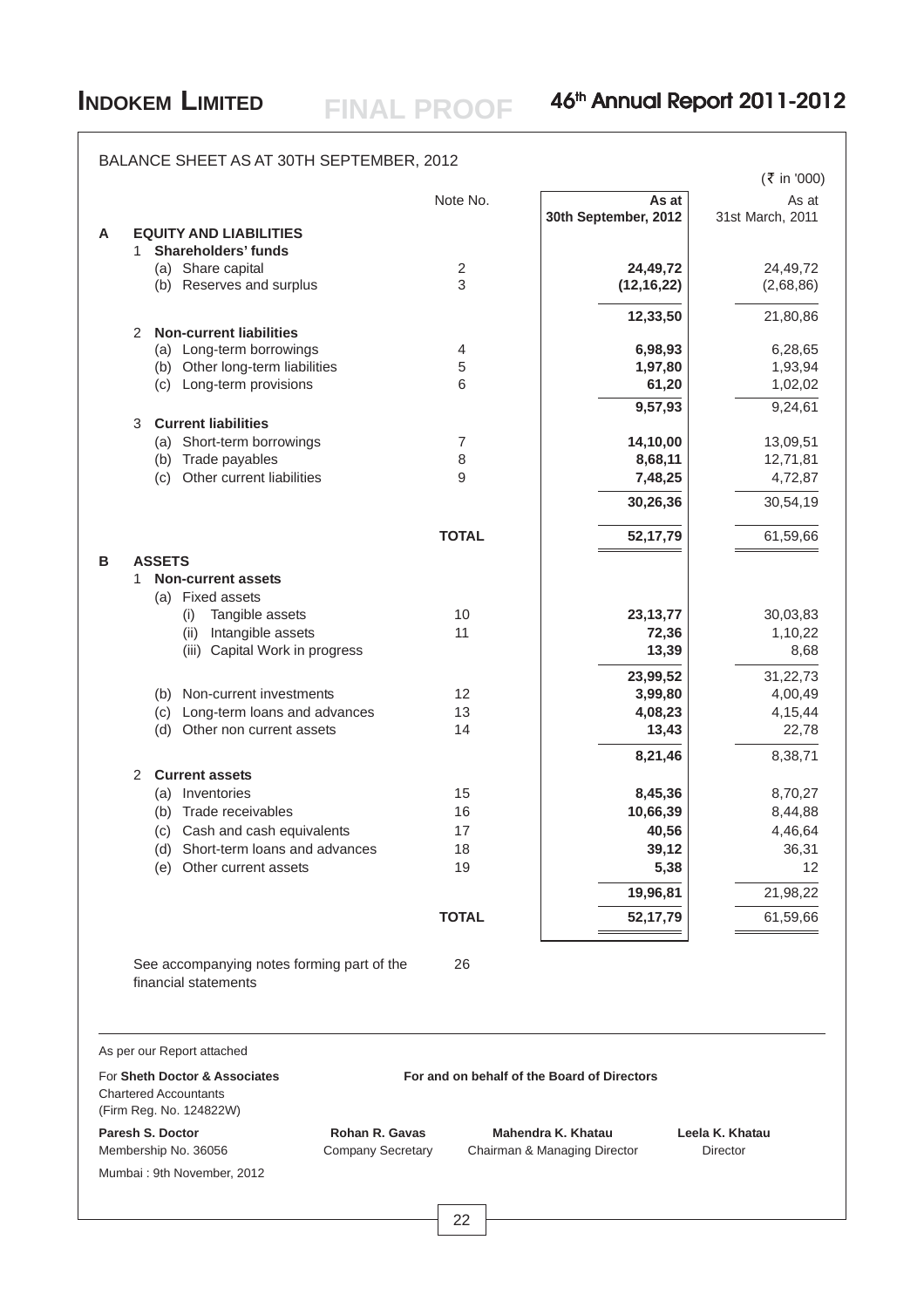## As per our Report attached For **Sheth Doctor & Associates For and on behalf of the Board of Directors** Chartered Accountants (Firm Reg. No. 124822W) PROFIT & LOSS ACCOUNT FOR THE PERIOD 01/04/2011 to 30/09/2012  $(\bar{z}$  in '000) Notes **For the period** For the period **01/04/2011** 01/04/2010 **to** to **30/09/2012** 31/03/2011 **A CONTINUING OPERATIONS** 1 Revenue from operations (gross) 20 **43,66,99** 28,40,82 Less: Excise duty **23,33 23,33** Revenue from operations (net) **43,45,24** 28,17,49 2 Other income 21 **96,90** 1,19,22 3 **Total revenue 44,42,14** 29,36,71 4 Expenses (a) Cost of materials consumed **32,82,20** 23,29,62 (b) Employee benefits expense  $22$  **3,76,37**  $\Big|$  2,45,51 (c) Finance costs 23 **2,70,82** 3,80,43 (d) Depreciation and amortisation expense **1,53,75** 3,00,49 (e) Other expenses 24 **8,77,11** 6,32,36 **Total expenses** 38,88,41 5 Profit / (Loss) before tax **(5,18,11)** (9,51,70) 6 Tax expense: (a) Current tax expense for current year  $19$ (b) Current tax expense relating to prior years **10** – (c) Net current tax expense **10** 19 19 7 Profit / (Loss) from continuing operations **(5,18,01)** (9,51,51) **B DISCONTINUING OPERATIONS** 8 i Profit / (Loss) from discontinuing operations (before tax) 25 **(4,32,61)** – ii Gain on settlement of liabilities attributable to the discontinuing operations **3,26** – 9 **Profit / (Loss) from discontinuing operations (4,29,35)** – **C TOTAL OPERATIONS** 10 **Profit / (Loss) for the year (9,47,36)** (9,51,51) 11 Earnings per share (of  $\overline{5}$  10/- each): (a) Basic **(3.87)** (3.88) (b) Diluted **(3.87)** (3.88) See accompanying notes forming part of the financial statements 26

**FINAL PROOF**

**Paresh S. Doctor Rohan R. Gavas Mahendra K. Khatau Leela K. Khatau** Membership No. 36056 Company Secretary Chairman & Managing Director Director

Mumbai : 9th November, 2012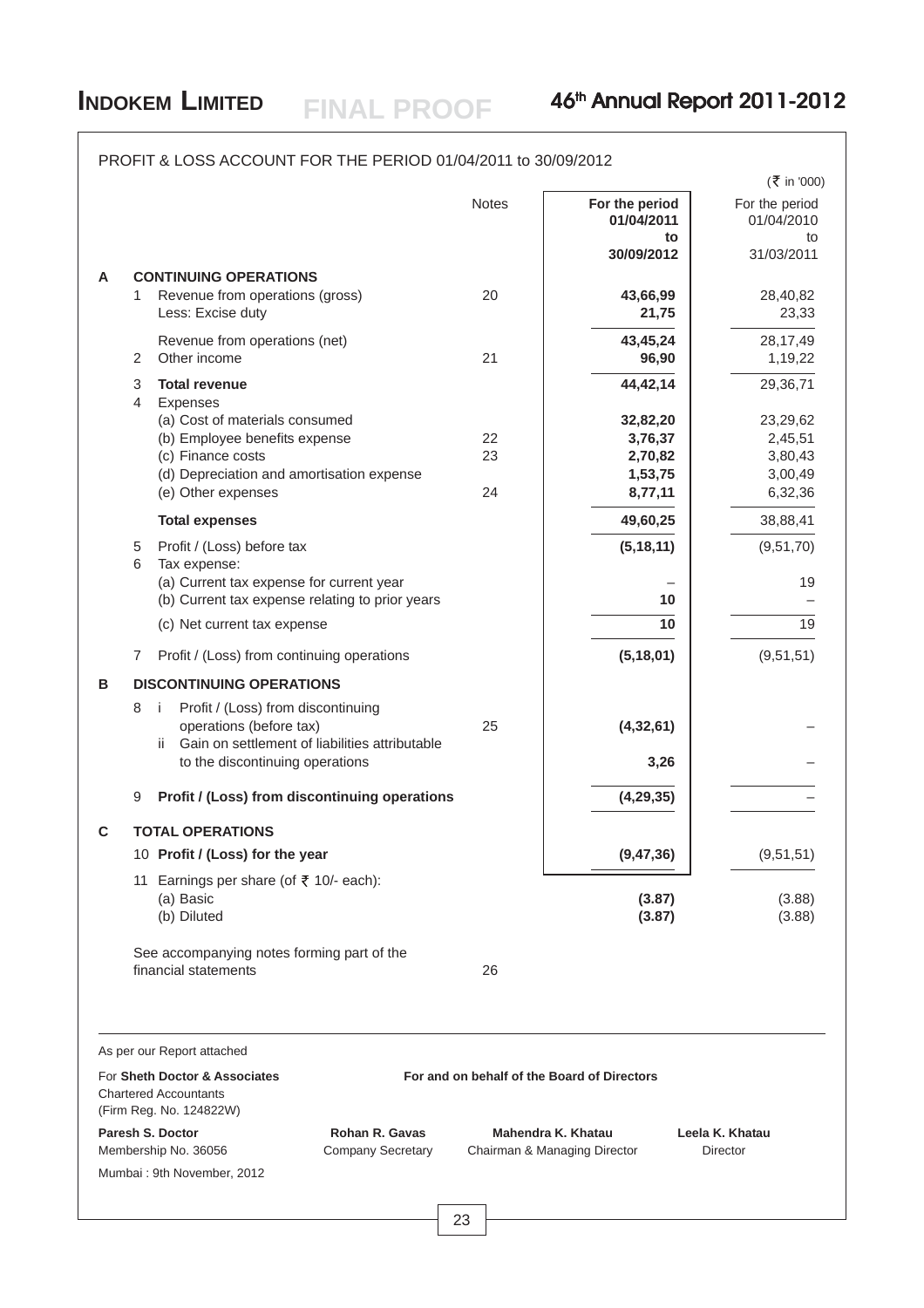| <b>CASH FLOW STATEMENT FOR THE PERIOD ENDED 30TH SEPTEMBER, 2012</b>                                                                                                               |                               | $(\bar{z})$ in '000)        |
|------------------------------------------------------------------------------------------------------------------------------------------------------------------------------------|-------------------------------|-----------------------------|
|                                                                                                                                                                                    | 01/04/2011 to                 | 01/04/2010 to               |
| <b>PART I: CASH FLOW FROM CONTINUING OPERATIONS</b>                                                                                                                                | 30/09/2012                    | 31/03/2011                  |
| A. Cash flow from operating activities<br>Net Profit/ (Loss) before Tax<br>Adjustments for:                                                                                        | (9, 47, 46)                   | (9,51,70)                   |
| Depreciation<br>Finance cost                                                                                                                                                       | 1,53,75<br>2,70,82            | 3,00,49<br>3,80,43          |
| Expenses on discontinuing operations<br>Amortization of goodwill                                                                                                                   | 4,29,35<br>41.33              | 27,55                       |
| Amalgamation expenses w/off<br>Interest income                                                                                                                                     | 14,55<br>(10, 05)             | 10,04<br>(2,92)             |
| Dividend income<br>Provision and write-off of debts and advances                                                                                                                   | (14)<br>3,47,35               | (2)<br>(33, 30)             |
| (Profit)/loss on sale of fixed assets (Net)<br>Assets written off                                                                                                                  | 1,78,89<br>17,08              | 2,27,32                     |
| Profit on sale of investments                                                                                                                                                      | (9,03)                        |                             |
| Operating Income before working capital changes<br>Changes in working capital                                                                                                      | 4,86,44                       | (42, 11)                    |
| Adjustment for increase / decrease in operating assets<br>Inventories                                                                                                              | 24,91                         | 1,30,47                     |
| <b>Trade Receivables</b><br>Short Term Loans and Advances                                                                                                                          | (2, 22, 68)<br>(2, 81)        | 7,16,96<br>12,45            |
| Long Term Loans and Advances<br>Other current assets                                                                                                                               | 7,21<br>(3,58)                | (1,58,87)<br>36             |
| Other non-current assets<br>Adjustment for increase / decrease in operating liabilities                                                                                            | (5,20)                        | (17, 11)                    |
| Trade payables<br>Other current liabilities                                                                                                                                        | (3,85,82)<br>2,52,80          | (3, 44, 66)<br>(1, 38, 33)  |
| Other long term liabilities<br>Long - term provisions                                                                                                                              | 3,86<br>(40, 82)              | (10, 32)<br>(1, 32)         |
| Changes in working capital                                                                                                                                                         | (3,72,13)                     | 1,89,63                     |
| Net cash flow from operating activities (A)<br>B. Cash flow from investing activities                                                                                              | 1,14,31                       | 1,47,52                     |
| Capital expenditure on fixed assets<br>Proceeds on sale of fixed assets                                                                                                            | (1,63,13)                     | (20, 32)<br>10,85,00        |
| Proceeds from sale of non current investments<br>Interest received                                                                                                                 | 9,72<br>8,37                  | 2,92                        |
| Dividend received                                                                                                                                                                  | 14                            | 2                           |
| Net cash flow from investing activities (B)<br>C. Cash flow from financing activities                                                                                              | (1, 44, 90)                   | 10,67,62                    |
| Proceeds from long term borrowings<br>Repayment of long term borrowings                                                                                                            | 1,15,82<br>(45, 54)           | 1,37,70<br>(1,03,85)        |
| Proceeds from short term borrowings<br>Repayment of short term borrowings                                                                                                          | (4, 12, 80)                   | 1,75,18<br>(8,06,82)        |
| Finance costs                                                                                                                                                                      | (98, 92)                      | (2, 21, 66)                 |
| Net cash flow from financing activities (C)<br><b>Net Cash flow from Continuing Operations</b>                                                                                     | (4, 41, 44)<br>(4, 72, 03)    | (8, 19, 45)<br>3,95,69      |
| <b>PART II: CASH FLOW FROM DISCONTINUING OPERATIONS</b>                                                                                                                            |                               |                             |
| Proceeds on sale of fixed assets<br>Expenses on discontinued operations (Net)                                                                                                      | 4,95,30<br>(4, 29, 35)        |                             |
| <b>Net Cash flow from Discontinuing Operations</b>                                                                                                                                 | 65,95                         |                             |
| Net increase/(decrease) in cash and cash equivalent (Part I + Part II)<br>Cash and cash equivalent at the end of the year<br>Cash and cash equivalent at the beginning of the year | (4,06,08)<br>40,56<br>4,46,64 | 3,95,69<br>4,46,64<br>50,95 |
| Cash and cash equivalent comprise of:<br>Cash in hand<br>(a)                                                                                                                       | 5,59                          | 1,67                        |
| balance with banks<br>(b)<br>in current accounts<br>(i)                                                                                                                            | 12,49                         | 4,09,04                     |
| (ii) in EEFC accounts<br>(iii) in earmarked accounts<br>Others<br>(c)                                                                                                              | 55<br>21,78<br>15             | 35,01<br>46<br>46           |
| As per our Report attached                                                                                                                                                         |                               |                             |

**FINAL PROOF**

Chartered Accountants (Firm Reg. No. 124822W)

**Paresh S. Doctor Rohan R. Gavas Mahendra K. Khatau Leela K. Khatau** Membership No. 36056 Company Secretary Chairman & Managing Director Director Paresh S. Doctor<br>Membership No. 36056<br>Mumbai : 9th November, 2012

For and on behalf of the Board of Directors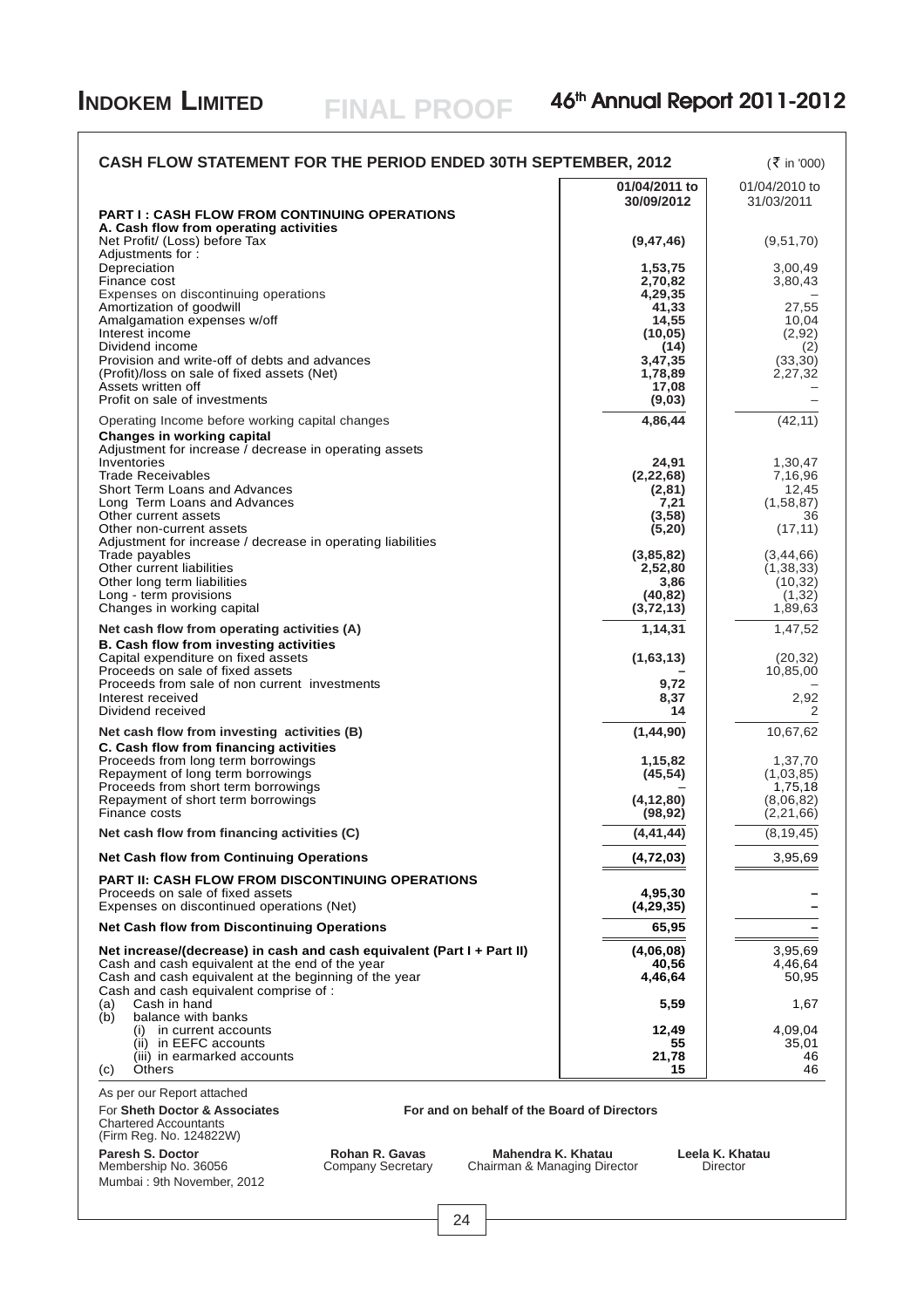#### **NOTES FORMING PART OF THE FINANCIAL STATEMENTS**

#### **NOTE NO. 1**

#### **Corporate Information**

The Company deals in dyes, sizing chemicals and auxiliaries used in textile industry. It has head office at Mahim, Mumbai and branch offices at Ahmedabad, Delhi and Coimbatore. It has godowns at Dahisar Mori - Mumbai, Ahmedabad and Coimbatore locations.

#### **Significant Accounting Policies**

#### **Basis of accounting and preparation of financial statements**

The financial statements of the Company have been prepared in accordance with the Generally Accepted Accounting Principles in India, to comply with the accounting standards notified under the Companies (Accounting Standard) Rules 2006 (as amended) and the relevant provisions of the Companies Act, 1956.

The accounting statements have been prepared on accrual basis under historical cost convention.

#### **Use of Estimates**

The preparation of financial statements in conformity with the Indian GAAP requires the management to make estimates and assumptions considered in the reported amounts of assets and liabilities and reported income and expenses. The management believes that the estimates used in preparation of financial statements are prudent and reasonable.

#### **Inventories**

Inventories other than Ankleshwar plant are valued on FIFO basis. Inventories of Ankleshwar Plant are valued on the estimated basis as certified by management.

#### **Cash and cash equivalent**

Cash comprises of cash on hand and demand deposits with banks. Cash equivalent are short term , highly liquid investments that are readily convertible into known amount of cash.

#### **Cash Flow statement**

Cash flows are reported using indirect method, whereby profit/(loss) before extraordinary items and tax is adjusted for effects of transactions of non-cash nature and any accruals of past and future cash receipts or payments. The cash flows from operating, investing and financing activities are segregated on the basis of available information.

#### **Depreciation**

Deprecation has been provided on the WDV method as per the rates prescribed in the Schedule XIV of the Companies Act, 1956.

Depreciation on additions / disposal of assets during the year has been provided on pro-rata basis with reference to the date of addition/disposal.

#### **Revenue recognition**

#### **Sale of goods :**

Sales are recognized, net of returns and trade discounts on transfer of significant risks and rewards of the ownership to buyer. Sales include excise duty but exclude sales tax and vat.

#### **Other Income**

Interest income is accounted on accrual basis.

#### **Tangible Fixed Assets**

The tangible fixed assets are stated at cost of acquisition ( net of Cenvat credit / Value added tax ). All costs relating to the acquisition and installation, up to the date of such assets are put to use, are capitalized as part of cost of the asset.

Fixed assets retired from use and held for sale are disclosed separately in the Balance Sheet.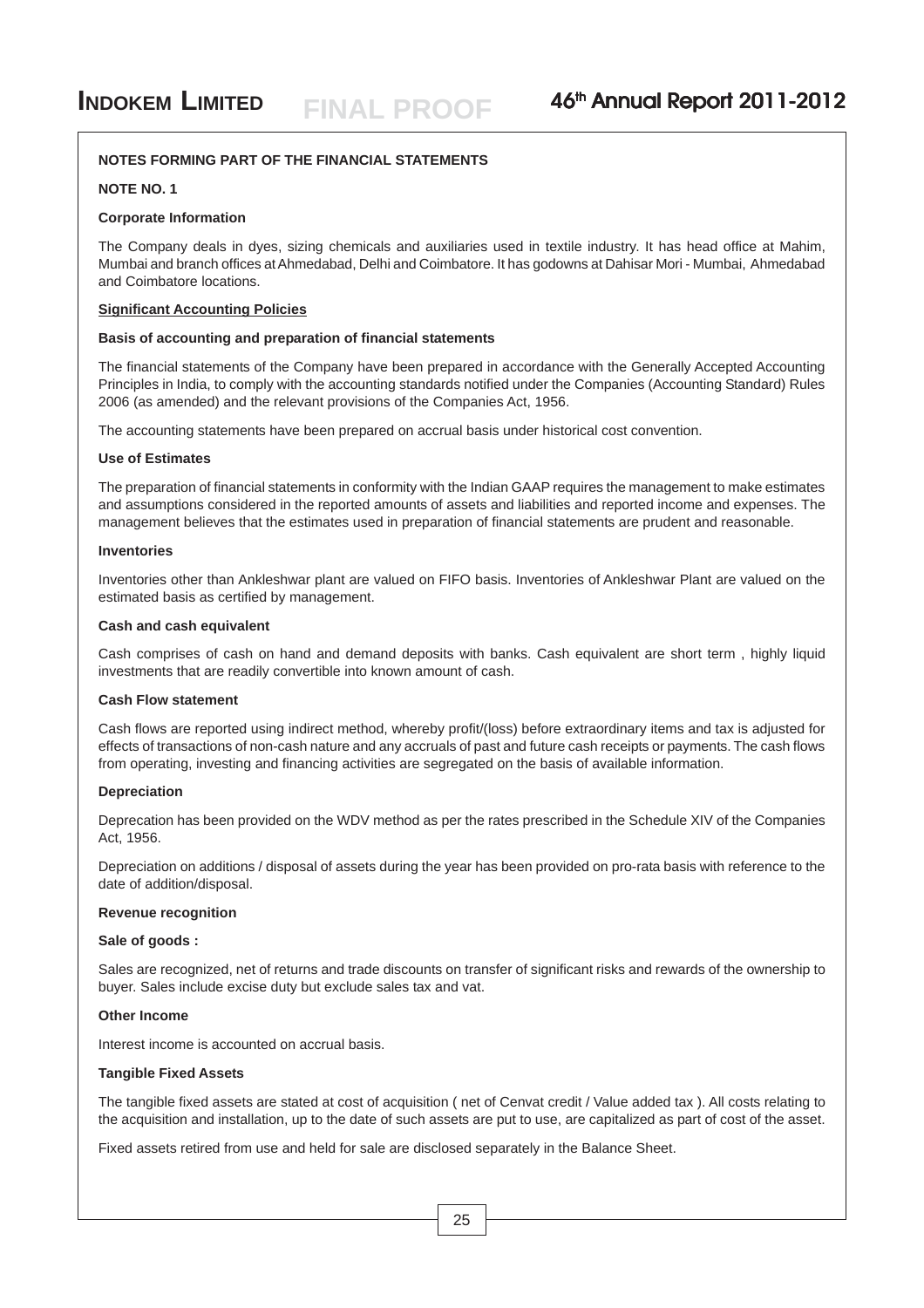#### **Intangible Assets**

Intangible assets are carried at cost.

#### **Foreign currency transactions**

All transactions in foreign currency are recorded at the rates of exchange prevailing on the dates when the transaction takes place.

Monetary assets and liabilities in foreign currency outstanding at the close of the year are converted in Indian currency at the appropriate rate of exchange prevailing on the date of Balance Sheet. The resultant gain/loss pertaining to revenue is recognized in the Statement of profit / loss for the year and that of pertaining to capital is adjusted to the cost of fixed asset.

#### **Borrowing costs**

Borrowing costs are recognized in the Statement of profit and loss in the year in which they are incurred.

#### **Investments**

Long Term Investments are stated at cost.

#### **Employees' Retirement Benefits**

#### **Short-term Employee Benefits**

All Employee benefits payable within twelve months of rendering the service are recognized in the period in which the employee renders the related service.

#### **Post Employment / Retirement Benefits**

Contribution to Defined Contribution Plans such as Provident Funds etc. are charged to the Profit and Loss Account as incurred. Defined Benefit Plans – The present value of the obligation under such Plans is determined based on an actuarial valuation. Actuarial gains and losses arising on such valuation are recognized immediately in the Profit and Loss Account. In the absence of any Plan Assets, the Present Value Obligation is recognized on gross basis.

#### **Termination Benefits**

Termination Benefits are recognized as and when incurred.

#### **For Taxes on Income**

Provision for current tax is made based on the tax payable for the year under the Income Tax Act, 1961. Deferred tax is recognized for all timing differences between taxable income and accounting income that originate in one period and are capable of reversal in one or more subsequent periods.

#### **Provision for Contingencies**

In the opinion of the management provisions for contingencies in pursuance of AS 29 issued by the Institute of Chartered Accountants of India is not required as there exist no such liabilities unprovided for.

#### **Goodwill**

The goodwill is amortized over a period of five years commencing from the year in which it arises.

#### **Amalgamation Expenses**

Amalgamation expenses incurred during the year are amortised over a period of five successive previous years commencing from the year in which the amalgamation expenses are incurred. The balance amount of amalgamation expenses is shown under the head Miscellaneous Expenditure to the extent not written off or adjusted.

#### **Earning per share**

The basic and diluted earnings per share is computed by dividing the net profit/loss attributable to equity shareholders for the vear, by the weighted average number of Equity shares outstanding during the year. The Company did not have any dilutive potential equity shares outstanding as at year end.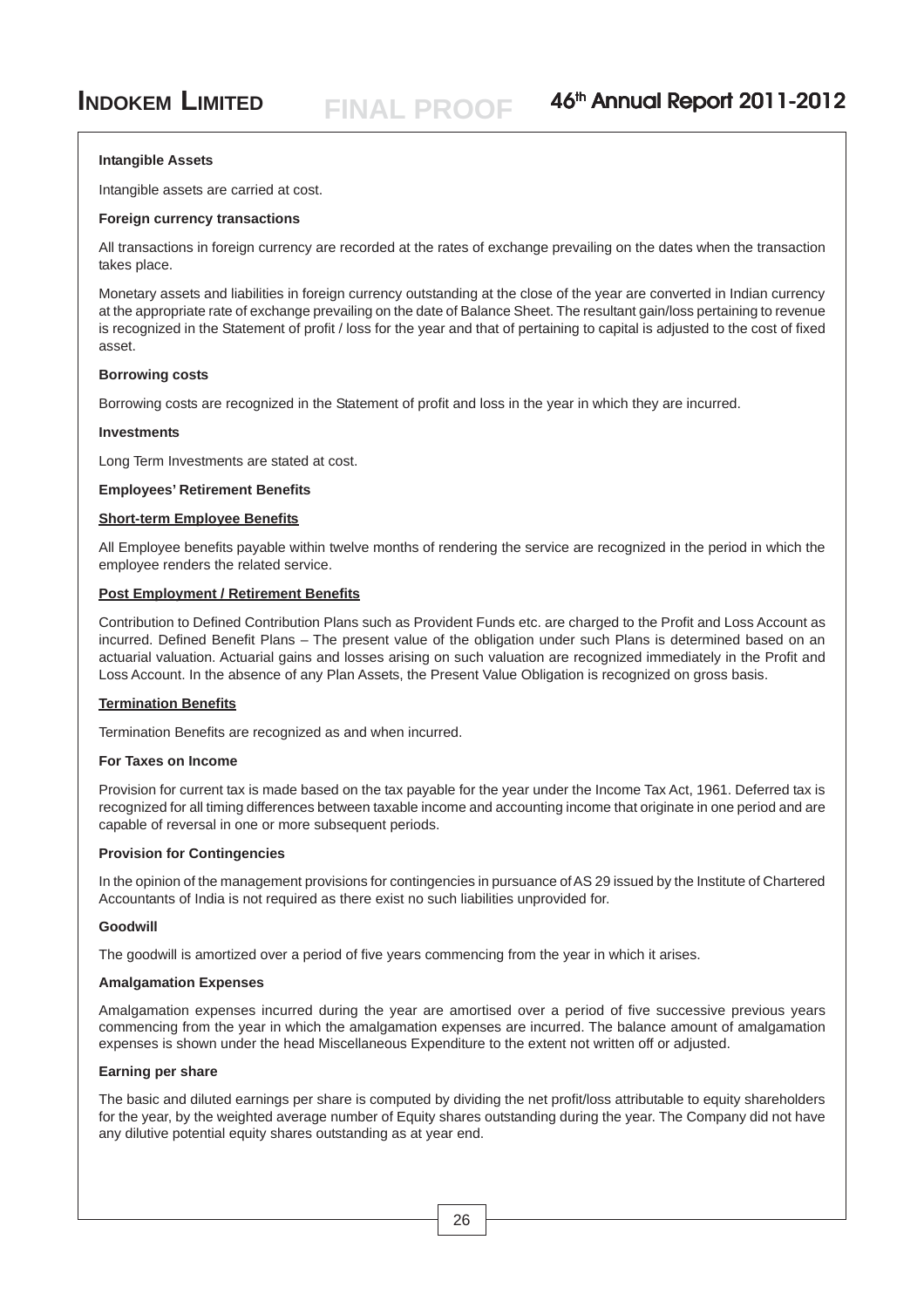#### **Note 2 : Share capital**

|                                                                                                                 | As at 30th September, 2012 |                     | As at 31 <sup>st</sup> March, 2011 |             |
|-----------------------------------------------------------------------------------------------------------------|----------------------------|---------------------|------------------------------------|-------------|
| <b>Particulars</b>                                                                                              | Number of<br><b>Shares</b> | $(\bar{z}$ in '000) | Number of<br><b>Shares</b>         | (₹ in '000) |
| <b>Authorised</b><br>2,53,00,000 (2,53,00,000) Equity Shares<br>of $\bar{z}$ 10/- each                          | 2,53,00,000                | 25,30,00            | 2,53,00,000                        | 25,30,00    |
| <b>Issued &amp; Subscribed and Fully Paid up</b><br>2,44,97,188 (2,44,97,188) Equity Shares of<br>Rs. 10/- each | 2,44,97,188                | 24,49,72            | 2,44,97,188                        | 24,49,72    |
| <b>Total</b>                                                                                                    | 2,44,97,188                | 24,49,72            | 2,44,97,188                        | 24,49,72    |

1. (a) Rights etc. attached to Equity Shares :

The Company has only one class of equity having a face value of Rs.10/- per share.Each shareholder is eligible for one vote per share held.

1. (b) Details of shares held by the shareholders holding more than 5% of the aggregate shares in the Company :

|                                              |                            | As at 30th September, 2012 | As at 31 <sup>st</sup> March, 2011 |                   |  |
|----------------------------------------------|----------------------------|----------------------------|------------------------------------|-------------------|--|
| Name of Shareholders                         | Number of<br><b>Shares</b> | $%$ of<br><b>Holding</b>   | Number of<br><b>Shares</b>         | $%$ of<br>Holding |  |
| Priyamvada Holdings Limited                  | 40,59,869                  | 16.57                      | 63,59,794                          | 25.96             |  |
| Vindhyapriya Holdings Private Limited        | 32,94,588                  | 13.45                      | 32,94,588                          | 13.45             |  |
| Khatau Leasing and Finance Company Pvt. Ltd. | 38, 31, 215                | 15.64                      | 38, 31, 215                        | 15.64             |  |

1. (c) Reconcilliation of number of shares outstanding as on beginning and closing of the year.

The Company has neither issued nor bought back any of its shares during the year and also in previous year and balance of shares at the end of the year is the same as at the beginning of the year.

#### **Note 3 : Reserves and surplus**

| <b>Particulars</b>                | As at 30th September, 2012<br>$($ ₹ in '000) | As at 31 <sup>st</sup> March, 2011<br>$(\xi$ in '000) |
|-----------------------------------|----------------------------------------------|-------------------------------------------------------|
| (a) Capital Reserve               |                                              |                                                       |
| Balance brought forward           | 79                                           | 79                                                    |
|                                   | 79                                           | 79                                                    |
| (b) Securities Premium Account    |                                              |                                                       |
| Balance brought forward           | 10,23,77                                     | 10,23,77                                              |
|                                   | 10,23,77                                     | 10,23,77                                              |
| (c) Revaluation / Capital Reserve |                                              |                                                       |
| Balance brought forward           | 1,38,77                                      | 1,38,77                                               |
|                                   | 1,38,77                                      | 1,38,77                                               |
| (d) General Reserve               |                                              |                                                       |
| Balance brought forward           | 6,47,90                                      | 6,47,90                                               |
|                                   | 6,47,90                                      | 6,47,90                                               |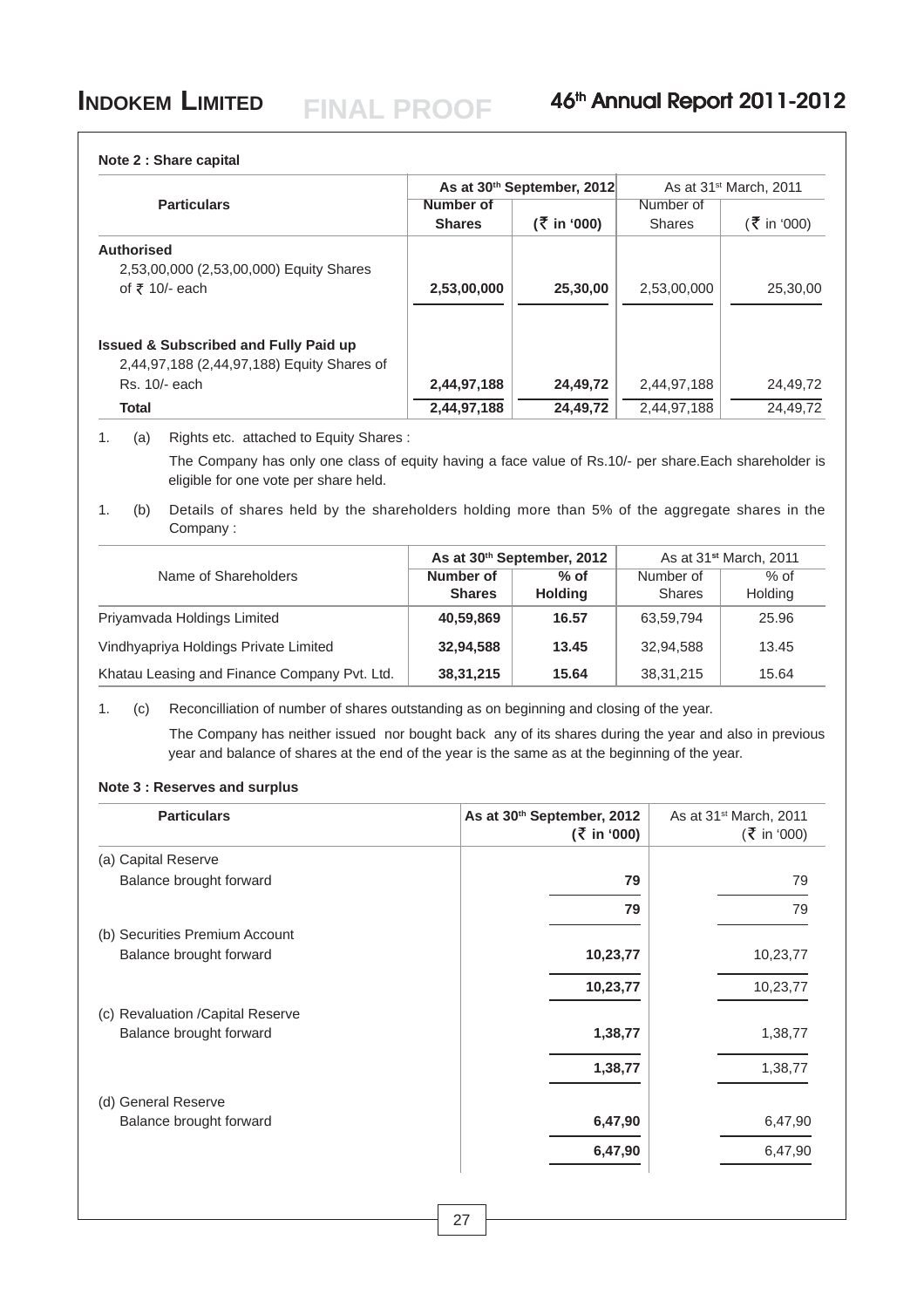## **Note 3 : Reserves and surplus (Contd.)** Particulars **As at 30<sup>th</sup> September, 2012** As at 31<sup>st</sup> March, 2011  $(\bar{\bar{\zeta}} \text{ in } '000)$   $(\bar{\bar{\zeta}} \text{ in } '000)$ (e) Surplus / (Deficit) in Statement of Profit and Loss Opening balance **(20,80,09)** (11,28,58) Add: Profit / (Loss) for the year **(9,47,36)** (9,51,51) **(30,27,45)** (20,80,09) **Total** (12,16,22) (2,68,86) **Note 4 : Long-term borrowings Particulars As at 30<sup>th</sup> September, 2012** As at 31<sup>st</sup> March, 2011  $(\bar{\zeta} \text{ in } '000)$  ( $\bar{\zeta} \text{ in } '000)$ (a) Term loans From others Secured - Vehicle loan **90** 5,75 **90** 5.75 (b) Loans and advances From related parties Unsecured Loan from Promoter **5,57,68** 4,90,95 **Loan from Directors 1,31,95 1,31,95 1,31,95 6,98,03** 6,22,90 **Total** 6,98,93 6,28,65

Details of Security & Terms of Repayment

i) Vehicle Loan is repayable in monthly installments, last installment is due on 20th January, 2014 and is secured against specific vehicle.

ii) Unsecured Loans amounting to  $\bar{\xi}$  6,98,03,124/- (March, 31, 2011 Rs. 6,22,89,993/-) represents loans from related parties and generally of long term nature however no repayment schedule is specified.

#### **Note 5 : Other long-term liabilities**

| <b>Particulars</b>                         | As at 30th September, 2012<br>$(\bar{z}$ in '000) | As at 31 <sup>st</sup> March, 2011<br>$(\xi$ in '000) |
|--------------------------------------------|---------------------------------------------------|-------------------------------------------------------|
| (a) Others :<br>Security deposits received | 1,97,80                                           | 1,93,94                                               |
| Total                                      | 1,97,80                                           | 1,93,94                                               |

Note : Considering the long term relation with customers all security deposits received from them are treated as long term, although Company has no right to defer the payment of the same beyond one year.

#### **Note 6 : Long-term provisions**

| <b>Particulars</b>                   |              | As at 30th September, 2012<br>(₹ in '000) | As at 31 <sup>st</sup> March, 2011<br>(₹ in '000) |
|--------------------------------------|--------------|-------------------------------------------|---------------------------------------------------|
| Provision for employee benefits:     |              |                                           |                                                   |
| Provision for gratuity (net)         |              | 44,08                                     | 79,53                                             |
| Provision for leave salary           |              | 10,14                                     | 15,51                                             |
| Provision for super annuation scheme |              | 6,98                                      | 6,98                                              |
|                                      | <b>Total</b> | 61,20                                     | 1,02,02                                           |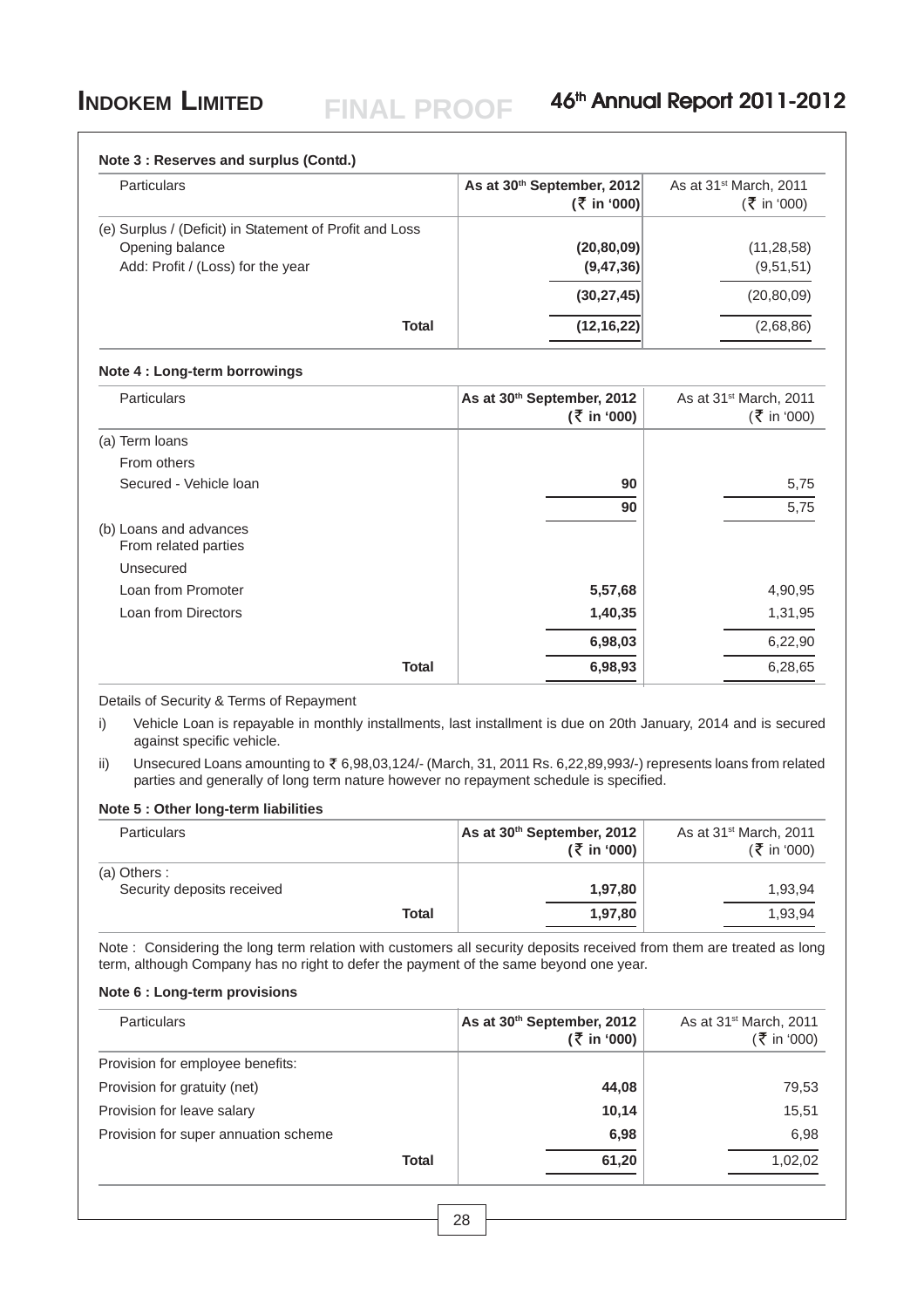#### **Note 7 : Short-term borrowings**

| <b>Particulars</b>            |              | As at 30th September, 2012<br>$($ ₹ in '000) | As at 31 <sup>st</sup> March, 2011<br>$($ ₹ in '000) |
|-------------------------------|--------------|----------------------------------------------|------------------------------------------------------|
| (a) Loans repayable on demand |              |                                              |                                                      |
| From banks                    |              |                                              |                                                      |
| Secured                       |              | 14,10,00                                     | 13,09,51                                             |
|                               | <b>Total</b> | 14,10,00                                     | 13,09,51                                             |

**FINAL PROOF**

#### Notes:

(i) As per one time settlement with bank and repayable within 12 months, the Company has not repaid first instalment of ₹13.50 crores which was due on 30th September 2012. The borrowing is secured against assets at Ankleshwar factory and premises at Mumbai.

- (ii) Previous year figures includes :-
	- Cash credit facility from bank  $\bar{\tau}$  66.96 lacs repayable on demand and secured against hypothecation of stock and debtors.
	- Working capital demand loan from bank amounting to  $\bar{\tau}$  2,60/- lacs repayable on demand and secured against stock and debtors
	- Working capital term loan from bank amounting to  $\bar{\xi}$  65.83/- lacs repayable in monthly instalments and secured against first pari pasu charge on fixed assets
	- Loan facilities under various heads from a bank amounting to  $\bar{\tau}$  916.71 lacs which is overdue for more than two years and secured against assets at Ankleshwar factory and premises at Mumbai.

#### **Note 8 : Trade Payables**

| <b>Particulars</b>     |              | As at 30th September, 2012<br>$($ ₹ in '000) | As at 31 <sup>st</sup> March, 2011<br>(₹ in '000) |
|------------------------|--------------|----------------------------------------------|---------------------------------------------------|
| Trade payables:        |              |                                              |                                                   |
| Acceptances            |              | -                                            | 55,07                                             |
| Other than Acceptances |              | 8,68,11                                      | 12,16,74                                          |
|                        | <b>Total</b> | 8,68,11                                      | 12,71,81                                          |

#### **Note 9 : Other current liabilities**

| <b>Particulars</b>                                                                                                     | As at 30th September, 2012<br>$(\bar{z}$ in '000) | As at $31st$ March, 2011<br>$($ ₹ in '000) |
|------------------------------------------------------------------------------------------------------------------------|---------------------------------------------------|--------------------------------------------|
| (a) Current maturities of long term debt<br>(Refer Note i below)                                                       | 3,33                                              | 5,71                                       |
| (a) Interest accrued but not due on borrowings                                                                         |                                                   | 6                                          |
| (b) Interest accrued and due on borrowings                                                                             | 70,50                                             | 45,93                                      |
| (c) Income received in advance                                                                                         | 8,53                                              | 19                                         |
| (d) Other payables                                                                                                     |                                                   |                                            |
| Statutory remittances (Contributions to PF,<br>(1)<br>ESIC, Withholding Taxes, Excise Duty,<br>VAT, Service Tax, etc.) | 2,06,61                                           | 3,09,09                                    |
| (ii) Trade / security deposits received                                                                                | 39,30                                             | 39,66                                      |
| (iii) Advances from customers                                                                                          | 3,95,48                                           | 51,34                                      |
| (iv) Temporary overdrawn bank balances                                                                                 | 24,50                                             | 20,89                                      |
| Total                                                                                                                  | 7,48,25                                           | 4,72,87                                    |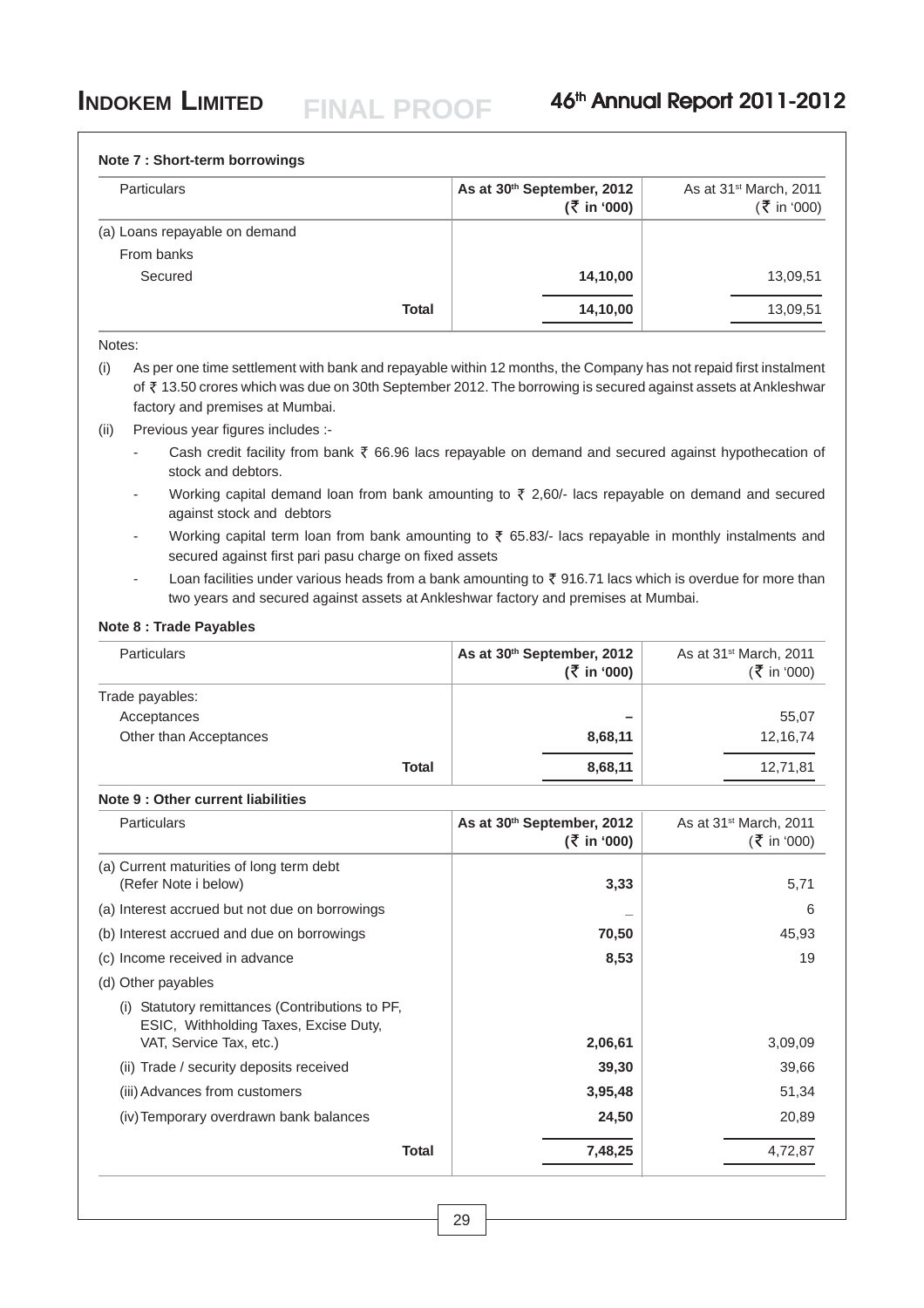#### **Note 9 : Other current liabilities (Contd.)**

Note (i): Current maturities of long-term debt (Refer point (i), in Note 4 for details of security and guarantee).

| <b>Particulars</b>                    |              | As at 30th September, 2012<br>$(\bar{z})$ in '000) | As at 31 <sup>st</sup> March, 2011<br>$($ ₹ in '000) |
|---------------------------------------|--------------|----------------------------------------------------|------------------------------------------------------|
| (a) Secured Ioans repayable on demand |              |                                                    |                                                      |
| Secured                               |              | 3,33                                               | 2,79                                                 |
| Unsecured                             |              | $\overline{\phantom{0}}$                           | 2,92                                                 |
|                                       | <b>Total</b> | 3,33                                               | 5.71                                                 |

|                                        | ( ₹ in '000)<br><b>Note 10: Fixed Assets</b>             |                          |                  |          |                                |                        |                                                                   |                           |                                |                     |                                       |
|----------------------------------------|----------------------------------------------------------|--------------------------|------------------|----------|--------------------------------|------------------------|-------------------------------------------------------------------|---------------------------|--------------------------------|---------------------|---------------------------------------|
|                                        | <b>GROSS BLOCK</b><br><b>DEPRECIATION / AMORTISATION</b> |                          |                  |          |                                |                        | <b>NET BLOCK</b>                                                  |                           |                                |                     |                                       |
| <b>TANGIBLE ASSET</b>                  | As at<br>1 April, 2011                                   | Adjustments              | <b>Additions</b> | Disposal | As at<br>30 September,<br>2012 | As at<br>1 April, 2011 | Depreciation /<br>Amortisation<br>expenses for<br>the year period | Disposal /<br>Adjustments | As at<br>30 September,<br>2012 | As at<br>2012       | As at<br>30 September, 31 March, 2011 |
| (a)<br>Land<br>Freehold<br>Leasehold   | 1,26,37<br>10,19,04                                      | 4,63,51                  |                  | -<br>-   | 1,26,37<br>14,82,55            | 72,59                  | 15,44                                                             |                           | -<br>88,03                     | 1,26,37<br>13,94,52 | 1,26,37<br>9,46,45                    |
| (b)<br><b>Buildings</b>                |                                                          |                          |                  |          |                                |                        |                                                                   |                           |                                |                     |                                       |
| Own Use                                | 23,28,25                                                 | (4,63,51)                | 63,76            | 9,66,86  | 9,61,64                        | 10,08,05               | 27,98                                                             | 5,71,42                   | 46,461                         | 4,97,03             | 13,20,21                              |
| Plant and Equipment<br> (c)            | 38,57,61                                                 | $\overline{\phantom{a}}$ | 5,13             | 22,44,62 | 16,18,12                       | 32,93,74               | 69,97                                                             | 19,62,30                  | 14,01,41                       | 2,16,71             | 5,63,86                               |
| Furniture and Fixtures<br> (d)         | 69,30                                                    |                          | 51,94            | 64,22    | 57,02                          | 65,17                  | 11,21                                                             | 61,02                     | 15,36                          | 41,66               | 4,13                                  |
| Vehicles<br>(e)                        | 45,68                                                    |                          | 10 <sup>10</sup> | ۰        | 45,78                          | 17.70                  | 14,36                                                             |                           | 32,06                          | 13,72               | 27,98                                 |
| Office Equipment<br>(f)                | 1,22,35                                                  |                          | 16,63            | 1,05,17  | 33.81                          | 1,08,94                | 7.56                                                              | 96,29                     | 20,21                          | 13,60               | 13,41                                 |
| Electrical Installation<br>$\vert$ (g) | 16,24                                                    | $\overline{\phantom{a}}$ | 12,18            | 16,24    | 12,18                          | 14,82                  | 2.02                                                              | 14,82                     | 2,02                           | 10,16               | 1,42                                  |
| Total                                  | 75,84,84                                                 |                          | 1,49,74          | 33,97,11 | 43,37,47                       | 45,81,01               | 1,48,54                                                           | 27,05,85                  | 20,23,70                       | 23,13,77            | 30,03,83                              |
| Previous year                          | 80,16,93                                                 | $\overline{\phantom{a}}$ | 9,37,22          | 13,69,31 | 75,84,84                       | 43,37,51               | 3,00,49                                                           | 56,99                     | 45,81,01                       | 30,03,83            |                                       |

#### **Note:**

WDV of Ankleshwar fixed assets held for disposal Land - Rs. 93,10,804/- Building - Rs. 2,82,26,645/- Plant & Machinery - Rs.1,98,96,326/-

#### **Note 11 : Fixed Assets**  $(\bar{\bar{\zeta}})$  in '000)

|                             |                        | <b>GROSS BLOCK</b> |          |                                | <b>DEPRECIATION / AMORTISATION</b> |                                           |                                      | <b>NET BLOCK</b>                             |               |                           |
|-----------------------------|------------------------|--------------------|----------|--------------------------------|------------------------------------|-------------------------------------------|--------------------------------------|----------------------------------------------|---------------|---------------------------|
| <b>INTANGIBLE ASSET</b>     | As at<br>1 April, 2011 | Additions          | Disposal | As at<br>30 September,<br>2012 | As at<br>Apri, 2011                | Depreciation/<br>Amortisation<br>expenses | Other<br>adiustments<br>for the year | As at<br>30 September, 30 September,<br>2012 | As at<br>2012 | As at I<br>31 March, 2011 |
| Goodwill<br>$\mathsf{I}(a)$ | .37.78                 | -                  | -        | 1,37,78                        | 27.56                              | 41,33                                     | -                                    | 68,89                                        | 68,89         | 1,10,22                   |
| (b)<br>Computer software    |                        | 8,68               |          | 8.68                           |                                    | 5.21                                      | $\overline{\phantom{a}}$             | 5,21                                         | 3,47          |                           |
| Total                       | 1.37.78                | 8,68               |          | 1,46,46                        | 27.56                              | 46,55                                     | -                                    | 74,10                                        | 72,36         | 1,10,22                   |
| Previous year               | -                      | ,37.78             |          | 1,37,78                        | -                                  | 27,56                                     | -                                    | 27,56                                        | 1,10,22       |                           |

#### **Note 12 : Non-current investments**

| <b>Particulars</b>                                                             | As at 30th September, 2012<br>(₹ in '000) | As at $31st$ March, 2011<br>(₹ in '000) |
|--------------------------------------------------------------------------------|-------------------------------------------|-----------------------------------------|
| Investment (At cost):                                                          |                                           |                                         |
| Trade<br>A<br><b>UnQuoted</b>                                                  |                                           |                                         |
| Investment in equity shares of other entities<br>a)                            |                                           |                                         |
| Bharuch Eco-Aqua Infrastructure Ltd.<br>6,05,000 equity shares of Rs.10/- each |                                           |                                         |
| (Prv. Yr. 6,05,000)<br>Total - Trade (A)                                       | 60,50<br>60,50                            | 60,50<br>60,50                          |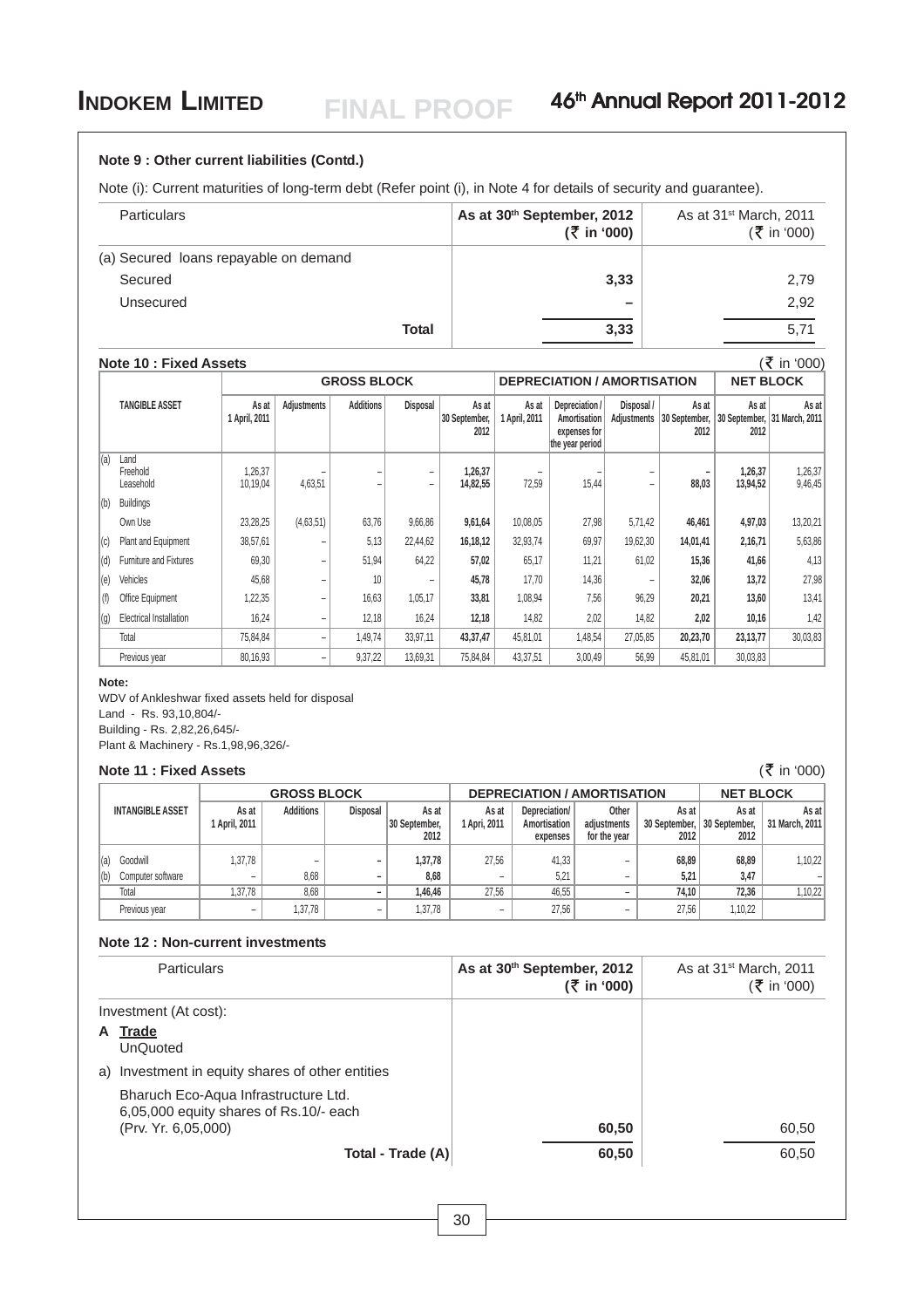| Particulars                                                                                   | As at 30th September, 2012<br>$({\frac{3}{5}}$ in '000) | As at 31 <sup>st</sup> March, 2011<br>$(\bar{z})$ in '000) |
|-----------------------------------------------------------------------------------------------|---------------------------------------------------------|------------------------------------------------------------|
| <b>B.</b> Other Investments                                                                   |                                                         |                                                            |
| a) Investment in equity shares of subsidiaries                                                |                                                         |                                                            |
| <b>UnQuoted</b>                                                                               |                                                         |                                                            |
| Kapsales Electricals Ltd. -                                                                   |                                                         | 1                                                          |
| Nil shares of Rs. 10/- Each (Prv Yr. 20,09,396)                                               |                                                         |                                                            |
| b) Investment in equity shares of other entities                                              |                                                         | 1                                                          |
| Quoted                                                                                        |                                                         |                                                            |
| Development Credit Bank Ltd. -<br>1,200 equity shares of Rs.10/- each (Prv. Yr. 1,200)        | 18                                                      | 18                                                         |
| <b>UnQuoted</b>                                                                               |                                                         |                                                            |
| Kapole Co-operative Bank Ltd.-                                                                |                                                         |                                                            |
| Nil equity shares of Rs. 10/- each (Prv. Yr. 4,200)                                           |                                                         | 42                                                         |
| Gujarat Small Industrial Corporation Ltd.-                                                    |                                                         |                                                            |
| 600 equity shares of Rs. 10/- each (Prv. Yr. 600)<br>United Easter & Nitrochem Ltd.-          | 6                                                       | 6                                                          |
| 30,000 equity shares of Rs. 10/- each (Prv. Yr. 30,000)                                       | 1                                                       | 1                                                          |
| Shamrao Vithal Co-operative Bank Ltd. -                                                       |                                                         |                                                            |
| Nil equity shares of Rs. 25/- each (Prv. Yr. 1,000)                                           |                                                         | 25                                                         |
| Surya Krupa Finance Ltd.                                                                      |                                                         |                                                            |
| 3,000 equity shares of Rs. 10/- each (Prv. Yr. 3,000)<br>The Mogaveera Co-operative Bank Ltd. | 1                                                       | 1                                                          |
| Nil equity shares of Rs.100/- each (Prv. Yr. 10)                                              |                                                         | 1                                                          |
| Indokem Exports Ltd.-<br>42,006 equity shares of Rs.10/- each (Prv. Yr. 42,006)               | 11,19                                                   | 11,19                                                      |
| <b>Bharat Chemical &amp; Fertilizers Ltd.-</b>                                                |                                                         |                                                            |
| 50 equity shares of Rs.10/- each (Prv. Yr. 50)                                                | 1                                                       | 1                                                          |
| Mafatlal Engineering Ltd. -                                                                   |                                                         |                                                            |
| 25 equity shares of Rs. 100/- each (Prv. Yr. 25)                                              | $\mathbf{2}$                                            | $\overline{2}$                                             |
|                                                                                               | 11,48                                                   | 12,16                                                      |
| c) Investment in Government securities<br>NSC - 7 years (Prv. Yr. 20,000)                     | 20                                                      | 20                                                         |
|                                                                                               |                                                         |                                                            |
| d) Investment in Debentures                                                                   | 20                                                      | 20                                                         |
| <b>UnQuoted</b>                                                                               |                                                         |                                                            |
| Priyamvada Holding Ltd. -                                                                     |                                                         |                                                            |
| 2,00,000 optionally convertible debenture face value<br>Rs.100/- each                         |                                                         |                                                            |
| Indokem Exports Ltd. -                                                                        | 1,00                                                    | 1,00                                                       |
| 19,800 optionally convertible debenture face value                                            |                                                         |                                                            |
| Rs.100/- each                                                                                 | 19,80                                                   | 19,80                                                      |
| Khatau Holding & Trading Co. P. Ltd. -                                                        |                                                         |                                                            |
| 50,000 optionally convertible debenture face value<br>Rs.100/- each                           | 1                                                       | 1                                                          |
| Khatau Capacitors P. Ltd. -                                                                   |                                                         |                                                            |
| 3,06,846 optionally convertible debenture face value                                          |                                                         |                                                            |
| Rs.100/- each                                                                                 | 3,06,84                                                 | 3,06,84                                                    |
|                                                                                               | 3,27,65                                                 | 3,27,65                                                    |
| Total - Other Investments (B)                                                                 | 3,39,33                                                 | 3,40,01                                                    |
| Total - $(A+B)$                                                                               | 3,99,83                                                 | 4,00,52                                                    |
| Less: Provision for diminution in value of investments                                        | 3                                                       | 3                                                          |
|                                                                                               |                                                         |                                                            |
| <b>Total</b>                                                                                  | 3,99,80                                                 | 4,00,49                                                    |
| Aggregate Book value of Quoted Investment in Rs.                                              | 18,000                                                  | 18,000                                                     |
| Aggregate Market value of Quoted Investment in Rs.                                            | 52,740                                                  | 55,020                                                     |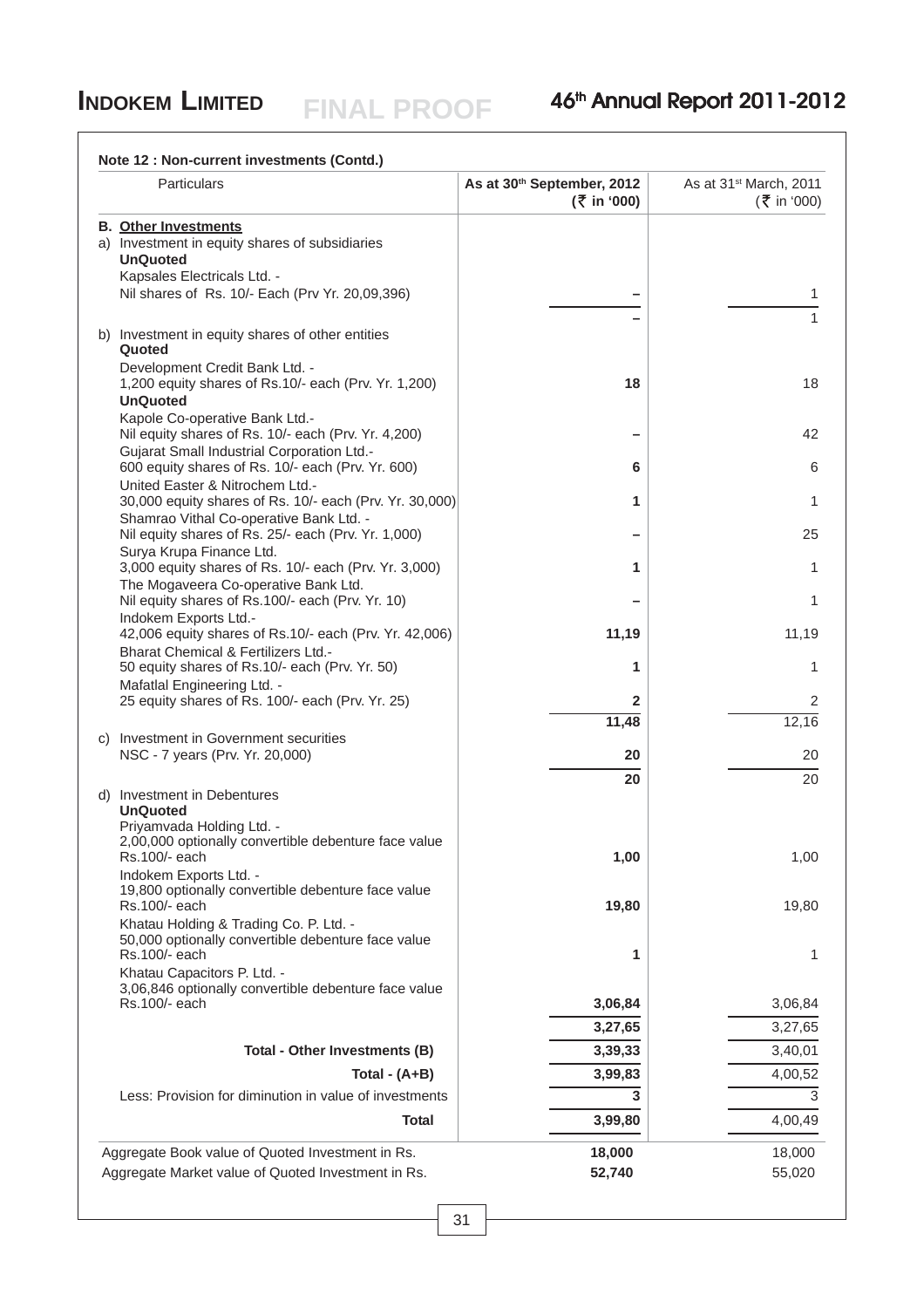| Particulars                                                                                                | As at 30th September, 2012<br>$($ ₹ in '000) | As at 31 <sup>st</sup> March, 2011<br>$($ ₹ in '000) |
|------------------------------------------------------------------------------------------------------------|----------------------------------------------|------------------------------------------------------|
| Unsecured Considered good otherwise stated                                                                 |                                              |                                                      |
| (a) Security deposits                                                                                      | 84,23                                        | 1,01,95                                              |
| (b) Loans and advances to related parties                                                                  |                                              |                                                      |
| (refer S. no 17 of note no 26)                                                                             | 1,58,39                                      | 1,27,02                                              |
| (c) Taxes paid in advance (net of provisions)                                                              | 8,98                                         | 73,88                                                |
| (d) Balances with government authorities                                                                   |                                              |                                                      |
| Sales tax paid                                                                                             | 10,41                                        | 10,41                                                |
| Export incentive receivable                                                                                | 5,58                                         | 5,58                                                 |
|                                                                                                            | 15,99                                        | 15,99                                                |
| (e) Other loans and advances                                                                               |                                              |                                                      |
| Advances receviable in cash or kind                                                                        | 1,40,64                                      | 96,60                                                |
| Advance to suppliers                                                                                       | 16,37                                        | 16,37                                                |
| Less: Provision for doubtful advance to suppliers                                                          | (16, 37)                                     | (16, 37)                                             |
| <b>Total</b>                                                                                               | 4,08,23                                      | 4,15,44                                              |
| Note 14 : Other non-current assets                                                                         |                                              |                                                      |
| Particulars                                                                                                | As at 30th September, 2012                   | As at 31 <sup>st</sup> March, 2011                   |
|                                                                                                            | $($ ₹ in '000)                               | $($ ₹ in '000)                                       |
| (a) Unamortised expenses                                                                                   |                                              |                                                      |
| (i) Misc Exp. To the extent not w/off                                                                      | 13,43                                        | 22,78                                                |
| Total                                                                                                      | 13,43                                        | 22,78                                                |
| Note 15 : Inventories                                                                                      |                                              |                                                      |
| Particulars                                                                                                | As at 30th September, 2012                   | As at 31 <sup>st</sup> March, 2011                   |
|                                                                                                            | $($ ₹ in '000)                               | $(\xi$ in '000)                                      |
| (a) Raw materials                                                                                          | 26,31                                        | 26,31                                                |
| (b) Work-in-progress                                                                                       | 3,10,87                                      | 3,10,87                                              |
| (c) Finished goods                                                                                         | 1,07,73                                      | 1,07,73                                              |
| (d) Traded goods                                                                                           | 3,48,00                                      | 3,76,57                                              |
| Goods-in-transit                                                                                           | 38,64                                        | 34,71                                                |
| (e) Stores and spares                                                                                      | 6,19                                         | 6,19                                                 |
| (f) Others - Packing Material                                                                              | 7,62                                         | 7,89                                                 |
| <b>Total</b>                                                                                               | 8,45,36                                      | 8,70,27                                              |
| Note 16 : Trade Receivables                                                                                |                                              |                                                      |
| Particulars                                                                                                | As at 30th September, 2012<br>(₹ in '000)    | As at 31 <sup>st</sup> March, 2011<br>$($ ₹ in '000) |
| Trade receivables outstanding for a period exceeding<br>six months from the date they were due for payment |                                              |                                                      |
| <b>Secured Considered Good</b>                                                                             | 22                                           | 1,50                                                 |
| Unsecured                                                                                                  |                                              |                                                      |
| <b>Considered Good</b>                                                                                     | 2,80,13                                      | 23,07                                                |
| Considered doubtful                                                                                        | 3,49,41                                      | 2,05                                                 |
| Less: Provision for doubtful trade receivables                                                             | (3, 49, 41)                                  | (2,05)                                               |
|                                                                                                            |                                              |                                                      |
|                                                                                                            | 2,80,35                                      | 24,57                                                |

#### **Note 13 : Long-term loans and advances**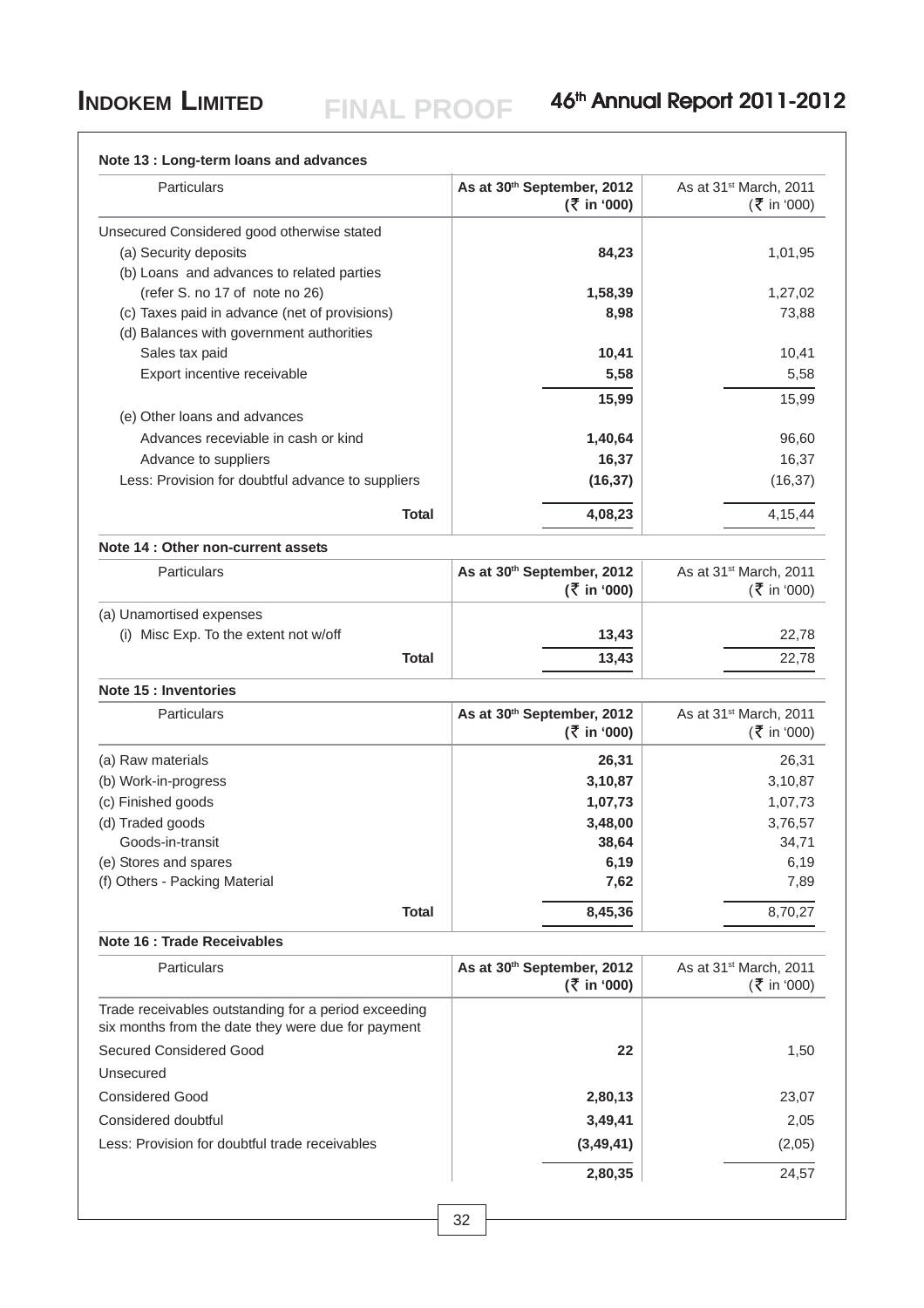#### **Note 16 : Trade Receivables (Contd.)**

| <b>Particulars</b>      |              | As at 30th September, 2012<br>$($ ₹ in '000) | As at 31 <sup>st</sup> March, 2011<br>$($ ₹ in '000) |
|-------------------------|--------------|----------------------------------------------|------------------------------------------------------|
| Other Trade receivables |              |                                              |                                                      |
| Secured Considered Good |              | 32,92                                        | 29,45                                                |
| Unsecured               |              |                                              |                                                      |
| <b>Considered Good</b>  |              | 7,53,12                                      | 7,90,86                                              |
|                         |              | 7,86,04                                      | 8,20,31                                              |
|                         | <b>Total</b> | 10,66,39                                     | 8,44,88                                              |

#### **Note 17 : Cash and cash equivalents**

| Particulars                                     | As at 30th September, 2012<br>$($ ₹ in '000) | As at 31 <sup>st</sup> March, 2011<br>$($ ₹ in '000) |
|-------------------------------------------------|----------------------------------------------|------------------------------------------------------|
| (a) Cash on hand                                | 5,59                                         | 1,67                                                 |
| (b) Balances with banks                         |                                              |                                                      |
| In current accounts<br>(i)                      | 12,49                                        | 4,09,04                                              |
| (ii) In Earmarked funds (margin money accounts) | 21,78                                        | 35,01                                                |
| (iii) In EEFC accounts                          | 55                                           | 46                                                   |
| (iv) In deposit accounts                        | 15                                           | 46                                                   |
| <b>Total</b>                                    | 40,56                                        | 4,46,64                                              |

#### **Note 18 : Short-term loans and advances**

| <b>Particulars</b>                       | As at 30th September, 2012<br>$($ ₹ in '000) | As at $31st$ March, 2011<br>$(\xi$ in '000) |
|------------------------------------------|----------------------------------------------|---------------------------------------------|
| Unsecured, considered good               |                                              |                                             |
| (a) Loans and advances to employees      | 2,51                                         | 4,69                                        |
| (b) Security deposits                    | 2,55                                         | 1,00                                        |
| (c) Prepaid expenses                     | 4,43                                         | 8,54                                        |
| (d) Balances with government authorities |                                              |                                             |
| CENVAT credit receivable<br>(i)          | 5,45                                         | 95                                          |
| (ii) Export incentive receivable         | 2,69                                         | 43                                          |
| (e) Advance to suppliers                 | 21,49                                        | 20,70                                       |
| <b>Total</b>                             | 39,12                                        | 36,31                                       |

#### **Note 19 : Other current assets**

| <b>Particulars</b>                     |              | As at 30th September, 2012<br>$(3 \bar{5} \text{ in } 900)$ | As at 31 <sup>st</sup> March, 2011<br>(₹ in '000) |
|----------------------------------------|--------------|-------------------------------------------------------------|---------------------------------------------------|
| (a) Accruals                           |              |                                                             |                                                   |
| Interest receivable on margin money    |              | 1,68                                                        |                                                   |
| (b) Others                             |              |                                                             |                                                   |
| (i) Contractually reimbursable expense |              | 3,70                                                        |                                                   |
| (ii) Income receivable                 |              |                                                             | 12                                                |
|                                        | <b>Total</b> | 5,38                                                        | 12                                                |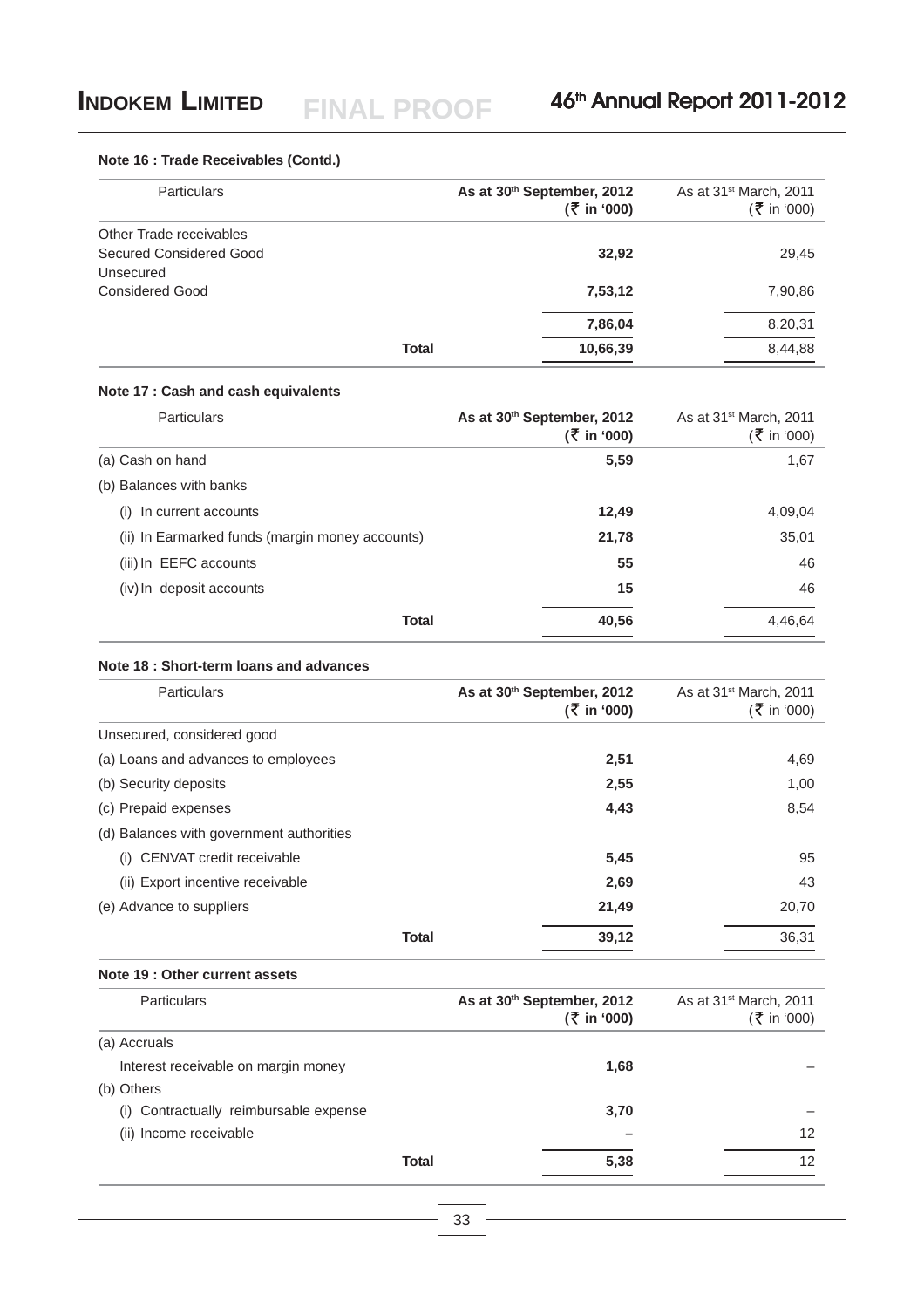| Note 20 : Revenue from operations                                                                        |                                               |                                      |
|----------------------------------------------------------------------------------------------------------|-----------------------------------------------|--------------------------------------|
| Particulars                                                                                              | For the period<br>01/04/2011 to<br>30/09/2012 | For the year ended<br>31 March, 2011 |
|                                                                                                          | $($ ₹ in '000)                                | $($ ₹ in '000)                       |
| (a) Sale of products (Refer Note (i) below)                                                              | 43,35,16                                      | 27,99,00                             |
| (b) Sale of services (Refer Note (ii) below)                                                             | 13,81                                         | 23,49                                |
| (c) Other operating revenues (Refer Note (iii) below)                                                    | 18,02                                         | 18,33                                |
|                                                                                                          | 43,66,99                                      | 28,40,82                             |
| Less:<br>(d) Excise duty                                                                                 | 21,75                                         | 23,33                                |
| <b>Total</b>                                                                                             | 43,45,24                                      | 28,17,49                             |
|                                                                                                          |                                               |                                      |
| Note:                                                                                                    |                                               |                                      |
| Particulars                                                                                              | For the period<br>01/04/2011 to               | For the year ended<br>31 March, 2011 |
|                                                                                                          | 30/09/2012                                    |                                      |
|                                                                                                          | $($ ₹ in '000)                                | $(\xi$ in '000)                      |
| (i) Sale of products comprises :                                                                         |                                               |                                      |
| Synthetic Organic Dyestuff                                                                               | 43,35,16                                      | 27,99,00                             |
| Total - Sale of products                                                                                 | 43,35,16                                      | 27,99,00                             |
| (ii) Sale of services comprises:                                                                         |                                               |                                      |
| Service charges earned                                                                                   | 6,00                                          | 6,00                                 |
| Recovery of office expenses                                                                              | 7,81                                          | 17,49                                |
| Total - Sale of services                                                                                 | 13,81                                         | 23,49                                |
| (iii) Other operating revenues comprise:                                                                 |                                               |                                      |
| Freight, octroi, insurance & handling charges recovered                                                  | 5,18                                          | 2,42                                 |
| Sale of scrap                                                                                            | 1,31                                          | 14,70                                |
| Duty drawback                                                                                            | 11,53                                         | 1,21                                 |
| Total - Other operating revenues                                                                         | 18,02                                         | 18,33                                |
| Note 21 : Other income                                                                                   |                                               |                                      |
| Particulars                                                                                              | For the period<br>01/04/2011 to               | For the year ended<br>31 March, 2011 |
|                                                                                                          | 30/09/2012                                    |                                      |
|                                                                                                          | $($ ₹ in '000)                                | $(\bar{z})$ in '000)                 |
| (a) Interest income (Refer note no.i below)                                                              | 10,05                                         | 2,92                                 |
| (b) Dividend earned                                                                                      |                                               |                                      |
| From Long term Investments (others)                                                                      | 14                                            | 2                                    |
| (c) Net Gain on Sale of Long term investments (Subsidiary)                                               | 9,03                                          |                                      |
| (d) Net gain on foreign currency transactions and translation<br>(other than considered as finance cost) | 54,49                                         | (9, 17)                              |
| (e) Other non-operating income (net of expenses directly                                                 |                                               |                                      |
| attributable to such income) (Refer Note (ii) below)                                                     | 23,19                                         | 1,25,45                              |
| <b>Total</b>                                                                                             | 96,90                                         | 1,19,22                              |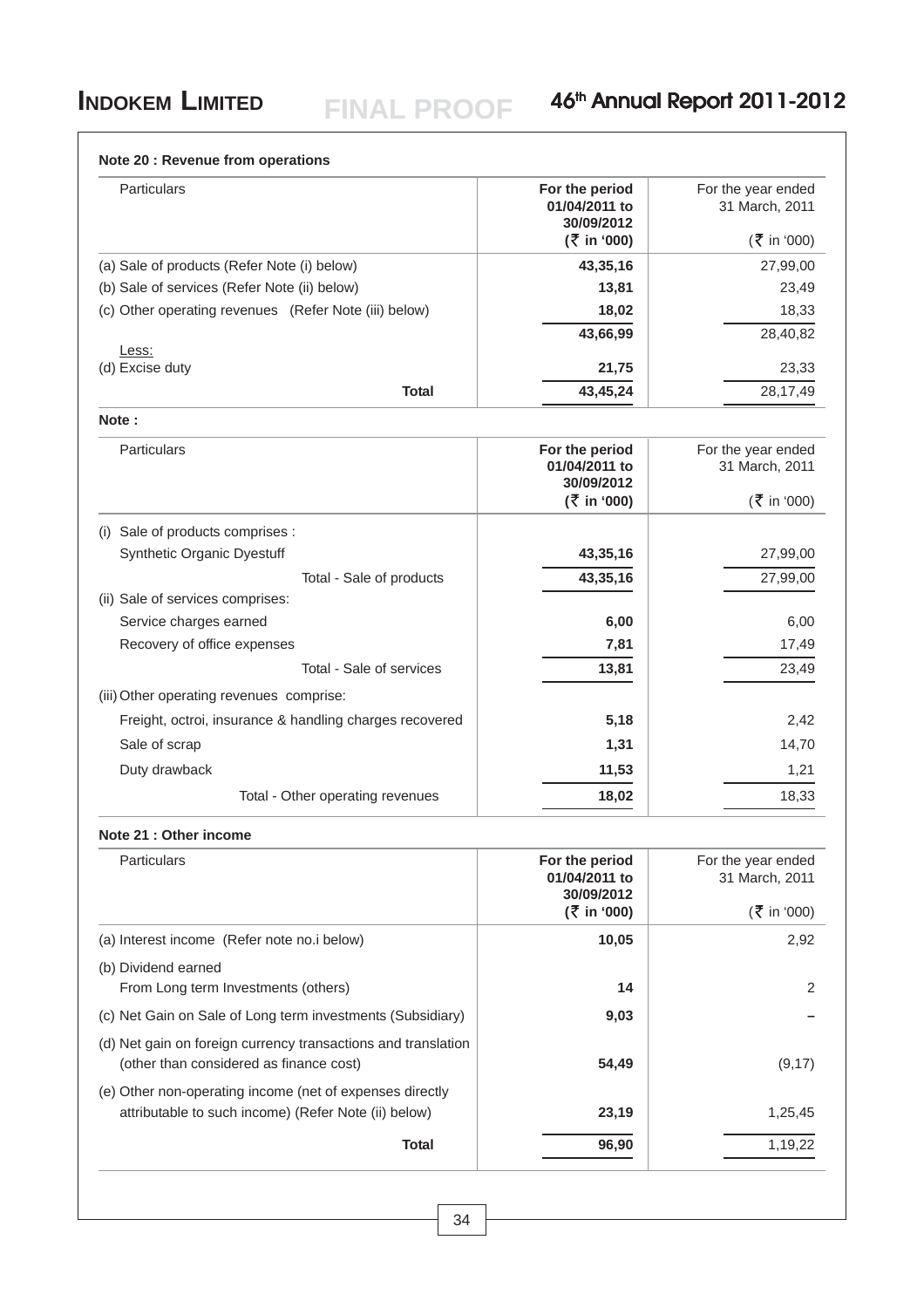#### **Note 21 : Other income (Contd.)**

| о      |  |
|--------|--|
| ٠<br>٧ |  |

| Note:                                                                           |                                                                 |                                                              |
|---------------------------------------------------------------------------------|-----------------------------------------------------------------|--------------------------------------------------------------|
| Particulars                                                                     | For the period<br>01/04/2011 to<br>30/09/2012<br>$($ ₹ in '000) | For the year ended<br>31 March, 2011<br>$(\bar{z})$ in '000) |
| (i)                                                                             |                                                                 |                                                              |
| Interest income comprises:<br>Interest from banks on:                           |                                                                 |                                                              |
| Deposits                                                                        | 23                                                              | 36                                                           |
| Margin Money                                                                    | 1,93                                                            | 1,84                                                         |
| Interest on Income Tax Refund                                                   | 7,87                                                            | 19                                                           |
| Interest -others                                                                | $\mathbf{2}$                                                    | 53                                                           |
| Total - Interest income                                                         | 10,05                                                           | 2,92                                                         |
| (ii) Other non-operating income comprises:                                      |                                                                 |                                                              |
| Rental income from others                                                       | 5,97                                                            | 78,96                                                        |
| Prior period items (net) (Refer Note (iii) below)                               |                                                                 | 3,47                                                         |
| Sundry Balance w/back                                                           | (1, 32)                                                         |                                                              |
| Provision No Longer Required                                                    | 17,62                                                           | 34,64                                                        |
| Bad debts recovered                                                             |                                                                 | 7,14                                                         |
| Misc Income<br>Excess provision earlier year w/back                             | 92                                                              | 1,07<br>17                                                   |
|                                                                                 |                                                                 |                                                              |
| Total - Other non-operating income<br>(iii) Details of prior period items (Net) | 23,19                                                           | 1,25,45                                                      |
| - Prior period items - debit                                                    |                                                                 | (1, 15)                                                      |
| Prior period items - credit                                                     |                                                                 | 4,62                                                         |
|                                                                                 |                                                                 | 3,47                                                         |
|                                                                                 |                                                                 |                                                              |
| Note 22 : Employee benefit expenses                                             |                                                                 |                                                              |
| Particulars                                                                     | For the period<br>01/04/2011 to<br>30/09/2012                   | For the year ended<br>31 March, 2011                         |
|                                                                                 | $($ ₹ in '000)                                                  | $({\frac{3}{5}}$ in '000)                                    |
| Salaries, wages & bonus<br>1.                                                   | 3,32,27                                                         | 2,14,70                                                      |
| Contributions to provident and other funds<br>2                                 | 11,09                                                           | 8,58                                                         |
| Staff welfare expenses<br>3                                                     | 13,89                                                           | 8,95                                                         |
| <b>Gratuity Expenses</b><br>4                                                   | 19,12                                                           | 13,28                                                        |
| <b>Total</b>                                                                    | 3,76,37                                                         | 2,45,51                                                      |
| <b>Note 23 : Finance Costs</b>                                                  |                                                                 |                                                              |
|                                                                                 |                                                                 |                                                              |
| Particulars                                                                     | For the period<br>01/04/2011 to                                 | For the year ended<br>31 March, 2011                         |
|                                                                                 | 30/09/2012<br>$($ ₹ in '000)                                    | $({\frac{3}{5}}$ in '000)                                    |
|                                                                                 |                                                                 |                                                              |
| (a) Interest expense on:                                                        |                                                                 |                                                              |
| (i) Borrowings                                                                  | 2,27,78                                                         | 3,48,08                                                      |
| (ii) Others                                                                     |                                                                 |                                                              |
| Interest on delayed / deferred payment of income tax                            | 9,28                                                            | 4,83                                                         |
| Interest on delayed payment of Prof. Tax / ESIC                                 | 1,25                                                            |                                                              |
| Interest on delayed payment of Credit Card                                      | 49                                                              |                                                              |
| Interest on long term security deposit                                          | 27,28                                                           | 18,71                                                        |
| (b) Other borrowing costs                                                       | 4,74                                                            | 8,81                                                         |
| <b>Total</b>                                                                    | 2,70,82                                                         | 3,80,43                                                      |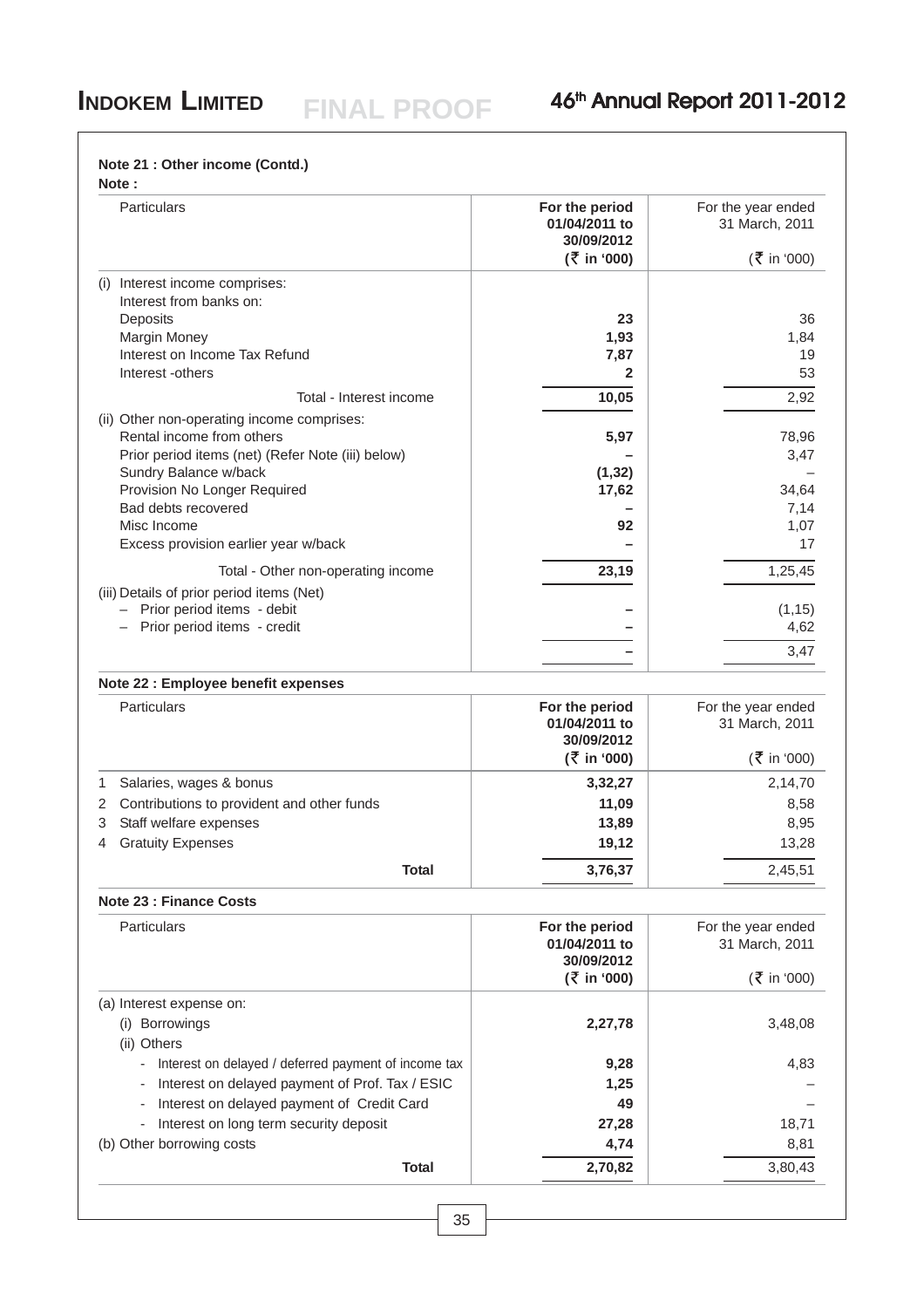**Note 24 : Other Expenses**

| <b>Particulars</b>                                   |              | For the period<br>01/04/2011 to<br>30/09/2012 | For the year ended<br>31 March, 2011 |
|------------------------------------------------------|--------------|-----------------------------------------------|--------------------------------------|
|                                                      |              | $($ ₹ in '000)                                | $(\bar{z})$ in '000)                 |
| <b>MANUFACTURING EXPENSES</b>                        |              |                                               |                                      |
| Electricity, Power and fuel                          |              | 19,00                                         | 15,26                                |
| Water Charges                                        |              | 14                                            | 9                                    |
| Repairs and maintenance - Buildings                  |              | 9,23                                          | 6,85                                 |
| Repairs and maintenance - Machinery                  |              | 4,79                                          | 1,01                                 |
| Repairs and maintenance - Others                     |              | 12,67                                         | 7,09                                 |
| Security charges                                     |              | 8,36                                          | 26,92                                |
| <b>SELLING AND DISTRIBUTION</b>                      |              |                                               |                                      |
| Freight and forwarding                               |              | 38,23                                         | 25,48                                |
| Sales commission                                     |              | 47,62                                         | 35,81                                |
| Sales discount and sales returns                     |              | 79,20                                         | 55,87                                |
| Advertisement and Sales Promotion Expenses           |              | 9,37                                          | 2,57                                 |
| <b>Export Expenses</b>                               |              | 2,39                                          | 1,66                                 |
| <b>ESTABLISHMENT EXPENSES</b>                        |              |                                               |                                      |
| Rent including lease rentals                         |              | 9,81                                          | 22,00                                |
| Insurance                                            |              | 2,98                                          | 6,52                                 |
| Rates and taxes<br>Communication                     |              | 5,30<br>18,86                                 | 45,93<br>12,76                       |
| Travelling and conveyance                            |              | 64,25                                         | 23,50                                |
| Printing and stationery                              |              | 8,94                                          | 5,93                                 |
| Motor car expenses                                   |              | 14,56                                         | 8,30                                 |
| Donations and contributions                          |              | 4                                             |                                      |
| Legal and professional                               |              | 46,47                                         | 24,93                                |
| Payments to auditors (Refer Note (i) below)          |              | 4,64                                          | 2,39                                 |
| Provision for doubtful debtors                       |              | 3,47,35                                       | 1,51                                 |
| Amortisation of good will                            |              | 41,33                                         | 27,56                                |
| Amalgamation expenses                                |              | 14,55                                         | 10,04                                |
| Assets written off                                   |              | 17,08                                         |                                      |
| Sales tax paid                                       |              | 57                                            | 3,77                                 |
| Prior period items (net) (Refer Note (ii) below)     |              | 1,66                                          |                                      |
| Loss on sale of fixed assets                         |              |                                               | 2,27,32                              |
| Sundry balance write off                             |              |                                               | 3,02                                 |
| Miscellaneous expenses                               |              | 47,72                                         | 28,27                                |
|                                                      | <b>Total</b> | 8,77,11                                       | 6,32,36                              |
| Note:                                                |              |                                               |                                      |
| Particulars                                          |              | For the period                                | For the year ended                   |
|                                                      |              | 01/04/2011 to                                 | 31 March, 2011                       |
|                                                      |              | 30/09/2012                                    |                                      |
|                                                      |              | $(\xi$ in '000)                               | $({\frac{5}{5}}$ in '000)            |
| (i) Payments to the auditors comprises               |              |                                               |                                      |
| (net of service tax input credit, where applicable): |              |                                               |                                      |
| As auditors - statutory audit                        |              | 3,57                                          | 1,66                                 |
| For tax audit                                        |              | 84                                            | 33                                   |
| For other services                                   |              | 23                                            | 40                                   |
|                                                      |              |                                               |                                      |
|                                                      | <b>Total</b> | 4,64                                          | 2,39                                 |
| (ii) Details of Prior period items (net)             |              |                                               |                                      |
| Prior period expenses                                |              | 2,05                                          |                                      |
| Prior period income                                  |              | (39)                                          |                                      |
|                                                      |              |                                               |                                      |
|                                                      | <b>Total</b> | 1,66                                          |                                      |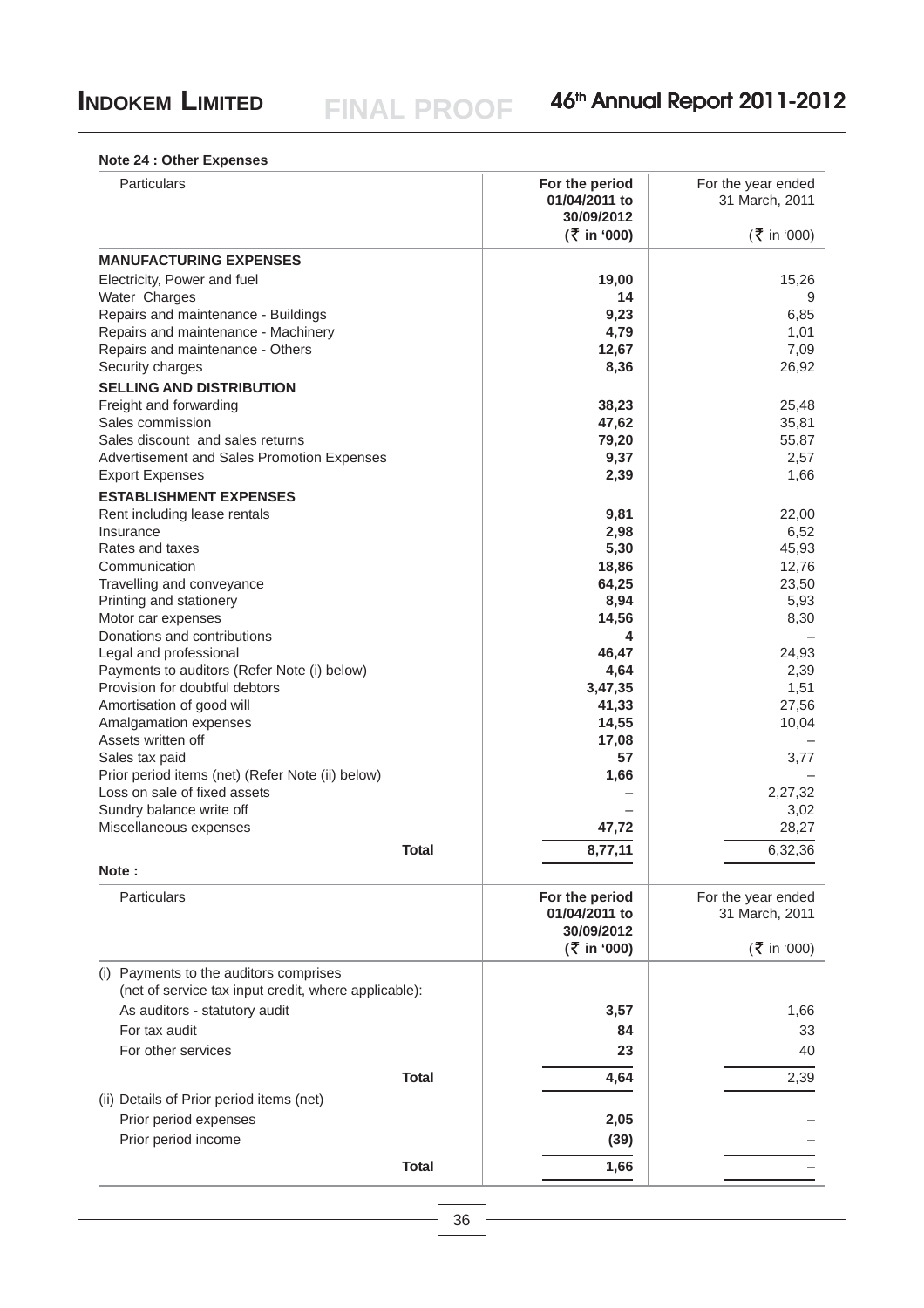| <b>Particulars</b>                         | For the period<br>01/04/2011 to<br>30/09/2012 | For the year ended<br>31 March, 2011 |
|--------------------------------------------|-----------------------------------------------|--------------------------------------|
|                                            | (₹ in '000)                                   | $($ ₹ in '000)                       |
| Drainage cess                              | 57                                            |                                      |
| Workers compensation A/c                   | 1,72,28                                       |                                      |
| Loss on sale of fixed asset                | 1,78,89                                       |                                      |
| Factory union compensation A/c             | 19,84                                         |                                      |
| P F damages                                | 1,69                                          |                                      |
| Property tax                               | 14,94                                         |                                      |
| Watch & ward                               | 13,56                                         |                                      |
| Interest cost                              | 3,75                                          |                                      |
| Contributions to provident and other funds | 3,77                                          |                                      |
| Repairs and maintenance - Buildings        | 4,88                                          |                                      |
| Water charges                              | 90                                            |                                      |
| Insurance                                  | 61                                            |                                      |
| Sales tax paid                             | 16,93                                         |                                      |
| <b>Total</b>                               | 4,32,61                                       |                                      |

#### **Note 25 : Expenses on discontinuing operations**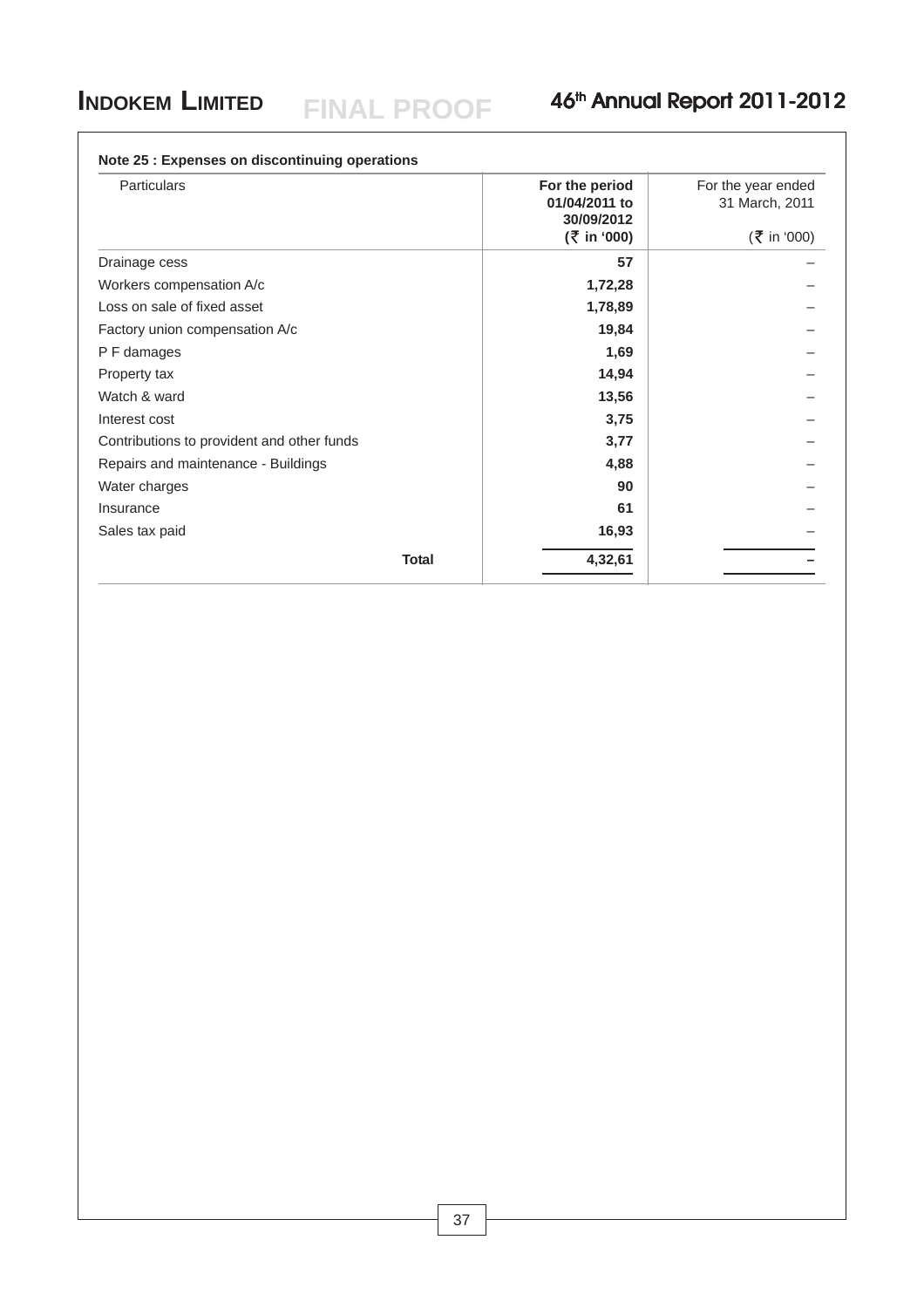## **INDOKEM LIMITED** EIN ALDEAGE 46<sup>th</sup> Annual Report 2011-2012

#### **NOTE NO. 26**

#### **1. Contingent Liabilities:**

- a) Disputed Income Tax demand on appeal  $\bar{\xi}$  21.89 lacs ( $\bar{\xi}$ 197.02 lacs).
- b) Sales Tax demand amounting to  $\bar{z}$  30.49 lacs ( $\bar{z}$  120.37 lacs), under appeal.
- c) Interest demand on Service Tax  $\bar{\tau}$  2.78 lacs ( $\bar{\tau}$  2.78 lacs).
- d) Claims against the Company not acknowledged as debts  $\bar{\xi}$  90.16 lacs ( $\bar{\xi}$  96.21 lacs).
- e) Guarantees given by the Company:
	- i) On account of guarantee given on behalf of Indokem Exports Limited,  $\bar{\zeta}$  230.00 lacs ( $\bar{\zeta}$  230.00 lacs) in respect of facilities availed from a bank. Amount outstanding as at 30th September, 2012  $\bar{\tau}$  131.43 lacs  $($  ₹131.43 lacs).
	- ii) On account of guarantee given to a bank on behalf of Indokem Overseas Limited for Credit facility of  $\frac{3}{5}$  225.00 lacs (  $\frac{3}{5}$  225.00 lacs), total outstanding as at September 30, 2012 was  $\frac{3}{5}$  131.43 lacs (  $\frac{3}{5}$  131.43 lacs). In this regard, the Company has availed counter guarantee from Indokem Overseas Limited.
	- iii) The Company has given counter guarantee for  $\bar{x}$  570.00 lacs ( $\bar{x}$  570.00 lacs) against the guarantee availed from M/s. Khatau Leasing & Finance Co. Pvt. Ltd and M/s. Khatau Holdings & Trading Co. Pvt. Ltd. towards working capital facilities from Bank.
	- iv) To Sales Tax Authorities (New Delhi) towards registration of Shubhlabh Chemicals Pvt. Ltd. and Khatau Agrotech Ltd. amount totaling to  $\bar{\tau}$  5.00 lacs ( $\bar{\tau}$  5.00 lacs).
- f) For bills discounted with the bankers and outstanding guarantees issued by them amounting to  $\bar{\tau}$  Nil  $($  ₹ 410.15 lacs).
- g) Custom Duty, if any payable in the event of non-fullfilment of export obligations in respect of advance license availed amounting to  $\bar{\tau}$  33.91 lacs ( $\bar{\tau}$  39.70 lacs).
- 2. The Company has taken extension for closing its current accounting period to 30<sup>th</sup> September, 2012 instead of 31<sup>st</sup> March, 2012. Hence audited financial results for the current accounting period is for 18 months. Figures of previous year are for 12 months and not comparable.
- 3. The accounts of the Company has been prepared on the basis of Revised Schedule VI of the Companies Act, 1956 and figures of previous year have been regrouped accordingly.
- 4. The Company has disposed off its entire investment in its erstwhile subsidiary company viz. Kapsales Electricals Ltd. on 6<sup>th</sup> April, 2011, and hence consolidated accounts are not given.
- 5. a) Factory Building and Plant at Ankleshwar has been dismantled and agreed to be sold for lump sum value of scrap amounting to  $\overline{z}$  848.90 Lacs as against its book value of  $\overline{z}$  1155.41 Lacs. Loss on the sale of such fixed assets amounting to ₹178.88 lacs has been booked on the basis of scrap generated and sold. Being lump sum contract, item wise details of scrap value sold is not available and the same has been adjusted against written down value of the class of the fixed assets proportionately. Total written down value is adjusted in the proportion of scrap sold to the total scrap value received. The Company has discontinued provision of depreciation on such fixed assets from the date the same are held for disposal. At the end of the period, written down value of relevant fixed assets is  $\bar{\xi}$  481.23 lacs as against scrap value remaining to be adjusted amounting to  $\bar{\xi}$  353.60 lacs.
	- b) Inventories at Ankelshwar Plant could not be physically verified and has been continued to be valued at 457.28 lacs based on its opening value. In the absence of any other evidence, the quantum and value of the said inventories is accepted as certified by the management only.
- 6. Pursuant to One Time Settlement with Bank, the Company has provided for total liability of  $\bar{\zeta}$  1410.00 lacs and adjusted existing book balance of  $\bar{\zeta}$  924.60 lacs under various facilities and created debtors unrealised amounting to  $\bar{\zeta}$  346.19 lacs for bills discounted through bank on the basis of statement from bank in the past. Accordingly balance sum of  $\bar{\tau}$  139.21 lacs has been written off to finance costs. As per information and explanation given by the management, the Company is in process of realizing the said debtors and no provision for doubtful debts is required to be created. However, till date, the Company has not paid the agreed amount of first installment of  $\bar{\tau}$  13.50 crores by its due date as per the terms of the One Time Settlement.
- 7. Based on the Report Dated 29/10/2012 of valuer, the amount of the office premises at Khatau House acquired by the Company pursuant to the scheme of amalgamation with M/s Radio Components and Transistors Co. Ltd. in the previous year has been bifurcated into land value of ₹ 503.25 lacs and value of building as ₹ 43.76 lacs as against total value of 547.01 lacs towards building only in previous year. The balance opening value of the building has been bifurcated into land and building proportionately based on this report and excess depreciation provided in the earlier year amounting to 7.26 lacs has been written back.
- 8. The Company has changed method of depreciation on assets pertaining to manufacturing division (except for Ankleshwar Plant) from straight line method to written down value method and accordingly additional depreciation amounting to  $\bar{\zeta}$  7.23 Lacs due to change in the method has been provided in the accounts.
- 9. The Company has updated its fixed assets register during the year and written off net values of non existing fixed assets amounting to  $\bar{z}$  17.08 lacs.
- 10. In the opinion of the Board, the current assets, loans and advances are approximately of the value stated, if realized in the ordinary course of business. The provision for depreciation, and all known liabilities are adequate and not in excess of the amounts considered reasonably necessary. No personal expenses have been charged to revenue accounts.
- 11. In the absence of necessary information relating to the suppliers registered as Micro, Small and Medium Enterprises under the Micro, Small and Medium Enterprises Development Act, 2006, the Company has not been able to identify such suppliers and disclose the information required under the said Act relating to them.
- 12. In the opinion of the management no provision for impairment in the value of fixed assets of Ankleshwar factory is necessary considering excess of realizable value of such fixed assets as against its carrying amounts in the books of accounts on overall basis.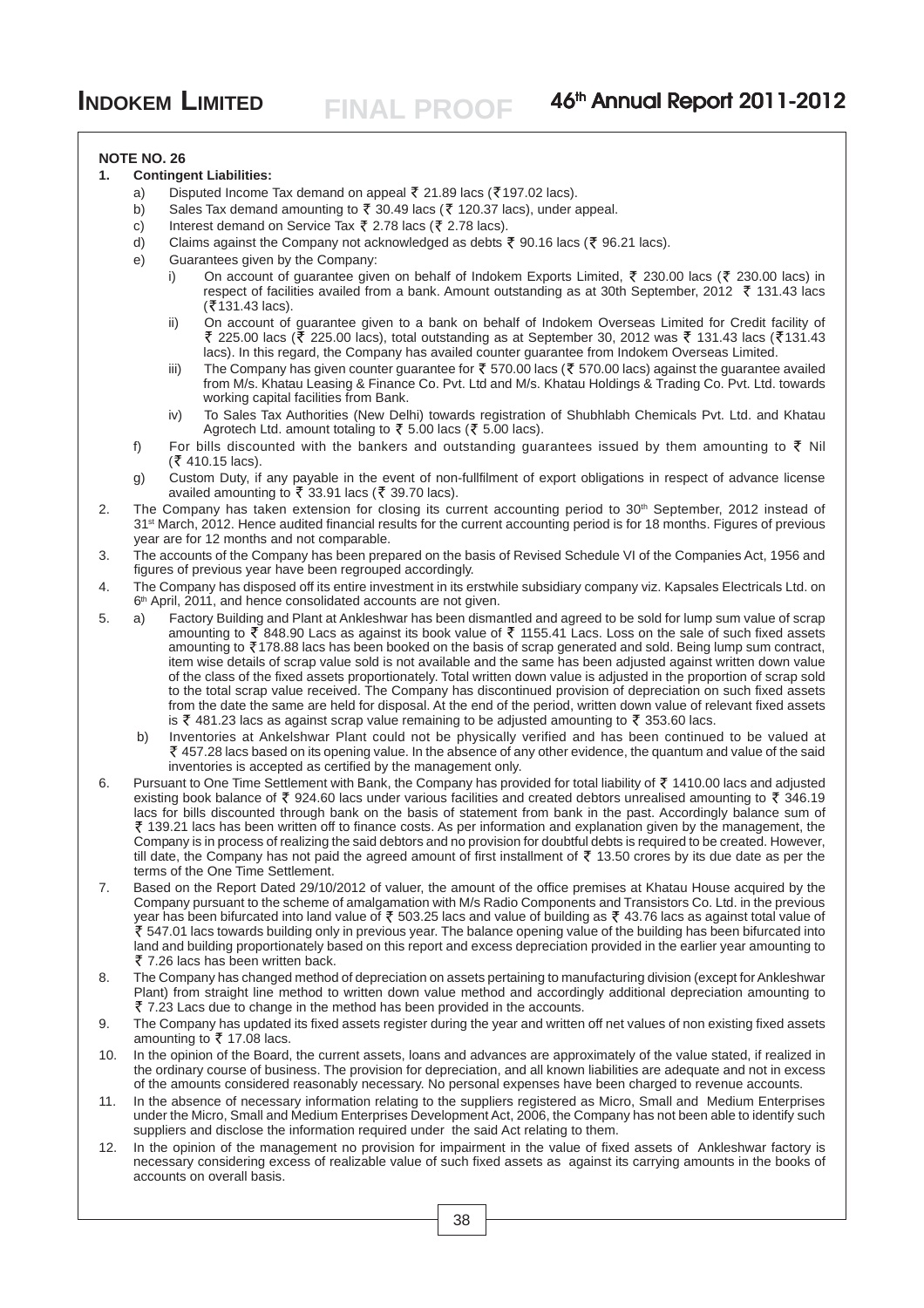$(\bar{F}$  in Lace)

13. In view of continuous losses, no provision has been made for Deferred Tax Asset (Net) arising out of carry forward losses, depreciation etc. as per prudential norms for recognition as specified in Accounting Standard No. 22 on Accounting for taxes on income as issued by the Institute of Chartered Accountants of India.

| 14. | Earnings Per Share                                                              |                 |             |
|-----|---------------------------------------------------------------------------------|-----------------|-------------|
|     |                                                                                 | September, 2012 | March, 2011 |
|     | Net Profit /(Loss) for the year ( $\bar{\tau}$ in Lacs)                         | (947.36)        | (951.51)    |
|     | Weighted average number of equity<br>Shares for EPS computation (No. of shares) | 2,44,97,188     | 2.44.97.188 |
|     | Earnings per share $(\bar{\zeta})$                                              | (3.87)          | (3.88)      |

15. Directors remuneration

Remuneration paid to directors including Managing Directors and Executive Director

**FINAL PROOF**

|                                  |                 | $\left\langle \right\rangle$ $\left\langle \right\rangle$ $\left\langle \right\rangle$ $\left\langle \right\rangle$ $\left\langle \right\rangle$ $\left\langle \right\rangle$ $\left\langle \right\rangle$ $\left\langle \right\rangle$ $\left\langle \right\rangle$ $\left\langle \right\rangle$ $\left\langle \right\rangle$ $\left\langle \right\rangle$ $\left\langle \right\rangle$ $\left\langle \right\rangle$ $\left\langle \right\rangle$ $\left\langle \right\rangle$ $\left\langle \right\rangle$ $\left\langle \right\rangle$ $\left\langle \right\rangle$ $\left\langle \right\rangle$ |
|----------------------------------|-----------------|-----------------------------------------------------------------------------------------------------------------------------------------------------------------------------------------------------------------------------------------------------------------------------------------------------------------------------------------------------------------------------------------------------------------------------------------------------------------------------------------------------------------------------------------------------------------------------------------------------|
|                                  | September, 2012 | March, 2011                                                                                                                                                                                                                                                                                                                                                                                                                                                                                                                                                                                         |
| Salary                           | 19.80           | 13.20                                                                                                                                                                                                                                                                                                                                                                                                                                                                                                                                                                                               |
| Contribution to provident funds* | 1.62            | 1.08                                                                                                                                                                                                                                                                                                                                                                                                                                                                                                                                                                                                |
| Perquisites                      | 3.33            | 2.22                                                                                                                                                                                                                                                                                                                                                                                                                                                                                                                                                                                                |
| Directors sitting fees           | 0.94            | 0.38                                                                                                                                                                                                                                                                                                                                                                                                                                                                                                                                                                                                |
|                                  | 25.69           | 16.88                                                                                                                                                                                                                                                                                                                                                                                                                                                                                                                                                                                               |

\*Excludes provision for Gratuity, where the actuarial valuation is done on overall Company basis

Note: Statement showing computation of net profit in accordance with Section 349 read with section 198 of Companies Act, 1956 for the purpose of computation of commission payable to Managing Director / Executive Director has not been disclosed as no commission is payable to them in view of loss as per computation under section 349 of the Companies Act, 1956.

16. Interest paid on Loans includes a sum of  $\bar{z}$  80.77 Lacs ( $\bar{z}$  51.47 lacs) paid to directors.

17. Related Party Disclosure: (Details restricted to transactions during the period only).

(A) Particulars of Associate Companies Name of the Related Party Nature of Relationship 1 Refnol Resin and Chemicals Ltd. Associate Company 2 Khatau Leasing and Finance Co. Pvt. Ltd. Associate Company 3 Vindhyapriya Holdings Pvt. Ltd. Associate Company Associate Company 4 Emerald Capital Services Pvt. Ltd. Associate Company 5 Priyanilgiri Holdings Pvt. Ltd. Associate Company 6 Khatau Holdings & Trading Co. Pvt. Ltd. Associate Company 7 MKK Holdings Pvt. Ltd. Associate Company 8 Indokem Exports Ltd. Associate Company Company and Associate Company (B) Key Management Personnel and their relatives 1. Mr. M K Khatau Chairman and Managing Director 2. Mrs. Leela K Khatau **Mother of Mr. M. K. Khatau, and** Mother of Mr. M. K. Khatau, and

Director of the Company 3. Mrs. Asha M Khatau Spouse of Mr. M. K. Khatau, and Director of the Company 4. Mr. Manish M Khatau Son of Mr. M. K. Khatau Nurung Son of Mr. M. K. Khatau

(C) Transactions with Subsidiary / Associate Companies ( In Lacs) Subsidiary Associate Subsidiary Associate Company Companies Company Companies (Current year) (Current year) (Prev. year) (Prev. year) 1. Purchase of Finished and Unfinished Goods – 349.72 – 617.19 2. Sale of goods – 15.63 – 282.19 3. Guarantee Commission Paid – – – 0.23 4. Interest Paid – – – 0.21 5. Recovery of Expenses – Personnel & Others – – – (42.49) 6. Guarantees & Collaterals Given – 800.00 – 800.00 7. O/s Balances included in current assets and liabilities - Balances written off  $\overline{a}$  –  $\overline{a}$  – 2.17 - Loans and advances – 159.00 – 127.02 - Debtors – 1.05 – 0.72 - Deposit Received – (35.00) – (35.00) - Creditors – (270.15) – (544.38)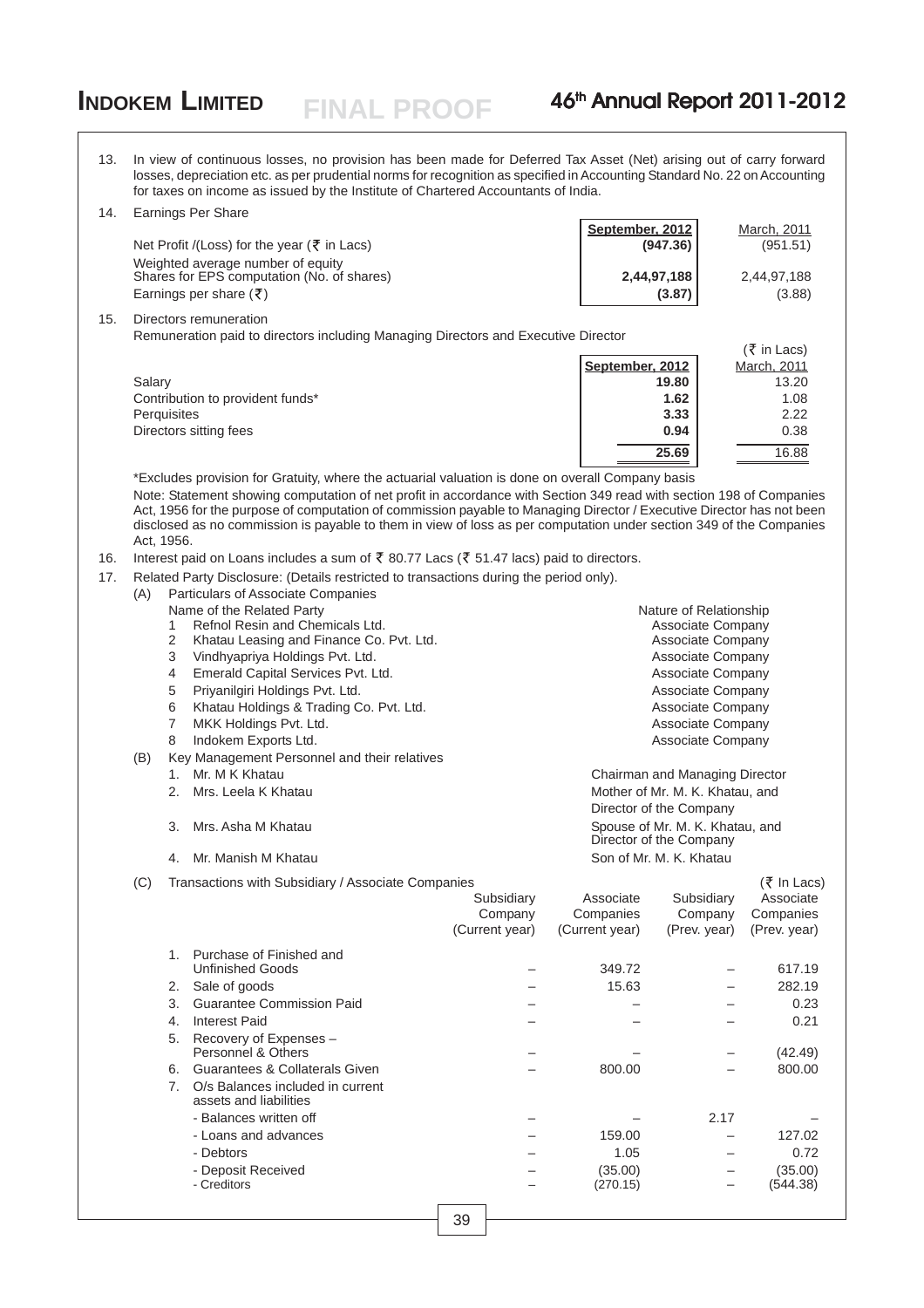|     | (D)<br>1.<br>2.<br>3.<br>4.<br>5.<br>6. | <b>Managerial Remuneration</b><br>Remuneration<br>Reimbursement of Expenses<br>Interest<br><b>Director Sitting Fees</b>                                                                               | Details of Transactions Relating to the Key Management Personnel and their Relatives<br>Loan Taken (Outstanding at the year end)                                        |                                             |                                                           |                                                                        | $(\bar{z} \ln$ Lacs)<br>21.72<br>5,71<br>1.92<br>80.77<br>768.53<br>0.20 |
|-----|-----------------------------------------|-------------------------------------------------------------------------------------------------------------------------------------------------------------------------------------------------------|-------------------------------------------------------------------------------------------------------------------------------------------------------------------------|---------------------------------------------|-----------------------------------------------------------|------------------------------------------------------------------------|--------------------------------------------------------------------------|
| 18. |                                         | Defined Benefit Plan Disclosures                                                                                                                                                                      | Disclosure pursuant to Accounting Standard - 15 "Employee Benefits"                                                                                                     |                                             |                                                           |                                                                        | $(5 \text{ In}$ Lacs)                                                    |
|     |                                         | SR. NO. PARTICULARS                                                                                                                                                                                   |                                                                                                                                                                         |                                             | <b>GRATUITY</b>                                           | <b>LEAVE BENEFITS</b>                                                  | <b>TOTAL</b>                                                             |
|     | I.                                      | <b>Components to Employer Expense</b><br>a) Current Service Cost<br>b) Interest Cost<br>c) Past service cost<br>d) Excess provision reversed<br>e) Actuarial (Gain) / Loss<br>f)<br>Profit / Loss A/c | Total expense / (gain) recognized in the                                                                                                                                |                                             | 4.19<br>6.45<br>0.12<br>(22.85)<br>8.36<br>(3.73)         | 1.71<br>1.51<br>$\overline{\phantom{0}}$<br>(3.08)<br>(0.66)<br>(0.52) | 5.90<br>7.96<br>0.12<br>(25.93)<br>7.70<br>(4.25)                        |
|     | Ш                                       |                                                                                                                                                                                                       | Net Asset / (Liability) Recognized in Balance Sheet                                                                                                                     |                                             |                                                           |                                                                        |                                                                          |
|     |                                         | as at 30-9-12                                                                                                                                                                                         | a) Present value of obligation as at 30-09-12<br>b) Fair Value of Plan Assets as at 30-09-12<br>c) (Asset) / Liability recognized in Balance Sheet                      |                                             | 44.07<br><b>NIL</b><br>44.07                              | 10.14<br>NIL.<br>10.14                                                 | 54.21<br>NIL.<br>54.21                                                   |
|     | Ш                                       | Year ended as on 30 <sup>th</sup> Sept 2012<br>b) Current Service Cost<br>c) Interest Cost<br>d) Past service cost<br>e) Actuarial (Gain) / Loss<br>f) Benefit paid                                   | Change in Defined benefit Obligation (DBO) during<br>a) Present value of obligation As at 31-03-2011<br>g) Present value of obligation as at 30 <sup>th</sup> Sept 2012 |                                             | 56.67<br>4.19<br>6.45<br>0.12<br>8.36<br>(31.72)<br>44.07 | 12.43<br>1.71<br>1.51<br>$-$<br>(0.66)<br>(4.85)<br>10.14              | 69.10<br>5.90<br>7.96<br>0.12<br>7.70<br>(36.57)<br>54.21                |
| 19. |                                         | FOREIGN EXCHANGE EARNINGS AND OUTGO:                                                                                                                                                                  |                                                                                                                                                                         |                                             |                                                           |                                                                        | $(\bar{z}$ In Lacs)                                                      |
|     |                                         |                                                                                                                                                                                                       |                                                                                                                                                                         |                                             |                                                           | 30th September 2012                                                    | 31 <sup>st</sup> March 2011                                              |
|     |                                         | Value of Imports on C.I.F. basis<br>Expenditure in Foreign Exchange :                                                                                                                                 |                                                                                                                                                                         |                                             |                                                           | 298.10                                                                 | 133.00                                                                   |
|     |                                         | - Travelling Expenses                                                                                                                                                                                 |                                                                                                                                                                         |                                             |                                                           | 17.66                                                                  | 6.09                                                                     |
|     |                                         | - Foreign Bank Charges                                                                                                                                                                                |                                                                                                                                                                         |                                             |                                                           | 0.51                                                                   | 0.95                                                                     |
|     |                                         | - Consultancy Charges                                                                                                                                                                                 |                                                                                                                                                                         |                                             |                                                           | 0.66                                                                   |                                                                          |
|     |                                         | Earnings in Foreign Exchange :                                                                                                                                                                        |                                                                                                                                                                         |                                             |                                                           |                                                                        |                                                                          |
|     |                                         | - F.O.B. value of exports in aggregate                                                                                                                                                                |                                                                                                                                                                         |                                             |                                                           | 720.49                                                                 | 121.72                                                                   |
| 20. | Assets<br>i)<br>ii)<br>iii)             | Fixed Assets (Net)<br><b>Stock</b><br><b>Other Current Assets</b>                                                                                                                                     | Statement of Carrying values of Assets and Liabilities of discontinued operations.                                                                                      |                                             |                                                           |                                                                        | $(5 \text{ In}$ Lacs)<br>1412.24<br>457.28<br>48.42                      |
|     | Liabilities                             | <b>Total Assets</b>                                                                                                                                                                                   |                                                                                                                                                                         |                                             |                                                           |                                                                        | 1917.94                                                                  |
|     | i)                                      | <b>Sundry Creditors</b>                                                                                                                                                                               |                                                                                                                                                                         |                                             |                                                           |                                                                        | 60.81                                                                    |
|     | ii)                                     | <b>Statutory Liabilities</b>                                                                                                                                                                          |                                                                                                                                                                         |                                             |                                                           |                                                                        | 37.27                                                                    |
|     | iii)                                    | <b>Advance Received</b>                                                                                                                                                                               |                                                                                                                                                                         |                                             |                                                           |                                                                        | 358.09                                                                   |
|     |                                         | <b>Total Liabilities</b>                                                                                                                                                                              |                                                                                                                                                                         |                                             |                                                           |                                                                        | (456.17)                                                                 |
| 21. |                                         |                                                                                                                                                                                                       | Previous year's figures have been regrouped / rearranged wherever necessary.                                                                                            |                                             |                                                           |                                                                        |                                                                          |
|     | <b>Chartered Accountants</b>            | As per our Report attached<br>For Sheth Doctor & Associates<br>(Firm Reg. No. 124822W)                                                                                                                |                                                                                                                                                                         | For and on behalf of the Board of Directors |                                                           |                                                                        |                                                                          |
|     | Paresh S. Doctor                        |                                                                                                                                                                                                       | Rohan R. Gavas                                                                                                                                                          |                                             | Mahendra K. Khatau                                        | Leela K. Khatau                                                        |                                                                          |
|     |                                         | Membership No. 36056                                                                                                                                                                                  | <b>Company Secretary</b>                                                                                                                                                |                                             | Chairman & Managing Director                              | <b>Director</b>                                                        |                                                                          |
|     |                                         | Mumbai: 09th November, 2012                                                                                                                                                                           |                                                                                                                                                                         |                                             |                                                           |                                                                        |                                                                          |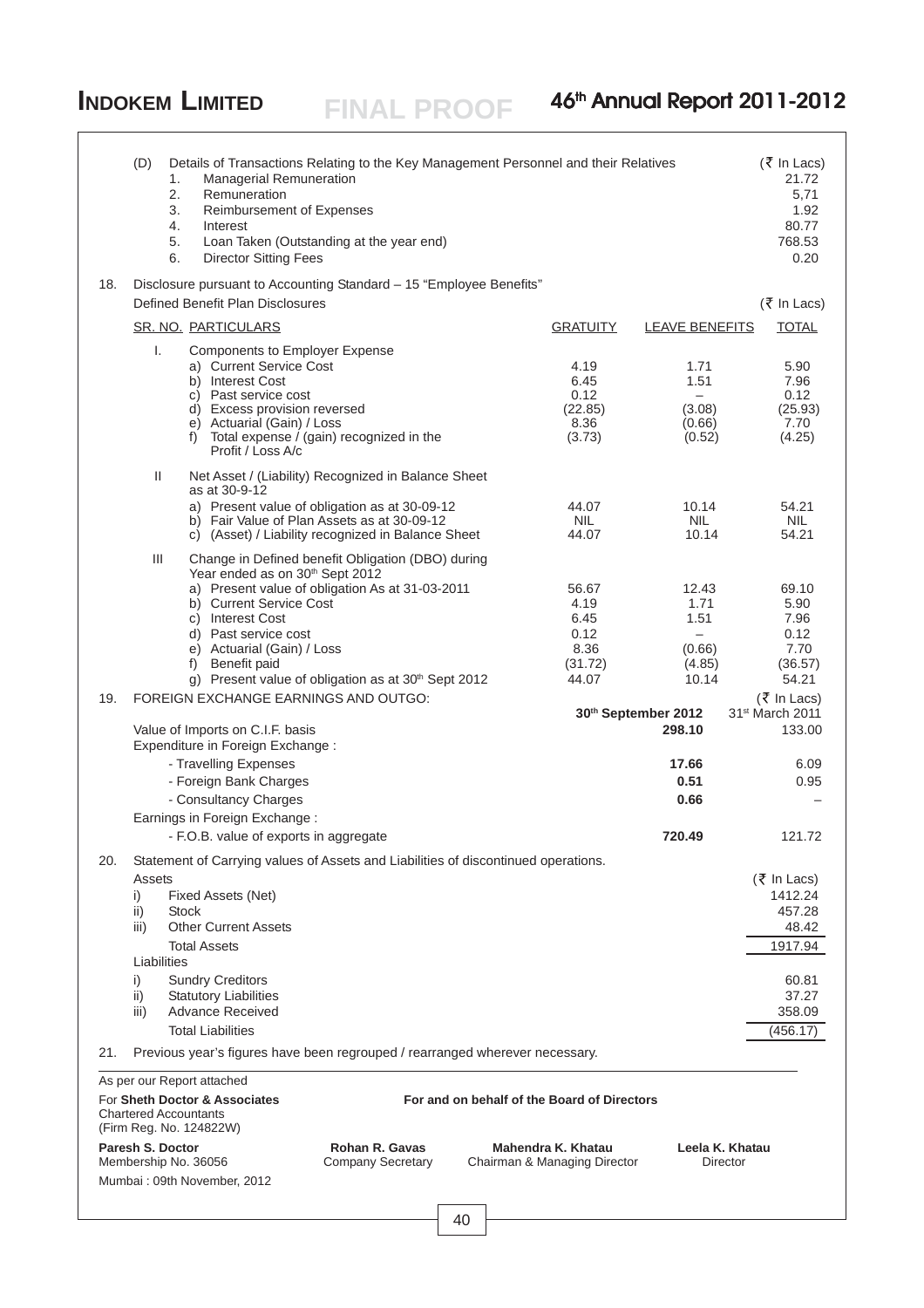| (Formerly: Khatau Junker Limited)<br>Registered Office: "Khatau House", Plot No. 410/411, Mogul Lane, Mahim, Mumbai - 400016.                                                                                                                                                                                     |                                                                                     |
|-------------------------------------------------------------------------------------------------------------------------------------------------------------------------------------------------------------------------------------------------------------------------------------------------------------------|-------------------------------------------------------------------------------------|
| <b>ATTENDANCE SLIP</b><br>(To be handed over at the entrance of the meeting hall)                                                                                                                                                                                                                                 |                                                                                     |
|                                                                                                                                                                                                                                                                                                                   |                                                                                     |
|                                                                                                                                                                                                                                                                                                                   |                                                                                     |
| (To be filled in if first named joint-holder does not attend the meeting)                                                                                                                                                                                                                                         |                                                                                     |
| (To be filled in if Proxy Form has been duly deposited with the Company)                                                                                                                                                                                                                                          |                                                                                     |
|                                                                                                                                                                                                                                                                                                                   |                                                                                     |
| I hereby record my presence at the Forty-Sixth Annual General Meeting held at "Khatau House", Plot No. 410/411,<br>Mogul Lane, Mahim (W), Mumbai - 400016 on Friday, 28 <sup>th</sup> December, 2012 at 4.00 p.m.                                                                                                 |                                                                                     |
|                                                                                                                                                                                                                                                                                                                   |                                                                                     |
|                                                                                                                                                                                                                                                                                                                   |                                                                                     |
| Regd. Folio / Client ID No.<br>DP ID No.                                                                                                                                                                                                                                                                          |                                                                                     |
|                                                                                                                                                                                                                                                                                                                   |                                                                                     |
| No. of Shares held                                                                                                                                                                                                                                                                                                | Member's/Proxy's Signature<br>(To be signed at the time of handling over this slip) |
| _______________<br><b>INDOKEM LIMITED</b><br>(Formerly: Khatau Junker Limited)                                                                                                                                                                                                                                    | 8 ___________________                                                               |
| Registered Office: "Khatau House", Plot No. 410/411, Mogul Lane, Mahim, Mumbai - 400016.<br><b>PROXY FORM</b>                                                                                                                                                                                                     |                                                                                     |
|                                                                                                                                                                                                                                                                                                                   | of in the district                                                                  |
|                                                                                                                                                                                                                                                                                                                   | being member(s) of the above named Company, hereby                                  |
|                                                                                                                                                                                                                                                                                                                   |                                                                                     |
|                                                                                                                                                                                                                                                                                                                   |                                                                                     |
|                                                                                                                                                                                                                                                                                                                   |                                                                                     |
|                                                                                                                                                                                                                                                                                                                   |                                                                                     |
|                                                                                                                                                                                                                                                                                                                   |                                                                                     |
| Regd. Folio / Client ID No.                                                                                                                                                                                                                                                                                       | Please affix                                                                        |
| of<br>to vote for me/us on my/our behalf at the 46 <sup>th</sup> Annual General Meeting of the Company to be held at "Khatau House",<br>Plot No. 410/411, Mogul Lane, Mahim (West), Mumbai - 400016 on Friday, 28 <sup>th</sup> day of December, 2012 at 4.00 p.m.<br>or at any adjournment thereof.<br>DP ID No. | Revenue<br>Stamp                                                                    |

- 2. The form should be signed across the stamp to enforce the validity.
- 3. A proxy need not be a member of the Company.

 $\overline{\phantom{a}}$ 

 $\overline{\phantom{a}}$ 

 $\overline{\phantom{a}}$